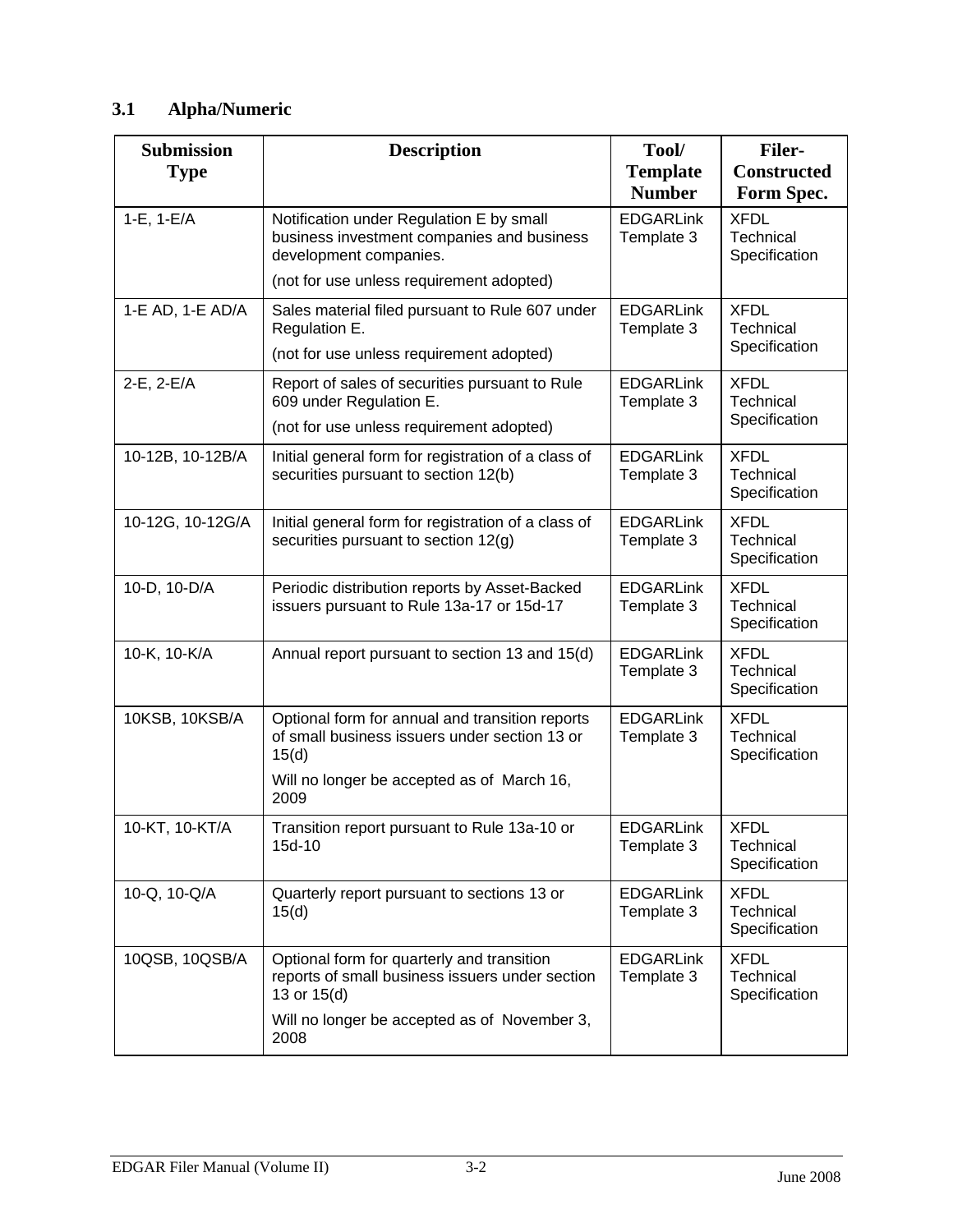| <b>Submission</b><br><b>Type</b> | <b>Description</b>                                                                                                                                                          | Tool/<br><b>Template</b><br><b>Number</b> | <b>Filer-</b><br><b>Constructed</b><br>Form Spec. |
|----------------------------------|-----------------------------------------------------------------------------------------------------------------------------------------------------------------------------|-------------------------------------------|---------------------------------------------------|
| 10-QT, 10-QT/A                   | Transition report pursuant to Rule 13a-10 or<br>15d-10                                                                                                                      | <b>EDGARLink</b><br>Template 3            | <b>XFDL</b><br>Technical<br>Specification         |
| 10SB12B,<br>10SB12B/A            | Form for initial registration of a class of<br>securities for small business issuers pursuant<br>to section 12(b)<br>Will no longer be February 4, 2008                     | <b>EDGARLink</b><br>Template 3            | <b>XFDL</b><br>Technical<br>Specification         |
| 10SB12G,<br>10SB12G/A            | Form for initial registration of a class of<br>securities for small business issuers pursuant<br>to section $12(g)$<br>Will no longer be accepted as of February 4,<br>2008 | <b>EDGARLink</b><br>Template 3            | <b>XFDL</b><br>Technical<br>Specification         |
| 11-K, 11-K/A                     | Annual report of employee stock purchase,<br>savings and similar plans                                                                                                      | <b>EDGARLink</b><br>Template 3            | <b>XFDL</b><br>Technical<br>Specification         |
| 11-KT, 11-KT/A                   | Transition report pursuant to rule 13a-10 or<br>15d-10                                                                                                                      | <b>EDGARLink</b><br>Template 3            | <b>XFDL</b><br>Technical<br>Specification         |
| 13F-HR, 13F-<br>HR/A             | Initial Quarterly Form 13F Holdings report filed<br>by institutional managers                                                                                               | <b>EDGARLink</b><br>Template 3            | <b>XFDL</b><br>Technical<br>Specification         |
| 13F-NT, 13F-<br>NT/A             | Initial Quarterly Form 13F Notice Report filed<br>by institutional managers                                                                                                 | <b>EDGARLink</b><br>Template 3            | <b>XFDL</b><br>Technical<br>Specification         |
| 144, 144/A                       | Filing for proposed sale of securities under<br><b>Rule 144</b>                                                                                                             | <b>EDGARLink</b><br>Template 2            | <b>XFDL</b><br>Technical<br>Specification         |
| 15-12B, 15-12B/A                 | Notice of termination of registration of a class<br>of securities under Section 12(b)                                                                                       | <b>EDGARLink</b><br>Template 3            | <b>XFDL</b><br>Technical<br>Specification         |
| 15-12G, 15-12G/A                 | Notice of termination of registration of a class<br>of securities under Section 12(g)                                                                                       | <b>EDGARLink</b><br>Template 3            | <b>XFDL</b><br>Technical<br>Specification         |
| 15-15D, 15-15D/A                 | Notice of suspension of duty to file reports<br>pursuant to Section 13 and 15(d) of the Act                                                                                 | <b>EDGARLink</b><br>Template 3            | <b>XFDL</b><br>Technical<br>Specification         |
| 15F-12B, 15F-<br>12B/A           | Notice of termination of a foreign private<br>issuer's registration of a class of securities<br>under Section 12(b)                                                         | <b>EDGARLink</b><br>Template 3            | <b>XFDL</b><br>Technical<br>Specification         |
| 15F-12G,<br>15F12G/A             | Notice of termination of a foreign private<br>issuer's registration of a class of securities<br>under Section 12(g)                                                         | <b>EDGARLink</b><br>Template 3            | <b>XFDL</b><br>Technical<br>Specification         |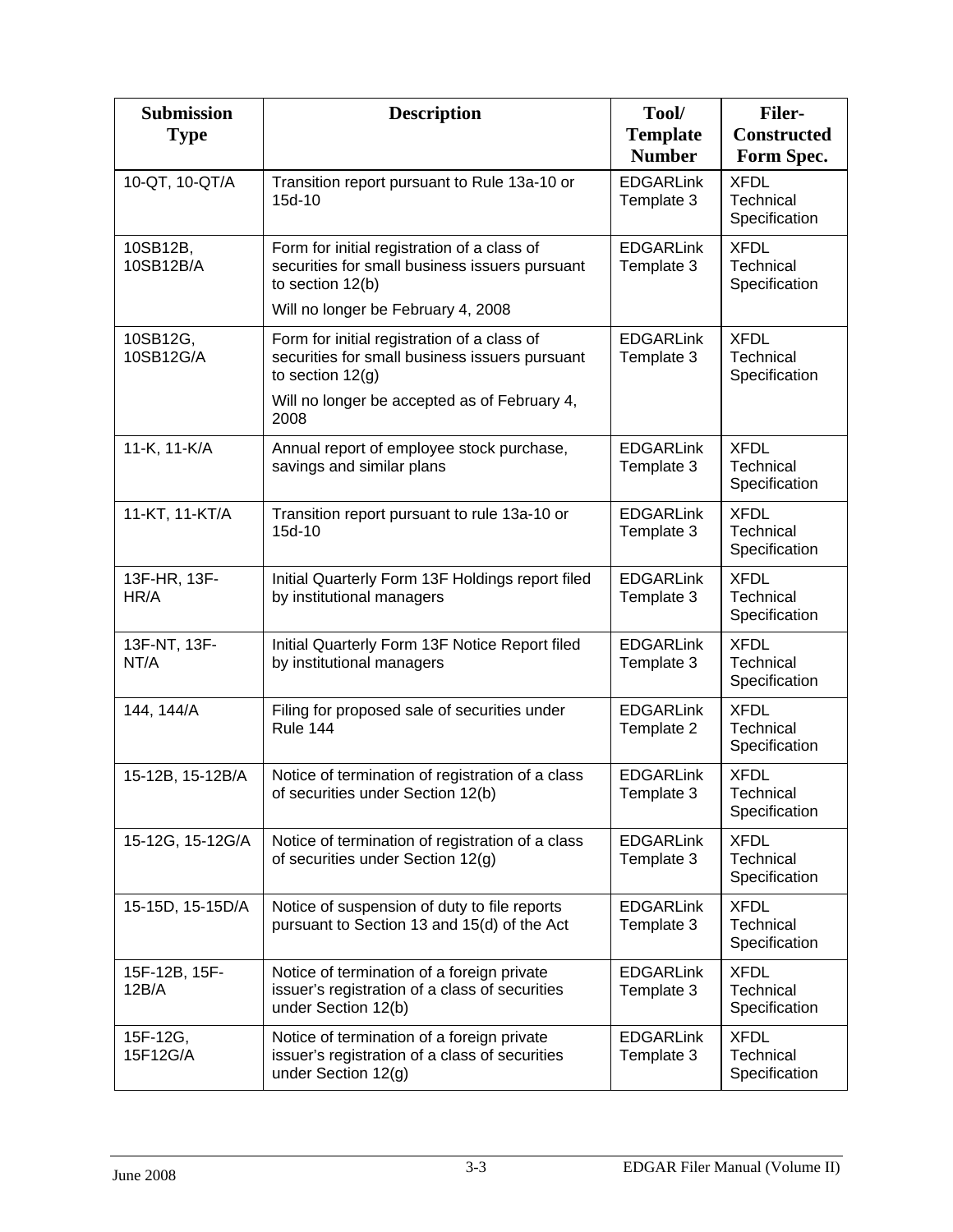| <b>Submission</b><br><b>Type</b> | <b>Description</b>                                                                                                                                       | Tool/<br><b>Template</b>                                                    | <b>Filer-</b><br><b>Constructed</b>                                  |
|----------------------------------|----------------------------------------------------------------------------------------------------------------------------------------------------------|-----------------------------------------------------------------------------|----------------------------------------------------------------------|
|                                  |                                                                                                                                                          | <b>Number</b>                                                               | Form Spec.                                                           |
| 15F-15D,<br>15F15D/A             | Notice of a foreign private issuer's suspension<br>of duty to file reports pursuant to Section 13<br>and 15(d) of the Act                                | <b>EDGARLink</b><br>Template 3                                              | <b>XFDL</b><br>Technical<br>Specification                            |
| 18-12B, 18-12B/A                 | Form for initial registration of securities of<br>foreign governments or political subdivisions<br>pursuant to section 12(b)                             | <b>EDGARLink</b><br>Template 3                                              | <b>XFDL</b><br>Technical<br>Specification                            |
| 18-12G, 18-12G/A                 | Form for initial registration of securities of<br>foreign governments or political subdivisions<br>thereof pursuant to section 12(g)                     | <b>EDGARLink</b><br>Template 3                                              | <b>XFDL</b><br>Technical<br>Specification                            |
| 18-K, 18-K/A                     | Annual report for foreign governments and<br>political subdivisions                                                                                      | <b>EDGARLink</b><br>Template 3                                              | <b>XFDL</b><br>Technical<br>Specification                            |
| 20-F, 20-F/A                     | Annual and transition report of foreign private<br>issuers pursuant to sections 13 or 15(d)                                                              | <b>EDGARLink</b><br>Template 3                                              | <b>XFDL</b><br>Technical<br>Specification                            |
| 20FR12B,<br>20FR12B/A            | Form for initial registration of a class of<br>securities of foreign private issuers pursuant to<br>section 12(b)                                        | <b>EDGARLink</b><br>Template 3                                              | <b>XFDL</b><br>Technical<br>Specification                            |
| 20FR12G,<br>20FR12G/A            | Form for initial registration of a class of<br>securities of foreign private issuers pursuant to<br>section 12(g)                                        | <b>EDGARLink</b><br>Template 3                                              | <b>XFDL</b><br>Technical<br>Specification                            |
| 24F-2NT,<br>24F-2NT/A            | Rule 24F-2 notice filed on Form 24F-2                                                                                                                    | <b>EDGARLink</b><br>Template 1                                              | <b>XFDL</b><br>Technical<br>Specification                            |
| 25, 25/A                         | Notification filed by issuer to voluntarily<br>withdraw a class of securities from listing and<br>registration on a national securities exchange         | <b>EDGARLink</b><br>Template 3                                              | <b>XFDL</b><br>Technical<br>Specification                            |
| 25-NSE, 25-<br>NSE/A             | Notification filed by national security exchange<br>to report the removal from listing and<br>registration of matured, redeemed or retired<br>securities | <b>Distributed</b><br>to National<br><b>Securities</b><br>Exchanges<br>only | Distributed to<br>National<br><b>Securities</b><br>Exchanges<br>only |
| 3, 3/A                           | Initial statement of beneficial ownership of<br>securities                                                                                               | <b>OnlineForms</b>                                                          | Ownership<br><b>XML Technical</b><br>Specification                   |
| 305B2, 305B2/A                   | Application for designation of a new trustee<br>under the Trust Indenture Act                                                                            | <b>EDGARLink</b><br>Template 3                                              | <b>XFDL</b><br>Technical<br>Specification                            |
| 4, 4/A                           | Statement of changes in beneficial ownership<br>of securities                                                                                            | <b>OnlineForms</b>                                                          | Ownership<br><b>XML Technical</b><br>Specification                   |
| 40-6B, 40-6B/A                   | Application under the Investment Company Act<br>by an employees' securities company                                                                      | <b>EDGARLink</b><br>Template 3                                              | <b>XFDL</b><br>Technical                                             |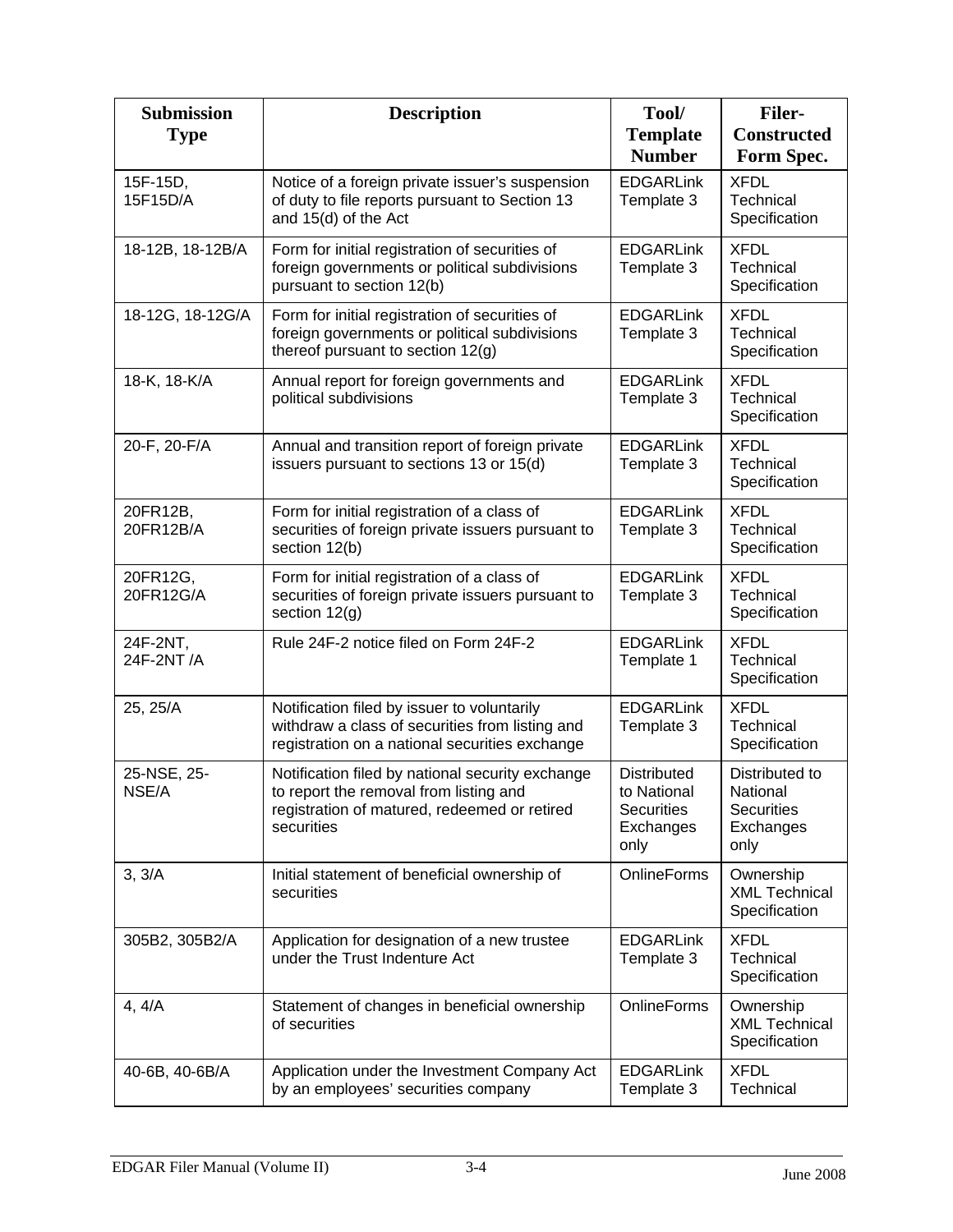| <b>Submission</b><br><b>Type</b> | <b>Description</b>                                                                                                                                                                                                             | Tool/<br><b>Template</b><br><b>Number</b> | <b>Filer-</b><br><b>Constructed</b><br>Form Spec. |
|----------------------------------|--------------------------------------------------------------------------------------------------------------------------------------------------------------------------------------------------------------------------------|-------------------------------------------|---------------------------------------------------|
|                                  | (not for use unless requirement adopted)                                                                                                                                                                                       |                                           | Specification                                     |
| 40-17F1,<br>40-17F1/A            | Initial certificate of accounting of securities and<br>similar investments in the custody of<br>management investment companies filed<br>pursuant to Rule 17f-1 of the Investment<br>Company Act of 1940 filed on Form N-17F-1 | <b>EDGARLink</b><br>Template 2            | <b>XFDL</b><br>Technical<br>Specification         |
| 40-17F2,<br>40-17F2/A            | Initial certificate of accounting of securities and<br>similar investments in the custody of<br>management investment companies filed<br>pursuant to Rule 17f-2 of the Investment<br>Company Act of 1940 filed on Form N-17F-2 | <b>EDGARLink</b><br>Template 2            | <b>XFDL</b><br><b>Technical</b><br>Specification  |
| 40-17G, 40-17G/A                 | Fidelity bond filed pursuant to Rule $17g1(g)(1)$<br>of the Investment Company Act of 1940                                                                                                                                     | <b>EDGARLink</b><br>Template 2            | <b>XFDL</b><br>Technical<br>Specification         |
| 40-17GCS,<br>4017GCS/A           | Filings of claim or settlement pursuant to rule<br>$17g-1(g)(1)(2)$ or (3) of the Investment<br>Company Act of 1940                                                                                                            | <b>EDGARLink</b><br>Template 2            | <b>XFDL</b><br>Technical<br>Specification         |
| 40-24B2,<br>40-24B2/A            | Filing of sales literature pursuant to Rule 24b2<br>under the Investment Company Act of 1940                                                                                                                                   | <b>EDGARLink</b><br>Template 2            | <b>XFDL</b><br>Technical<br>Specification         |
| 40-33, 40-33/A                   | Copies of all stockholder derivative actions<br>filed with a court against an investment<br>company or an affiliate thereof pursuant to<br>Section 33 of the Investment Company Act of<br>1940                                 | <b>EDGARLink</b><br>Template 2            | <b>XFDL</b><br>Technical<br>Specification         |
| 40-33, 40-33/A                   | Copies of all stockholder derivative actions<br>filed with a court against an investment<br>company or an affiliate thereof pursuant to<br>Section 33 of the Investment Company Act of<br>1940                                 | <b>EDGARLink</b><br>Template 2            | <b>XFDL</b><br>Technical<br>Specification         |
| 40-8B25                          | Document or report                                                                                                                                                                                                             | <b>EDGARLink</b><br>Template 2            | <b>XFDL</b><br>Technical<br>Specification         |
| 40-8F-2, 40-8F-<br>2/A           | Initial application for deregistration pursuant to<br>Investment Company Act Rule 0-2                                                                                                                                          | <b>EDGARLink</b><br>Template 2            | <b>XFDL</b><br>Technical<br>Specification         |
| 40-APP, 40-<br>APP/A             | Applications under the Investment Company<br>Act other than those reviewed by Office of<br><b>Insurance Products</b>                                                                                                           | <b>EDGARLink</b><br>Template 3            | <b>XFDL</b><br>Technical<br>Specification         |
|                                  | (not for use unless requirement adopted)                                                                                                                                                                                       |                                           |                                                   |
| 40-F, 40-F/A                     | Annual reports filed by certain Canadian<br>issuers pursuant to Section 15(d) and Rule<br>$15d-4$                                                                                                                              | <b>EDGARLink</b><br>Template 3            | <b>XFDL</b><br>Technical<br>Specification         |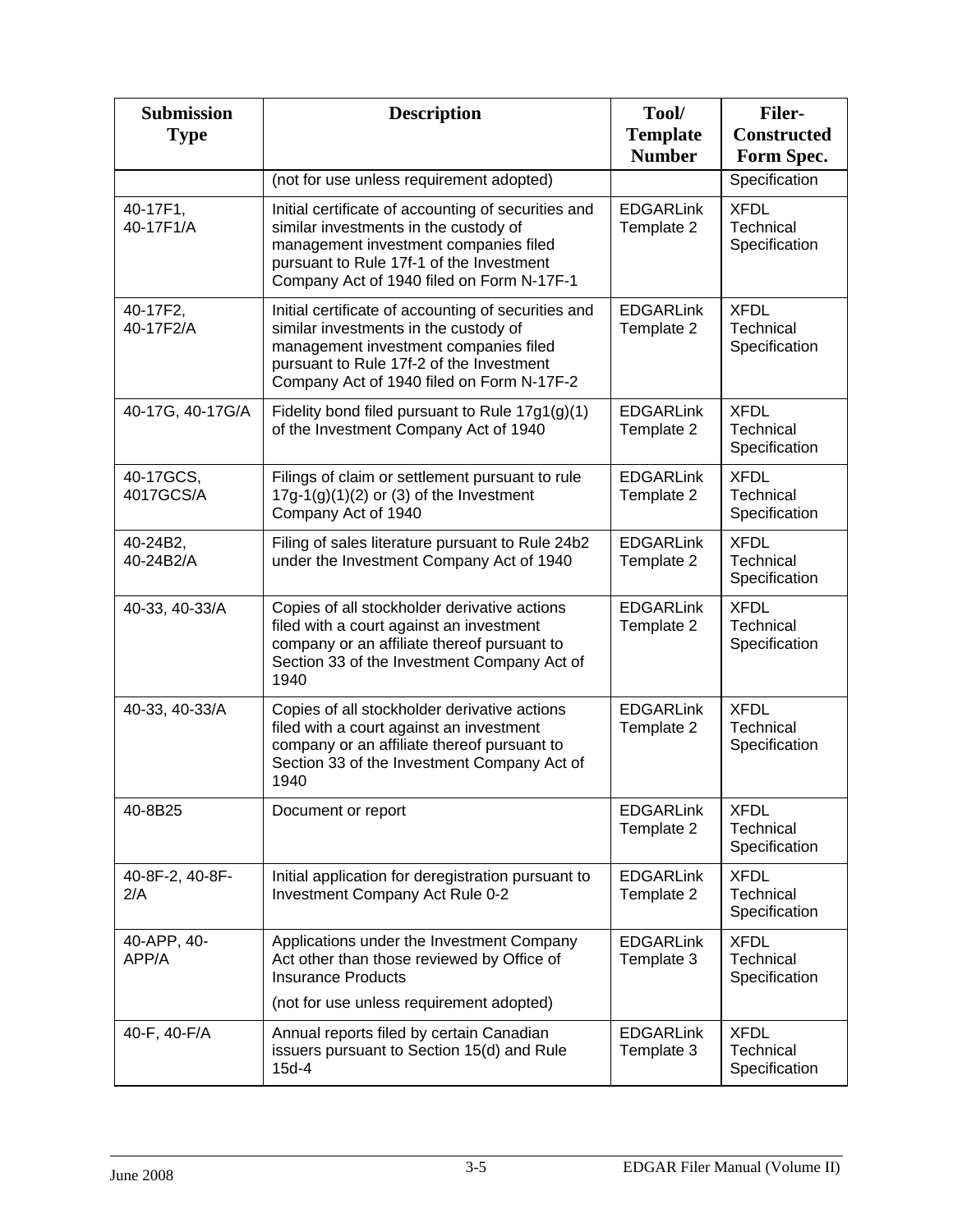| <b>Submission</b><br><b>Type</b> | <b>Description</b>                                                                                                                            | Tool/<br><b>Template</b><br><b>Number</b> | <b>Filer-</b><br><b>Constructed</b><br>Form Spec. |
|----------------------------------|-----------------------------------------------------------------------------------------------------------------------------------------------|-------------------------------------------|---------------------------------------------------|
| 40FR12B,<br>40FR12B/A            | Registration of a class of securities of certain<br>Canadian issuers pursuant to Section 12(b) of<br>the 1934 Act                             | <b>EDGARLink</b><br>Template 3            | <b>XFDL</b><br>Technical<br>Specification         |
| 40FR12G,<br>40FR12G/A            | Registration of a class of securities of certain<br>Canadian issuers pursuant to Section 12(g) of<br>the 1934 Act                             | <b>EDGARLink</b><br>Template 3            | <b>XFDL</b><br>Technical<br>Specification         |
| 40-OIP, 40-OIP/A                 | Applications under the Investment Company<br>Act reviewed by Office of Insurance Products<br>(not for use unless requirement adopted)         | <b>EDGARLink</b><br>Template 3            | <b>XFDL</b><br>Technical<br>Specification         |
| 424A                             | Prospectus filed pursuant to Rule 424(a)                                                                                                      | <b>EDGARLink</b><br>Template 3            | <b>XFDL</b><br>Technical<br>Specification         |
| 424B1                            | Prospectus filed pursuant to Rule 424(b)(1)                                                                                                   | <b>EDGARLink</b><br>Template 1            | <b>XFDL</b><br>Technical<br>Specification         |
| 424B2                            | Prospectus filed pursuant to Rule 424(b)(2)                                                                                                   | <b>EDGARLink</b><br>Template 1            | <b>XFDL</b><br>Technical<br>Specification         |
| 424B3                            | Prospectus filed pursuant to Rule 424(b)(3)                                                                                                   | <b>EDGARLink</b><br>Template 1            | <b>XFDL</b><br>Technical<br>Specification         |
| 424B4                            | Prospectus filed pursuant to Rule 424(b)(4)                                                                                                   | <b>EDGARLink</b><br>Template 1            | <b>XFDL</b><br>Technical<br>Specification         |
| 424B5                            | Prospectus filed pursuant to Rule 424(b)(5)                                                                                                   | <b>EDGARLink</b><br>Template 1            | <b>XFDL</b><br>Technical<br>Specification         |
| 424B7                            | Prospectus filed pursuant to Rule 424(b)(7)                                                                                                   | <b>EDGARLink</b><br>Template 1            | <b>XFDL</b><br>I echnical<br>Specification        |
| 424B8                            | Prospectus filed pursuant to Rule 424(b)(8)                                                                                                   | <b>EDGARLink</b><br>Template 1            | <b>XFDL</b><br>Technical<br>Specification         |
| 425                              | Filing under Securities Act Rule 425 of certain<br>prospectuses and communications in<br>connection with business combination<br>transactions | <b>EDGARLink</b><br>Template 2            | <b>XFDL</b><br>Technical<br>Specification         |
| 485APOS                          | Post-effective amendment filed pursuant to<br>Securities Act Rule 485(a) (this filing cannot be<br>submitted as a 1940 Act only filing)       | <b>EDGARLink</b><br>Template 3            | <b>XFDL</b><br>Technical<br>Specification         |
| 485BPOS                          | Post-effective amendment filed pursuant to<br>Securities Act Rule 485(b) (this filing cannot be<br>submitted as a 1940 Act only filing)       | <b>EDGARLink</b><br>Template 3            | <b>XFDL</b><br>Technical<br>Specification         |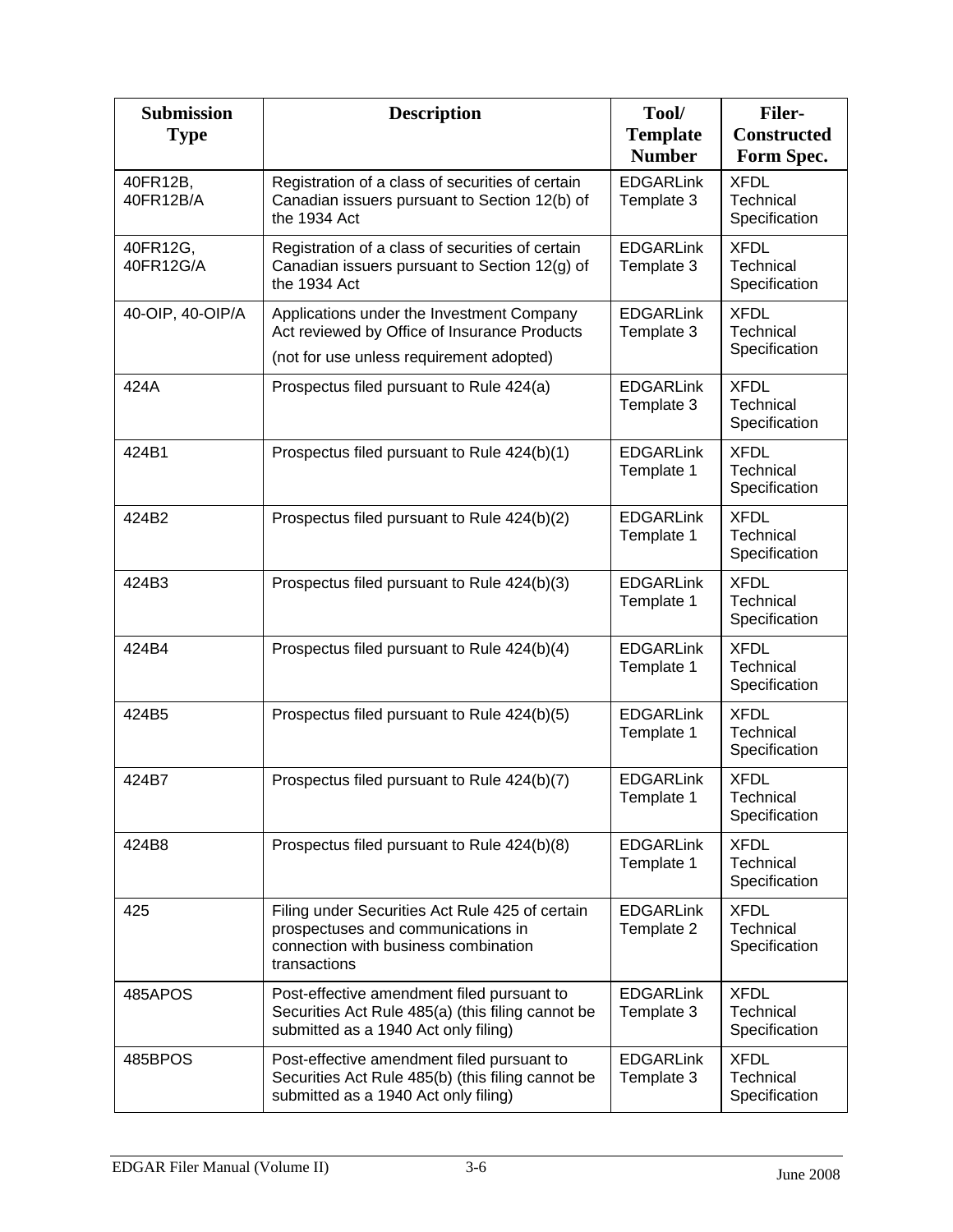| <b>Submission</b><br><b>Type</b> | <b>Description</b>                                                                                                                                                                                                                                                                | Tool/<br><b>Template</b><br><b>Number</b> | <b>Filer-</b><br><b>Constructed</b><br>Form Spec.  |
|----------------------------------|-----------------------------------------------------------------------------------------------------------------------------------------------------------------------------------------------------------------------------------------------------------------------------------|-------------------------------------------|----------------------------------------------------|
| 485BXT                           | Post-effective amendment filed pursuant to<br>Securities Act Rule 485(b)(1)(iii) to designate a<br>new effective date for a post-effective<br>amendment previously filed pursuant to<br>Securities Act Rule 485(a) (this filing cannot be<br>submitted as a 1940 Act only filing) | <b>EDGARLink</b><br>Template 3            | <b>XFDL</b><br>Technical<br>Specification          |
| 486APOS                          | Post-effective amendment to filing filed<br>pursuant to Securities Act Rule 486(a)                                                                                                                                                                                                | <b>EDGARLink</b><br>Template 3            | <b>XFDL</b><br>Technical<br>Specification          |
| 486BPOS                          | Post-effective amendment to filing filed<br>pursuant to Securities Act Rule 486(b)                                                                                                                                                                                                | <b>EDGARLink</b><br>Template 3            | <b>XFDL</b><br>Technical<br>Specification          |
| 487                              | Pre-effective pricing amendment filed pursuant<br>to Securities Act Rule 487                                                                                                                                                                                                      | <b>EDGARLink</b><br>Template 1            | <b>XFDL</b><br>Technical<br>Specification          |
| 497                              | Definitive materials filed under paragraph (a),<br>(b), (c), (d), (e) or (f) of Securities Act Rule 497                                                                                                                                                                           | <b>EDGARLink</b><br>Template 3            | <b>XFDL</b><br>Technical<br>Specification          |
| 497AD                            | Filing by certain investment companies of<br>Securities Act Rule 482 advertising in<br>accordance with Securities Act Rule 497 and<br>the Note to Rule 482(c)                                                                                                                     | <b>EDGARLink</b><br>Template 3            | <b>XFDL</b><br>Technical<br>Specification          |
| 497H2                            | Filings made pursuant to Rule 497(h)(2)                                                                                                                                                                                                                                           | <b>EDGARLink</b><br>Template 3            | <b>XFDL</b><br>Technical<br>Specification          |
| 497J                             | Certification of no change in definitive materials<br>under paragraph (j) of Securities Act Rule 497                                                                                                                                                                              | <b>EDGARLink</b><br>Template 3            | <b>XFDL</b><br>Technical<br>Specification          |
| 497K1                            | Profiles for certain open-end management<br>investment companies filed pursuant to<br>Securities Act Rule 497(k)(1)(i)                                                                                                                                                            | <b>EDGARLink</b><br>Template 3            | <b>XFDL</b><br>Technical<br>Specification          |
| 497K2                            | Profiles for certain open-end management<br>investment companies filed pursuant to<br>Securities Act Rule 497(k)(1)(ii)                                                                                                                                                           | <b>EDGARLink</b><br>Template 3            | <b>XFDL</b><br>Technical<br>Specification          |
| 497K3A                           | Profiles for certain open-end management<br>investment companies filed pursuant to<br>Securities Act Rule 497(k)(1)(iii)(A)                                                                                                                                                       | <b>EDGARLink</b><br>Template 3            | <b>XFDL</b><br>Technical<br>Specification          |
| 497K3B                           | Profiles for certain open-end management<br>investment companies filed pursuant to<br>Securities Act Rule 497(k)(1)(iii)(B)                                                                                                                                                       | <b>EDGARLink</b><br>Template 3            | <b>XFDL</b><br>Technical<br>Specification          |
| 5, 5/A                           | Annual statement of changes in beneficial<br>ownership of securities                                                                                                                                                                                                              | <b>OnlineForms</b>                        | Ownership<br><b>XML Technical</b><br>Specification |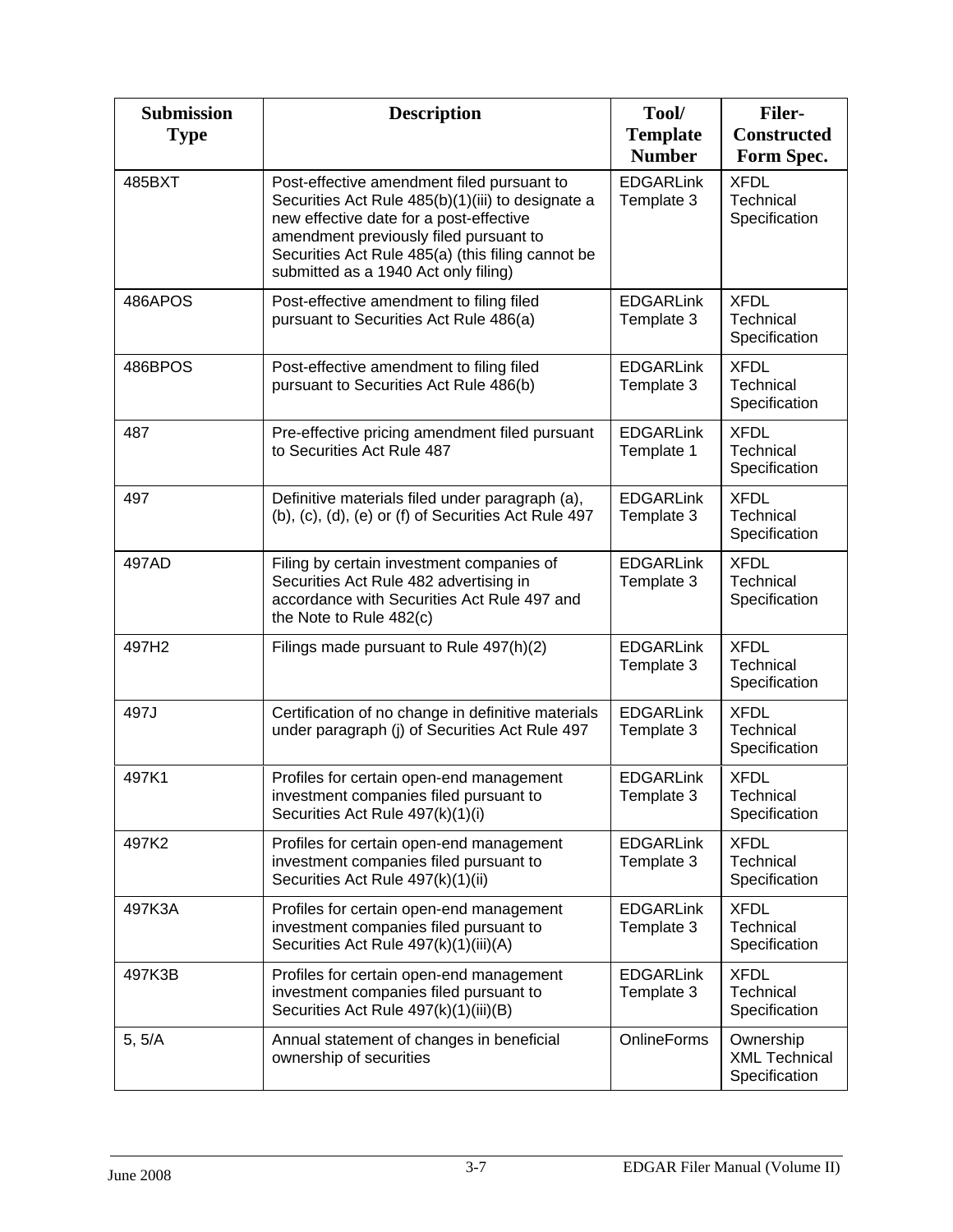| <b>Submission</b><br><b>Type</b> | <b>Description</b>                                                                                                                                                                                                                                   | Tool/<br><b>Template</b><br><b>Number</b> | <b>Filer-</b><br><b>Constructed</b><br>Form Spec. |
|----------------------------------|------------------------------------------------------------------------------------------------------------------------------------------------------------------------------------------------------------------------------------------------------|-------------------------------------------|---------------------------------------------------|
| 6-K, 6-K/A                       | Current report of foreign issuer pursuant to<br>Rules 13a-16 and 15d-16 Amendments                                                                                                                                                                   | <b>EDGARLink</b><br>Template 3            | <b>XFDL</b><br>Technical<br>Specification         |
| 8-A12B, 8-A12B/A                 | Form for the registration / listing of a class of<br>securities on a national securities exchange<br>pursuant to section 12(b)                                                                                                                       | <b>EDGARLink</b><br>Template 3            | <b>XFDL</b><br>Technical<br>Specification         |
| 8-A12G, 8-<br>A12G/A             | Form for registration of a class of securities<br>pursuant to section 12(g)                                                                                                                                                                          | <b>EDGARLink</b><br>Template 3            | <b>XFDL</b><br>Technical<br>Specification         |
| 8-K, 8-K/A                       | Current report filing                                                                                                                                                                                                                                | <b>EDGARLink</b><br>Template 3            | <b>XFDL</b><br>Technical<br>Specification         |
| 8-K12B, 8-K12B/A                 | Notification that a class of securities of<br>successor issuer is deemed to be registered<br>pursuant to section 12(b)                                                                                                                               | <b>EDGARLink</b><br>Template 3            | <b>XFDL</b><br>Technical<br>Specification         |
| 8-K12G3, 8-<br>K12G3/A           | Notification that a class of securities of<br>successor issuer is deemed to be registered<br>pursuant to section 12(g)                                                                                                                               | <b>EDGARLink</b><br>Template 3            | <b>XFDL</b><br>Technical<br>Specification         |
| 8-K15D5, 8-<br><b>K15D5/A</b>    | Notification of assumption of duty to report by<br>successor issue under section 15(d)                                                                                                                                                               | <b>EDGARLink</b><br>Template 3            | <b>XFDL</b><br>Technical<br>Specification         |
| ANNLRPT,<br><b>ANNLRPT/A</b>     | Periodic Development Bank filing, submitted<br>annually                                                                                                                                                                                              | <b>EDGARLink</b><br>Template 2            | <b>XFDL</b><br>Technical<br>Specification         |
| ARS, ARS/A                       | Annual report to security holders                                                                                                                                                                                                                    | <b>EDGARLink</b><br>Template 3            | <b>XFDL</b><br>Technical<br>Specification         |
| AW                               | Withdrawal of amendment to a registration<br>statement filed under the Securities Act                                                                                                                                                                | <b>EDGARLink</b><br>Template 3            | <b>XFDL</b><br>Technical<br>Specification         |
| AW WD                            | Withdrawal of a request for withdrawal of an<br>amendment to a registration statement                                                                                                                                                                | <b>EDGARLink</b><br>Template 1            | <b>XFDL</b><br>Technical<br>Specification         |
| CB, CB/A                         | Notification form filed in connection with certain<br>tender offers, business combinations and rights<br>offerings, in which the subject company is a<br>foreign private issuer of which less than 10% of<br>its securities are held by U.S. persons | <b>EDGARLink</b><br>Template 2            | <b>XFDL</b><br>Technical<br>Specification         |
| <b>CORRESP</b>                   | A correspondence can be sent as a document<br>with another submission type or can be sent as<br>a separate submission.                                                                                                                               | <b>EDGARLink</b><br>Template 4            | <b>XFDL</b><br>Technical<br>Specification         |
| DEF <sub>14A</sub>               | Definitive proxy statements                                                                                                                                                                                                                          | <b>EDGARLink</b><br>Template 2            | <b>XFDL</b><br>Technical<br>Specification         |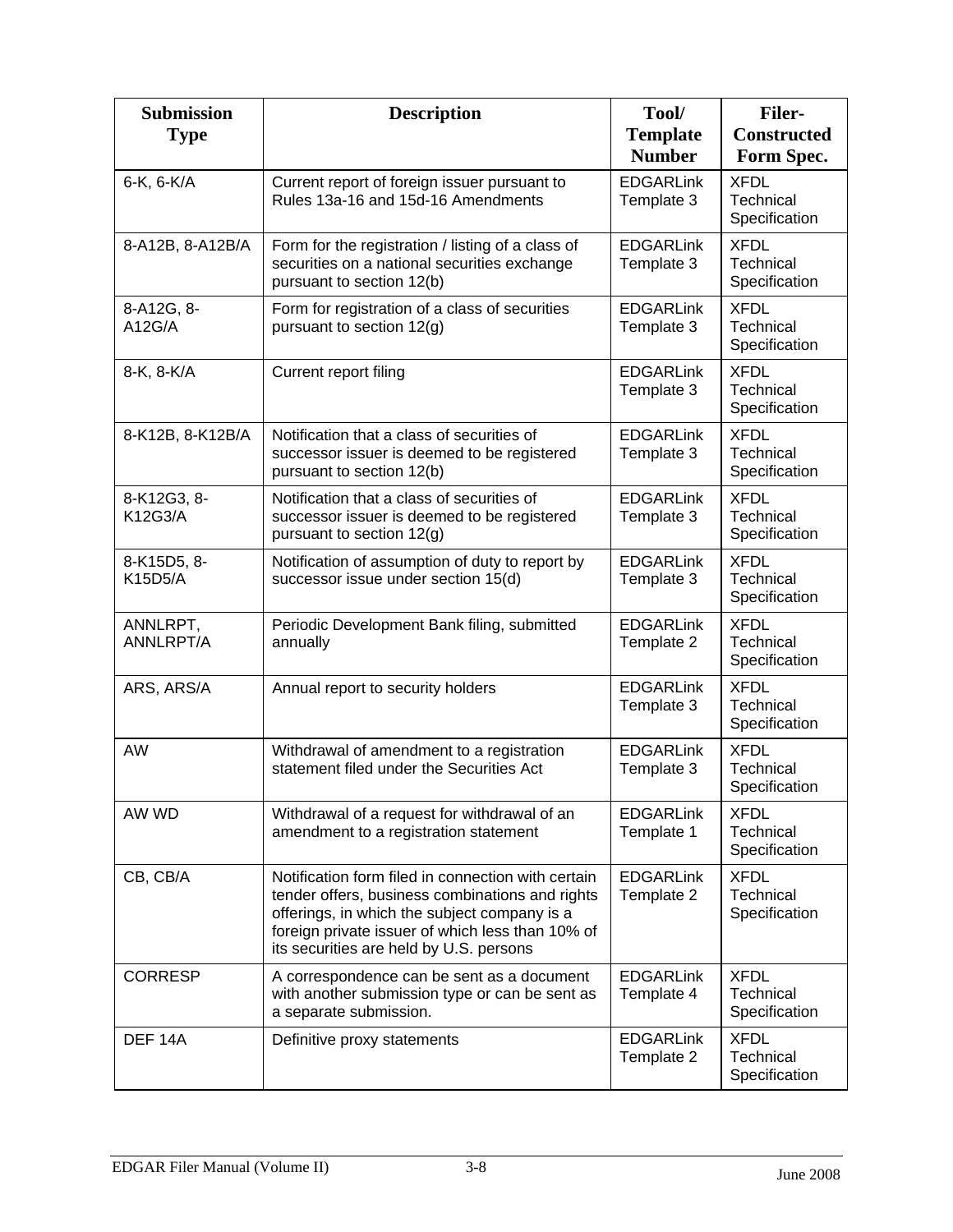| <b>Submission</b><br><b>Type</b> | <b>Description</b>                                                                                                                  | Tool/<br><b>Template</b><br><b>Number</b> | <b>Filer-</b><br><b>Constructed</b><br>Form Spec. |
|----------------------------------|-------------------------------------------------------------------------------------------------------------------------------------|-------------------------------------------|---------------------------------------------------|
| DEF <sub>14C</sub>               | Definitive information statements                                                                                                   | <b>EDGARLink</b><br>Template 2            | <b>XFDL</b><br>Technical<br>Specification         |
| DEFA14C                          | Definitive additional information statement<br>materials including Rule 14(a)(12) material                                          | <b>EDGARLink</b><br>Template 2            | <b>XFDL</b><br>Technical<br>Specification         |
| DEFC14A                          | Definitive proxy statement in connection with<br>contested solicitations                                                            | <b>EDGARLink</b><br>Template 2            | <b>XFDL</b><br>Technical<br>Specification         |
| DEFC14C                          | Definitive information statement - contested<br>solicitations                                                                       | <b>EDGARLink</b><br>Template 2            | <b>XFDL</b><br>Technical<br>Specification         |
| DEFM14A                          | Definitive proxy statement relating to merger or<br>acquisition                                                                     | <b>EDGARLink</b><br>Template 2            | <b>XFDL</b><br>Technical<br>Specification         |
| DEFM14C                          | Definitive information statement relating to<br>merger or acquisition                                                               | <b>EDGARLink</b><br>Template 2            | <b>XFDL</b><br>Technical<br>Specification         |
| DEFN14A                          | Definitive proxy statement filed by non<br>management                                                                               | <b>EDGARLink</b><br>Template 2            | <b>XFDL</b><br>Technical<br>Specification         |
| DEFR14A                          | Definitive revised proxy soliciting materials                                                                                       | <b>EDGARLink</b><br>Template 2            | <b>XFDL</b><br>Technical<br>Specification         |
| DEFR14C                          | Definitive revised information statement<br>materials                                                                               | <b>EDGARLink</b><br>Template 2            | <b>XFDL</b><br>Technical<br>Specification         |
| <b>DEL AM</b>                    | Separately filed delaying amendment under<br>Securities Act Rule 473 to delay effectiveness<br>of a 1933 Act registration statement | <b>EDGARLink</b><br>Template 3            | <b>XFDL</b><br>Technical<br>Specification         |
| DFAN14A                          | Definitive additional proxy soliciting materials<br>filed by non-management including Rule<br>$14(a)(12)$ material                  | <b>EDGARLink</b><br>Template 2            | <b>XFDL</b><br>Technical<br>Specification         |
| DFRN14A                          | Revised definitive proxy statement filed by non-<br>management                                                                      | <b>EDGARLink</b><br>Template 2            | <b>XFDL</b><br>Technical<br>Specification         |
| DSTRBRPT,<br><b>DSTRBRPT/A</b>   | Distribution of primary obligations Development<br>Bank report                                                                      | <b>EDGARLink</b><br>Template 2            | <b>XFDL</b><br>Technical<br>Specification         |
| $F-1, F-1/A$                     | Registration statement for securities of certain<br>foreign private issuers                                                         | <b>EDGARLink</b><br>Template 1            | <b>XFDL</b><br>Technical<br>Specification         |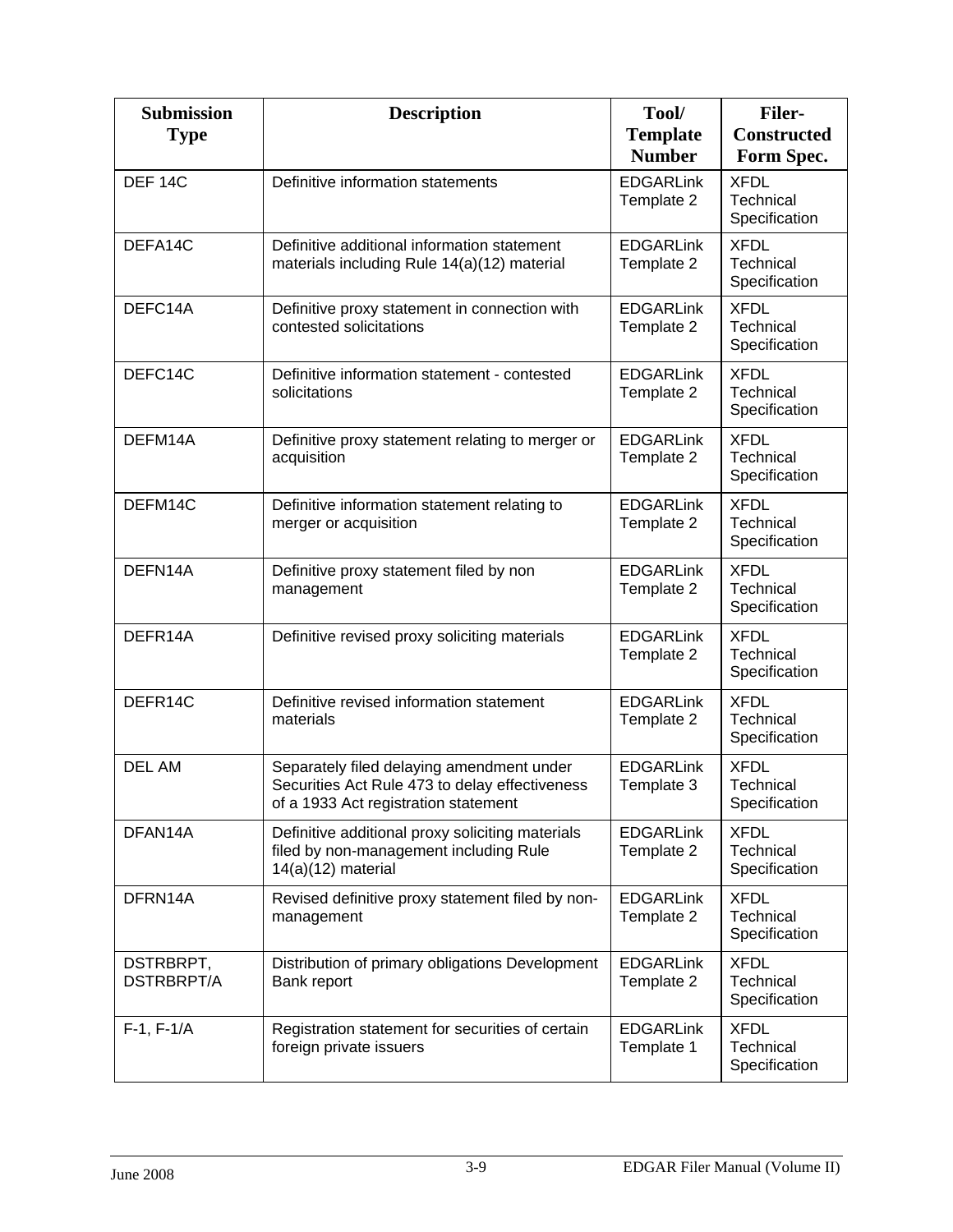| <b>Submission</b><br><b>Type</b> | <b>Description</b>                                                                                                                                            | Tool/<br><b>Template</b><br><b>Number</b> | <b>Filer-</b><br><b>Constructed</b><br>Form Spec. |
|----------------------------------|---------------------------------------------------------------------------------------------------------------------------------------------------------------|-------------------------------------------|---------------------------------------------------|
| F-10, F-10/A                     | Registration statement for securities of certain<br>Canadian issuers under the Securities Act of<br>1933                                                      | <b>EDGARLink</b><br>Template 1            | <b>XFDL</b><br>Technical<br>Specification         |
| <b>F-10EF</b>                    | Auto effective registration statement for<br>securities of certain Canadian issuers under<br>the Securities Act of 1933                                       | <b>EDGARLink</b><br>Template 1            | <b>XFDL</b><br><b>Technical</b><br>Specification  |
| F-10POS                          | Post-effective amendment to a F-10EF<br>registration                                                                                                          | <b>EDGARLink</b><br>Template 1            | <b>XFDL</b><br><b>Technical</b><br>Specification  |
| F-1MEF                           | A new registration statement filed under Rule<br>462(b) to add securities to a prior related<br>effective registration statement filed on Form F-<br>1        | <b>EDGARLink</b><br>Template 1            | <b>XFDL</b><br>Technical<br>Specification         |
| $F-3, F-3/A$                     | Registration statement for specified<br>transactions by certain foreign private issuers                                                                       | <b>EDGARLink</b><br>Template 1            | <b>XFDL</b><br>Technical<br>Specification         |
| F-3ASR                           | Automatic shelf registration statement of<br>securities of well-known seasoned issuers                                                                        | <b>EDGARLink</b><br>Template 1            | <b>XFDL</b><br>Technical<br>Specification         |
| $F-3D$                           | Registration statement for dividend or interest<br>reinvestment plan securities of foreign private<br>issuers                                                 | <b>EDGARLink</b><br>Template 1            | <b>XFDL</b><br>Technical<br>Specification         |
| F-3DPOS                          | Post-Effective amendment to a F-3D<br>registration                                                                                                            | <b>EDGARLink</b><br>Template 1            | <b>XFDL</b><br>Technical<br>Specification         |
| F-3MEF                           | A new registration statement filed under Rule<br>462(b) to add securities to a prior related<br>effective registration statement filed on Form F<br>3         | <b>EDGARLink</b><br>Template 1            | <b>XFDL</b><br>Technical<br>Specification         |
| F-4 POS                          | Post-effective amendment to a F-4EF<br>registration                                                                                                           | EDGARLink<br>Template 1                   | <b>XFDL</b><br>Technical<br>Specification         |
| $F-4, F-4/A$                     | Registration statement for securities issued by<br>foreign private issuers in certain business<br>combination transactions                                    | <b>EDGARLink</b><br>Template 1            | <b>XFDL</b><br>Technical<br>Specification         |
| F-4EF                            | Auto effective registration statement for<br>securities by certain foreign private issuers in<br>connection with certain business combination<br>transactions | <b>EDGARLink</b><br>Template 1            | <b>XFDL</b><br>Technical<br>Specification         |
| F-4MEF                           | A new registration statement filed under Rule<br>462(b) to add securities to a prior related<br>effective registration statement filed on Form F<br>4         | <b>EDGARLink</b><br>Template 1            | <b>XFDL</b><br>Technical<br>Specification         |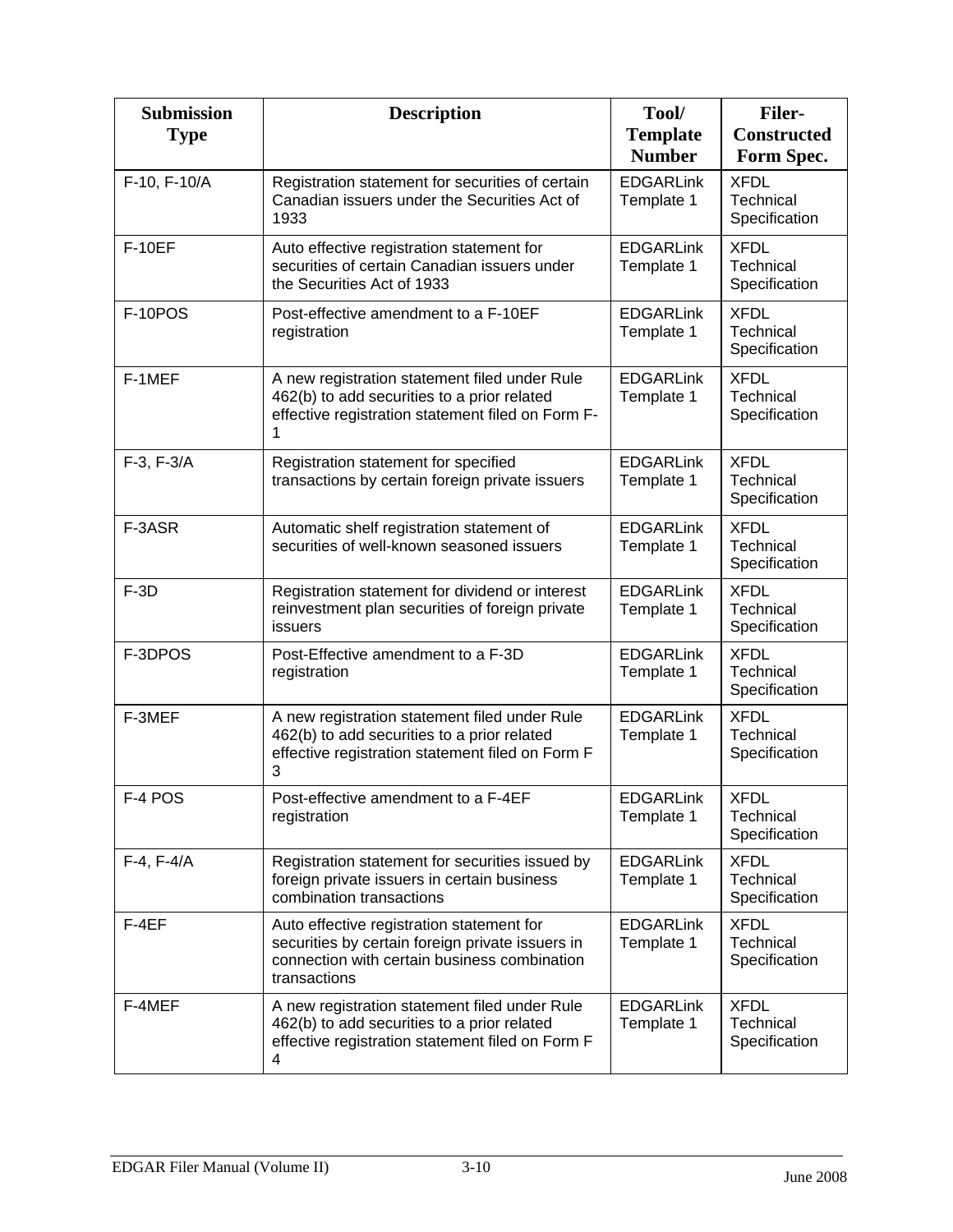| <b>Submission</b><br><b>Type</b> | <b>Description</b>                                                                                                                                                                            | Tool/<br><b>Template</b><br><b>Number</b> | <b>Filer-</b><br><b>Constructed</b><br>Form Spec. |
|----------------------------------|-----------------------------------------------------------------------------------------------------------------------------------------------------------------------------------------------|-------------------------------------------|---------------------------------------------------|
| F-6 POS                          | Post-effective amendment to a F-6EF<br>registration                                                                                                                                           | <b>EDGARLink</b><br>Template 1            | <b>XFDL</b><br>Technical<br>Specification         |
| $F-6, F-6/A$                     | Registration statement for American<br>Depositary Receipts representing securities of<br>certain foreign private issuers                                                                      | <b>EDGARLink</b><br>Template 1            | <b>XFDL</b><br>Technical<br>Specification         |
| F-6EF                            | Auto effective registration statement for<br>American Depositary Receipts representing<br>securities of certain foreign private issuers                                                       | <b>EDGARLink</b><br>Template 1            | <b>XFDL</b><br>Technical<br>Specification         |
| F-7 POS                          | Post-effective amendment to a F-7 registration                                                                                                                                                | <b>EDGARLink</b><br>Template 1            | <b>XFDL</b><br><b>Technical</b><br>Specification  |
| $F-7, F-7/A$                     | Registration statement for securities of certain<br>Canadian issuers offered for cash upon the<br>exercise of rights granted to existing security<br>holders under the Securities Act of 1933 | <b>EDGARLink</b><br>Template 1            | <b>XFDL</b><br><b>Technical</b><br>Specification  |
| F-8 POS                          | Post-effective amendment to a F-8 registration                                                                                                                                                | <b>EDGARLink</b><br>Template 1            | <b>XFDL</b><br>Technical<br>Specification         |
| $F-8, F-8/A$                     | Registration statement for securities of certain<br>Canadian issuers to be issued in exchange<br>offers or a business combination under the<br>Securities Act of 1933                         | <b>EDGARLink</b><br>Template 1            | <b>XFDL</b><br>Technical<br>Specification         |
| F-80, F-80/A                     | Registration of securities of certain Canadian<br>issuers to be issued in exchange offers or a<br>business combination under the Securities Act<br>of 1933                                    | <b>EDGARLink</b><br>Template 1            | <b>XFDL</b><br>Technical<br>Specification         |
| F-80POS                          | Post-effective amendment to a F-80<br>registration                                                                                                                                            | <b>EDGARLink</b><br>Template 1            | <b>XFDL</b><br>Technical<br>Specification         |
| F-9 POS                          | Post-effective amendment to a F-9EF<br>registration                                                                                                                                           | <b>EDGARLink</b><br>Template 1            | <b>XFDL</b><br>Technical<br>Specification         |
| $F-9, F-9/A$                     | Registration of securities of certain investment<br>grade debt or investment grade preferred<br>securities of certain Canadian issuers under<br>the Securities Act of 1933                    | <b>EDGARLink</b><br>Template 1            | <b>XFDL</b><br>Technical<br>Specification         |
| F-9EF                            | Auto effective registration of securities of<br>certain investment grade debt or investment<br>grade preferred securities of certain Canadian<br>issuers under the Securities Act of 1933     | <b>EDGARLink</b><br>Template 1            | <b>XFDL</b><br>Technical<br>Specification         |
| F-N, F-N/A                       | Notification of the appointment of an agent for<br>service by certain foreign institutions                                                                                                    | <b>EDGARLink</b><br>Template 2            | <b>XFDL</b><br>Technical<br>Specification         |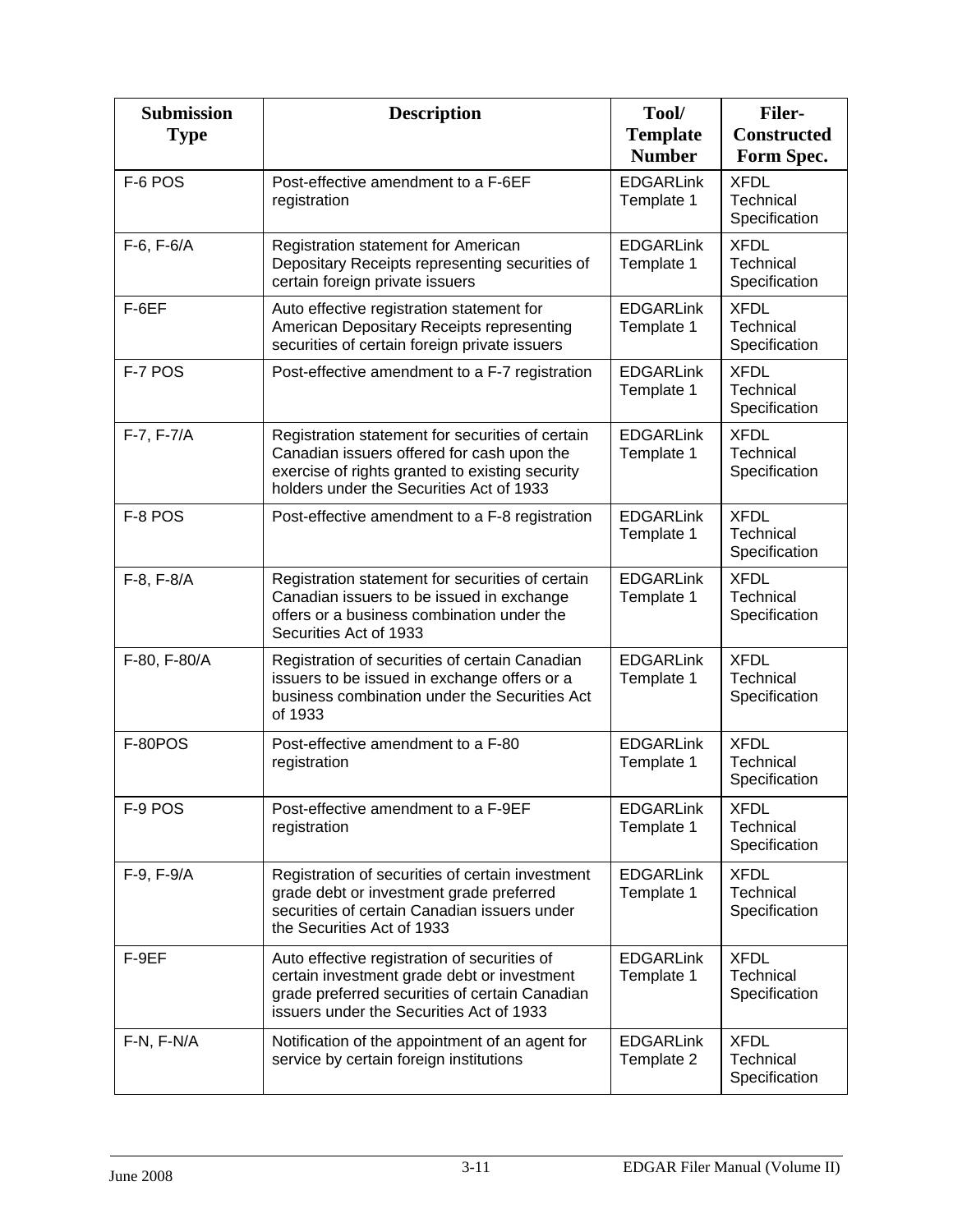| <b>Submission</b><br><b>Type</b> | <b>Description</b>                                                                                                                                                                                                             | Tool/<br><b>Template</b>       | <b>Filer-</b><br><b>Constructed</b>       |
|----------------------------------|--------------------------------------------------------------------------------------------------------------------------------------------------------------------------------------------------------------------------------|--------------------------------|-------------------------------------------|
|                                  |                                                                                                                                                                                                                                | <b>Number</b>                  | Form Spec.                                |
| <b>FWP</b>                       | Filing under Securities Act Rules 163/433 of<br>free writing prospectuses                                                                                                                                                      | <b>EDGARLink</b><br>Template 2 | <b>XFDL</b><br>Technical<br>Specification |
| $F-X, F-X/A$                     | For appointment of agent for service of process<br>by issuers registering securities                                                                                                                                           | <b>EDGARLink</b><br>Template 2 | <b>XFDL</b><br>Technical<br>Specification |
| N-1, N-1/A                       | Initial registration statement filed on Form N-1<br>for open-end management investment<br>companies.                                                                                                                           | <b>EDGARLink</b><br>Template 1 | <b>XFDL</b><br>Technical<br>Specification |
| N-14 8C, N-14<br>8C/A            | Initial registration statement filed on Form N14<br>by closed-end investment company (business<br>combinations)                                                                                                                | <b>EDGARLink</b><br>Template 1 | <b>XFDL</b><br>Technical<br>Specification |
| N-14, N-14/A                     | Initial registration statement filed on Form N14<br>for open-end investment company, including<br>those filed with automatic effectiveness under<br>Rule 488 (business combinations)                                           | <b>EDGARLink</b><br>Template 1 | <b>XFDL</b><br>Technical<br>Specification |
| N-14MEF                          | A new registration statement filed on Form N14<br>by closed end investment companies filed<br>under Securities Act Rule 462(b) of up to an<br>additional 20% of securities for an offering that<br>was registered on Form N-14 | <b>EDGARLink</b><br>Template 1 | <b>XFDL</b><br>Technical<br>Specification |
| N-18F1, N-18F1/A                 | Initial notification of election pursuant to Rule<br>18f-1 filed on Form N-18F-1                                                                                                                                               | <b>EDGARLink</b><br>Template 2 | <b>XFDL</b><br>Technical<br>Specification |
| N-1A, N-1A/A                     | Initial registration statement filed on Form N1A<br>for open-end management investment<br>companies                                                                                                                            | <b>EDGARLink</b><br>Template 1 | <b>XFDL</b><br>Technical<br>Specification |
| N-2, N-2/A                       | Initial filing of a registration statement on Form<br>N-2 for closed-end investment companies                                                                                                                                  | <b>EDGARLink</b><br>Template 1 | <b>XFDL</b><br>Technical<br>Specification |
| N-23C-2,<br>N-23C-2/A            | Notice by closed-end investment companies of<br>intention to call or redeem their own securities<br>under Investment Company Act Rule 23c-2                                                                                    | <b>EDGARLink</b><br>Template 2 | <b>XFDL</b><br>Technical<br>Specification |
| N-23C3A,<br>N23C3A/A             | Notification of periodic repurchase offer Filed<br>pursuant to Rule 23c-3(b) only                                                                                                                                              | <b>EDGARLink</b><br>Template 2 | <b>XFDL</b><br>Technical<br>Specification |
| N-23C3B,<br>N23C3B/A             | Filing pursuant to Rule 23c-3(c) only on Form<br>N-23C-3                                                                                                                                                                       | <b>EDGARLink</b><br>Template 2 | <b>XFDL</b><br>Technical<br>Specification |
| N-23C3C,<br>N23C3C/A             | Filing pursuant to Rule 23c-3(b) and (c) on<br>Form N-23C-3                                                                                                                                                                    | <b>EDGARLink</b><br>Template 2 | <b>XFDL</b><br>Technical<br>Specification |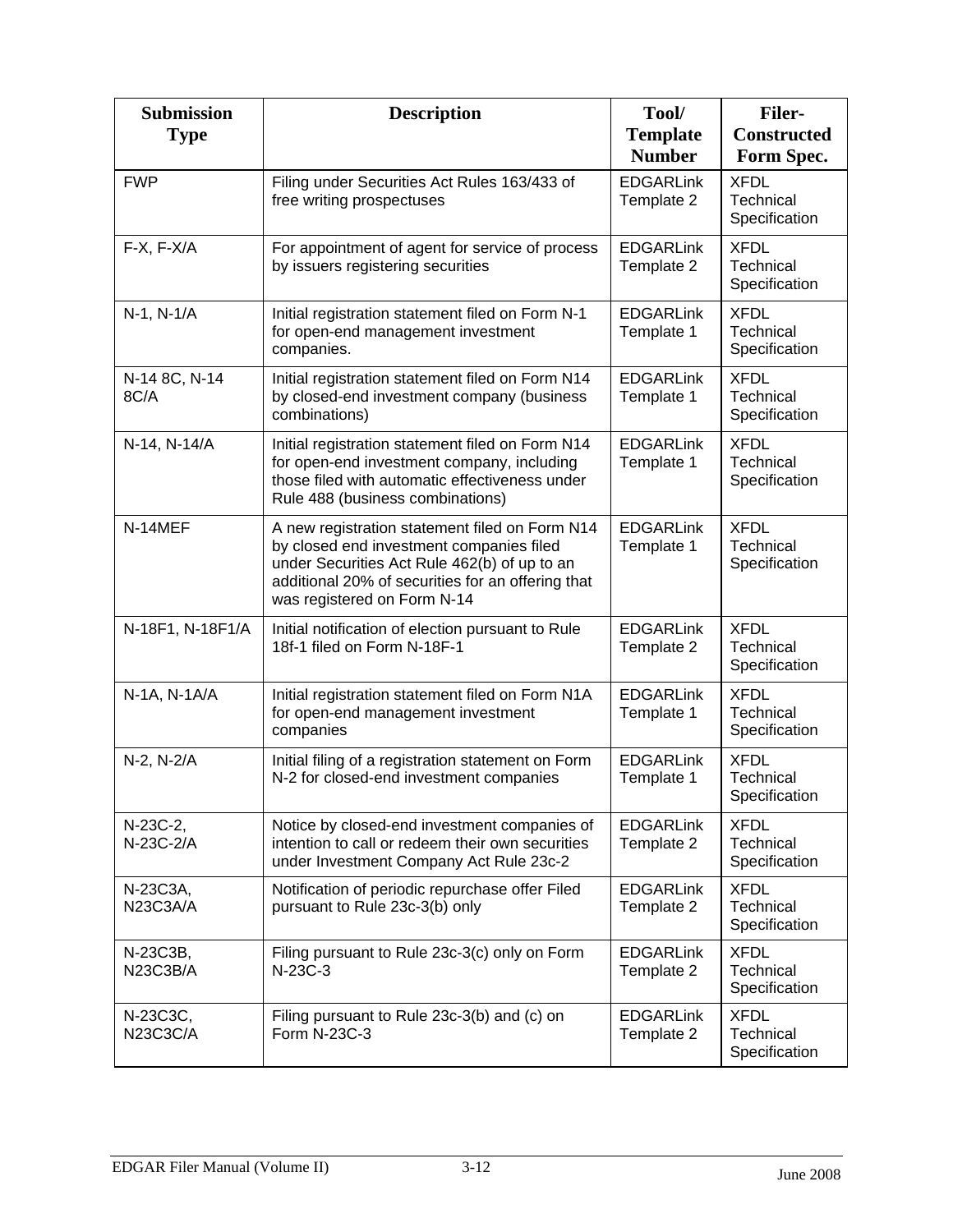| <b>Submission</b><br><b>Type</b> | <b>Description</b>                                                                                                                                                                                                      | Tool/<br><b>Template</b><br><b>Number</b> | <b>Filer-</b><br><b>Constructed</b><br>Form Spec. |
|----------------------------------|-------------------------------------------------------------------------------------------------------------------------------------------------------------------------------------------------------------------------|-------------------------------------------|---------------------------------------------------|
| N-27D-1,<br>N-27D-1/A            | Accounting for segregated trust accounts on<br>Form N-27D-1                                                                                                                                                             | <b>EDGARLink</b><br>Template 2            | <b>XFDL</b><br>Technical<br>Specification         |
| N-2MEF                           | A new registration statement on Form N-2 filed<br>under Securities Act Rule 462(b) by closed-end<br>investment companies of up to an additional<br>20% of securities for an offering that was<br>registered on Form N-2 | <b>EDGARLink</b><br>Template 1            | <b>XFDL</b><br>Technical<br>Specification         |
| N-3, N-3/A                       | Initial registration statement on Form N-3 for<br>separate accounts (management investment<br>companies)                                                                                                                | <b>EDGARLink</b><br>Template 1            | <b>XFDL</b><br>Technical<br>Specification         |
| N-30B-2                          | Periodic and interim reports mailed to<br>investment company shareholders (other than<br>annual and semi-annual reports mailed to<br>shareholders pursuant to Rule 30e-1)                                               | <b>EDGARLink</b><br>Template 3            | <b>XFDL</b><br>Technical<br>Specification         |
| N-30D, N-30D/A                   | Initial annual and semi-annual reports mailed<br>to investment company shareholders pursuant<br>to Rule 30e-1 (other than those required to be<br>submitted as part of Form NCSR)                                       | <b>EDGARLink</b><br>Template 3            | <b>XFDL</b><br>Technical<br>Specification         |
| N-4, N-4/A                       | Initial registration statement on Form N-4 for<br>separate accounts (unit investment trusts)                                                                                                                            | <b>EDGARLink</b><br>Template 1            | <b>XFDL</b><br>Technical<br>Specification         |
| N-5, N-5/A                       | Registration statement for small business<br>investment companies                                                                                                                                                       | <b>EDGARLink</b><br>Template 1            | <b>XFDL</b><br><b>Technical</b><br>Specification  |
| N-54A, N-54A/A                   | Notification of election by business<br>development companies filed on Form N-54A                                                                                                                                       | <b>EDGARLink</b><br>Template 2            | <b>XFDL</b><br>Technical<br>Specification         |
| N-54C, N-54C/A                   | Notification of withdrawal by business<br>development companies filed on Form N-54C                                                                                                                                     | <b>EDGARLink</b><br>Template 2            | <b>XFDL</b><br>Technical<br>Specification         |
| N-6, N-6/A                       | Registration statement for separate accounts<br>(unit investment trusts)                                                                                                                                                | <b>EDGARLink</b><br>Template 1            | <b>XFDL</b><br>Technical<br>Specification         |
| N-6F, N-6F/A                     | Notice of intent by business development<br>companies to elect to be subject to Sections 55<br>through 65 of the 1940 Act filed on Form N-6F                                                                            | <b>EDGARLink</b><br>Template 2            | <b>XFDL</b><br>Technical<br>Specification         |
| N-8A, N-8A/A                     | Initial notification of registration under section<br>8(a) filed on Form N-8A                                                                                                                                           | <b>EDGARLink</b><br>Template 2            | <b>XFDL</b><br>Technical<br>Specification         |
| N-8B-2, N-8B-2/A                 | Initial registration statement for unit investment<br>trusts filed on Form N-8B-2                                                                                                                                       | <b>EDGARLink</b><br>Template 2            | <b>XFDL</b><br>Technical<br>Specification         |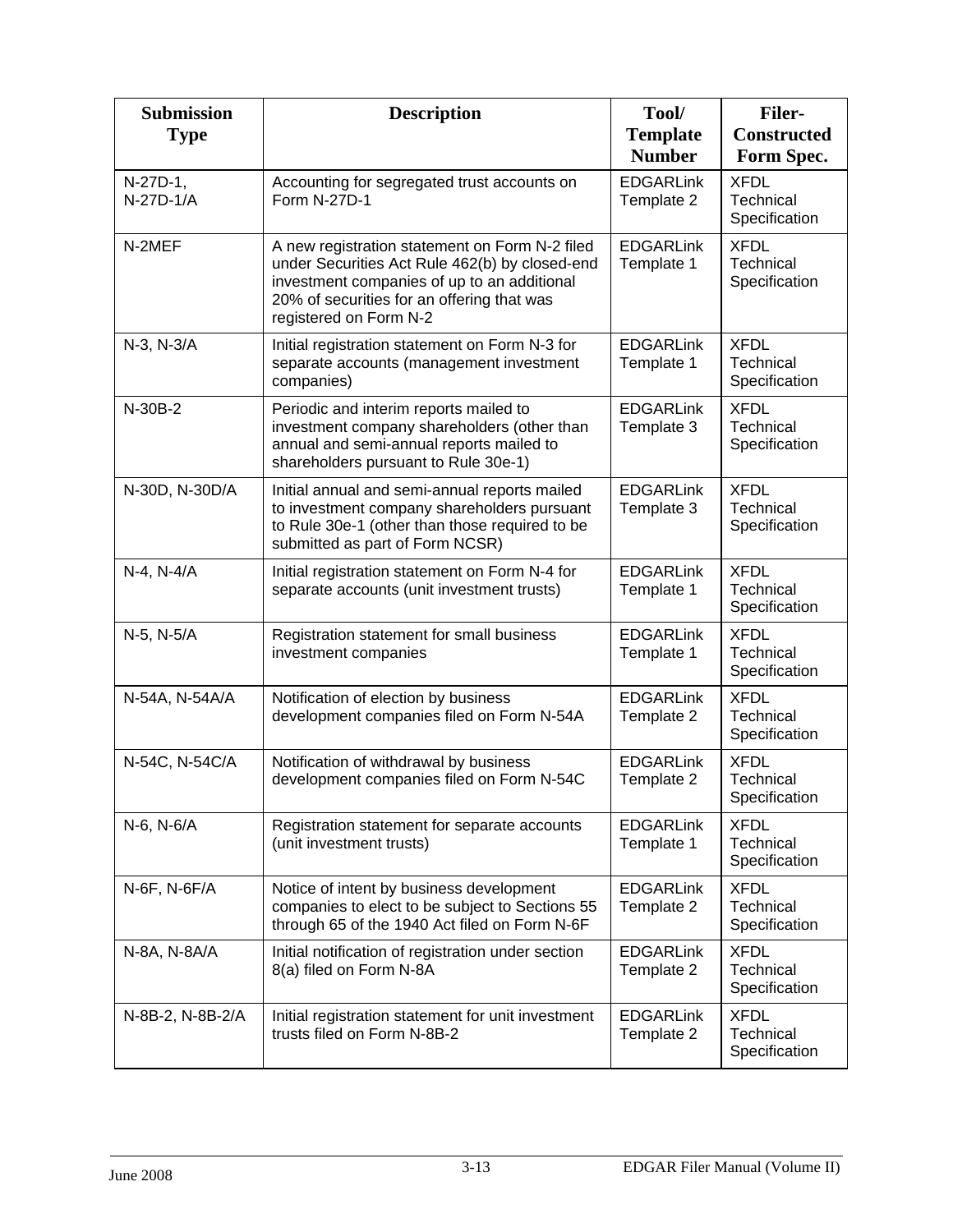| <b>Submission</b><br><b>Type</b> | <b>Description</b>                                                                                               | Tool/<br><b>Template</b>       | <b>Filer-</b><br><b>Constructed</b>       |
|----------------------------------|------------------------------------------------------------------------------------------------------------------|--------------------------------|-------------------------------------------|
|                                  |                                                                                                                  | <b>Number</b>                  | Form Spec.                                |
| N-8B-3, N-8B-3/A                 | Initial registration statement for periodic<br>payment plans filed on Form N-8B-3                                | <b>EDGARLink</b><br>Template 2 | <b>XFDL</b><br>Technical<br>Specification |
| N-8B-4, N-8B-4/A                 | Initial registration statement for face-amount<br>certificate companies filed on Form N-8B-4                     | <b>EDGARLink</b><br>Template 2 | <b>XFDL</b><br>Technical<br>Specification |
| N-8F, N-8F/A                     | Application for deregistration made on Form<br>$N-8F$                                                            | <b>EDGARLink</b><br>Template 2 | <b>XFDL</b><br>Technical<br>Specification |
| N-CSR, N-CSR/A                   | Certified annual shareholder report of<br>registered management investment companies<br>filed on Form N-CSR      | <b>EDGARLink</b><br>Template 3 | <b>XFDL</b><br>Technical<br>Specification |
| N-CSRS, N-<br>CSRS/A             | Certified semi-annual shareholder report of<br>registered management investment companies<br>filed on Form N-CSR | <b>EDGARLink</b><br>Template 3 | <b>XFDL</b><br>Technical<br>Specification |
| N-PX, N-PX/A                     | Annual Report of Proxy Voting Record of<br>Registered Management Investment<br>Companies filed on Form N-PX      | <b>EDGARLink</b><br>Template 3 | <b>XFDL</b><br>Technical<br>Specification |
| N-Q, N-Q/A                       | Quarterly Schedule of Portfolio Holdings of<br>Registered Management Investment Company<br>filed on Form N-Q     | <b>EDGARLink</b><br>Template 3 | <b>XFDL</b><br>Technical<br>Specification |
| NSAR-A, NSAR-<br>A/A             | Semi-annual report for management<br>companies filed on Form N-SAR                                               | <b>EDGARLink</b><br>Template 3 | <b>XFDL</b><br>Technical<br>Specification |
| NSAR-AT,<br>NSARAT/A             | Transitional semi-annual report filed on Form<br>N-SAR                                                           | <b>EDGARLink</b><br>Template 3 | <b>XFDL</b><br>Technical<br>Specification |
| NSAR-B, NSAR-<br>B/A             | Annual report for management companies filed<br>on Form N-SAR                                                    | <b>EDGARLink</b><br>Template 3 | <b>XFDL</b><br>Technical<br>Specification |
| NSAR-BT,<br>NSARBT/A             | Transitional annual report filed on Form NSAR                                                                    | <b>EDGARLink</b><br>Template 3 | <b>XFDL</b><br>Technical<br>Specification |
| NSAR-U, NSAR-<br>U/A             | Annual report for unit investment trusts filed on<br>Form N-SAR                                                  | <b>EDGARLink</b><br>Template 3 | <b>XFDL</b><br>Technical<br>Specification |
| NT 10-K, NT 10-<br>K/A           | Notice under Rule 12b25 of inability to timely<br>file all or part of a Form 10-K, 10-KSB, or 10KT               | <b>EDGARLink</b><br>Template 3 | <b>XFDL</b><br>Technical<br>Specification |
| NT 10-D, NT 10-<br>D/A           | Notice under Rule 12b25 of inability to timely<br>file all or part of a Form 10-D                                | <b>EDGARLink</b><br>Template 3 | <b>XFDL</b><br>Technical<br>Specification |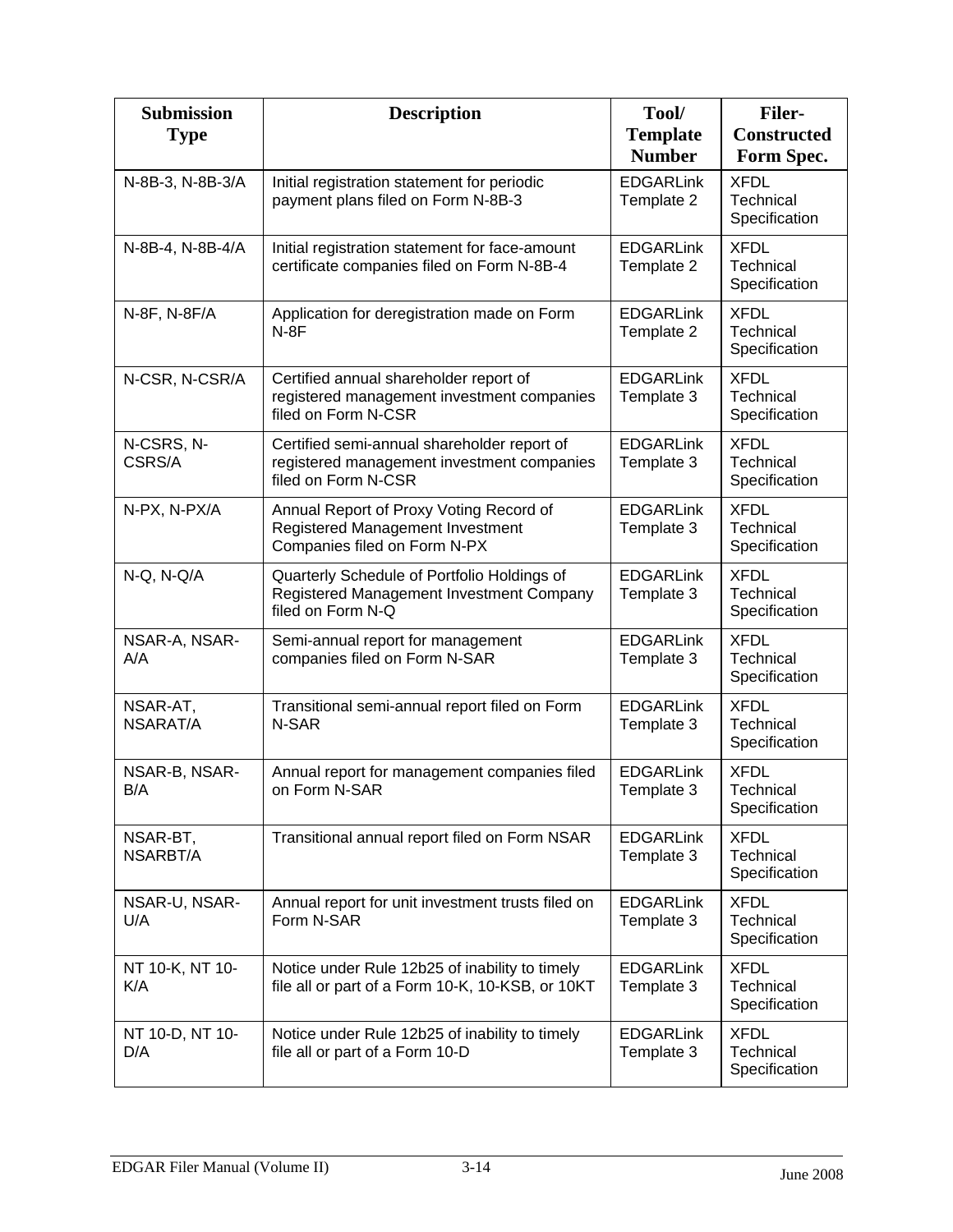| <b>Submission</b><br><b>Type</b> | <b>Description</b>                                                                                                                                                                                                                              | Tool/<br><b>Template</b>       | <b>Filer-</b><br><b>Constructed</b>              |
|----------------------------------|-------------------------------------------------------------------------------------------------------------------------------------------------------------------------------------------------------------------------------------------------|--------------------------------|--------------------------------------------------|
|                                  |                                                                                                                                                                                                                                                 | <b>Number</b>                  | Form Spec.                                       |
| NT 10-Q, NT 10-<br>Q/A           | Notice under Rule 12b25 of inability to timely<br>file all or part of a form 10-Q or 10-QSB                                                                                                                                                     | <b>EDGARLink</b><br>Template 3 | <b>XFDL</b><br>Technical<br>Specification        |
| NT 11-K, NT 11-<br>K/A           | Notice under Rule 12b25 of inability to timely<br>file all or part of a form 11-K                                                                                                                                                               | <b>EDGARLink</b><br>Template 3 | <b>XFDL</b><br><b>Technical</b><br>Specification |
| NT 15D2, NT<br>15D2/A            | Notice under Rule 12b25 of inability to timely<br>file a special report pursuant to section 15d-2                                                                                                                                               | <b>EDGARLink</b><br>Template 3 | <b>XFDL</b><br>Technical<br>Specification        |
| NT 20-F, NT 20-<br>F/A           | Notice under Rule 12b25 of inability to timely<br>file all or part of an annual report of form 20-F                                                                                                                                             | <b>EDGARLink</b><br>Template 3 | <b>XFDL</b><br><b>Technical</b><br>Specification |
| NT-NCSR,<br>NTNCSR/A             | Notice under Exchange Act Rule 12b-25 of<br>inability to timely file Form N-CSR (annual or<br>semi-annual report)                                                                                                                               | <b>EDGARLink</b><br>Template 3 | <b>XFDL</b><br>Technical<br>Specification        |
| NT-NSAR,<br>NTNSAR/A             | Notice under Exchange Act Rule 12b-25 of<br>inability to timely file Form N-SAR                                                                                                                                                                 | <b>EDGARLink</b><br>Template 3 | <b>XFDL</b><br><b>Technical</b><br>Specification |
| POS <sub>8C</sub>                | Post-effective amendment filed under the 1933<br>Act only or under both the 1933 and 1940 Acts<br>pursuant to Section 8(c) of the 1933 Act by<br>closed-end investment companies (this filing<br>cannot be submitted as a 1940 Act only filing) | <b>EDGARLink</b><br>Template 3 | <b>XFDL</b><br>Technical<br>Specification        |
| POS AM                           | Post-effective amendment to a registration<br>statement that is not immediately effective<br>upon filing                                                                                                                                        | <b>EDGARLink</b><br>Template 1 | <b>XFDL</b><br>Technical<br>Specification        |
| POS AMI                          | Post-effective amendment (for filings made<br>under the 1940 Act only)                                                                                                                                                                          | <b>EDGARLink</b><br>Template 3 | <b>XFDL</b><br>Technical<br>Specification        |
| <b>POSASR</b>                    | Post-effective Amendment to an automatic<br>shelf registration statement on Form S-3ASR<br>or Form F-3ASR                                                                                                                                       | <b>EDGARLink</b><br>Template 1 | <b>XFDL</b><br>Technical<br>Specification        |
| POS EX                           | Post-effective amendment filed solely to add<br>exhibits to a registration statement                                                                                                                                                            | <b>EDGARLink</b><br>Template 3 | <b>XFDL</b><br>Technical<br>Specification        |
| <b>POS462B</b>                   | Post-effective amendment to Securities Act<br>Rule 462(b) registration statement                                                                                                                                                                | <b>EDGARLink</b><br>Template 3 | <b>XFDL</b><br>Technical<br>Specification        |
| <b>POS462C</b>                   | Post-effective amendment to a registration<br>statement filed under Rule 462(c)                                                                                                                                                                 | <b>EDGARLink</b><br>Template 3 | <b>XFDL</b><br>Technical<br>Specification        |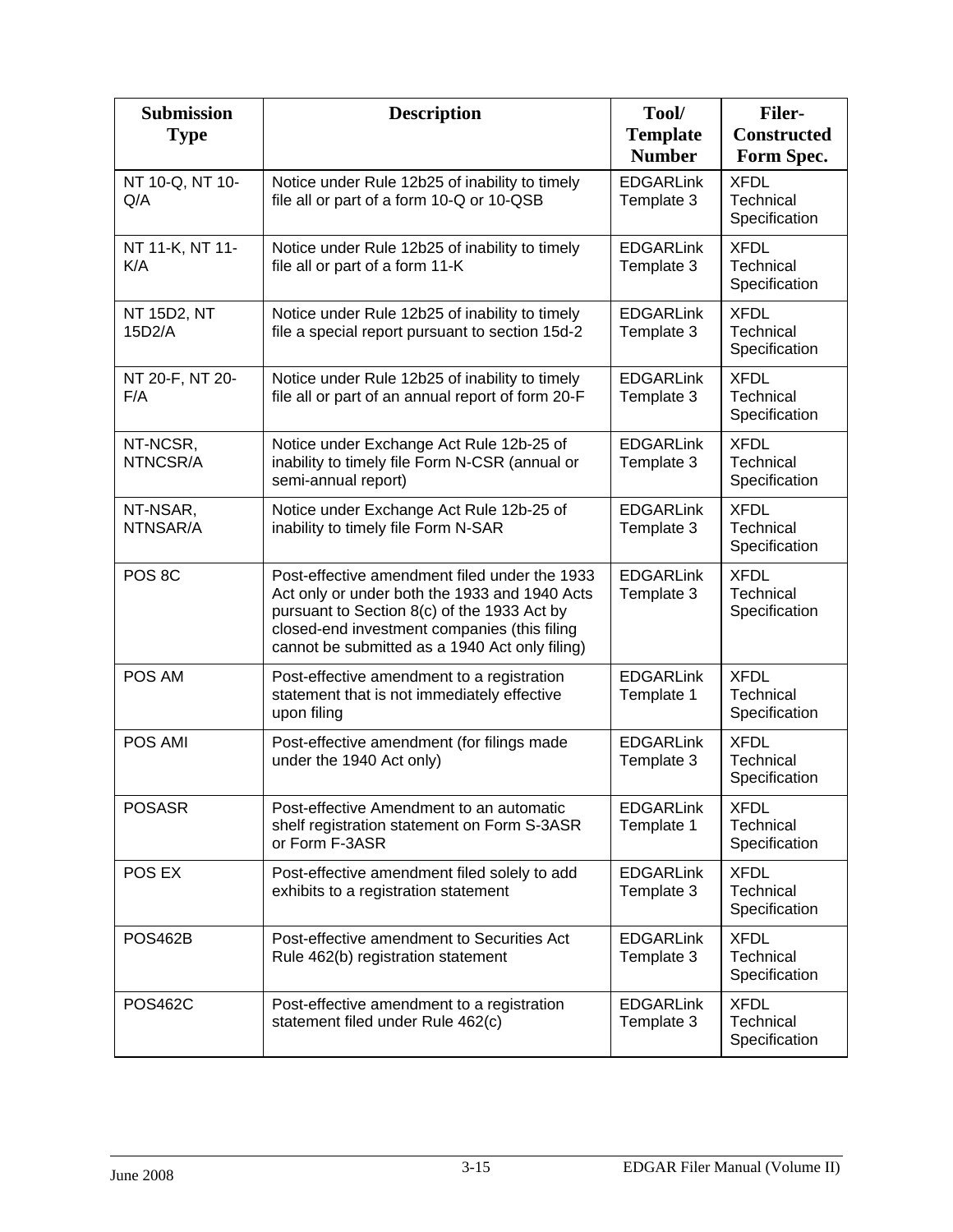| <b>Submission</b><br><b>Type</b> | <b>Description</b>                                                                                                                                                                                                                                        | Tool/<br><b>Template</b><br><b>Number</b> | <b>Filer-</b><br><b>Constructed</b><br>Form Spec. |
|----------------------------------|-----------------------------------------------------------------------------------------------------------------------------------------------------------------------------------------------------------------------------------------------------------|-------------------------------------------|---------------------------------------------------|
| <b>PRE 14A</b>                   | Preliminary proxy statement not related to a<br>contested matter or merger / acquisition                                                                                                                                                                  | <b>EDGARLink</b><br>Template 2            | <b>XFDL</b><br>Technical<br>Specification         |
| <b>PRE 14C</b>                   | Preliminary information statement not related<br>to a contested matter or merger/acquisition                                                                                                                                                              | <b>EDGARLink</b><br>Template 2            | <b>XFDL</b><br>Technical<br>Specification         |
| PREC14A                          | Preliminary proxy statement in connection with<br>contested solicitations                                                                                                                                                                                 | <b>EDGARLink</b><br>Template 2            | <b>XFDL</b><br>Technical<br>Specification         |
| PREC14C                          | Preliminary information statements - contested<br>solicitations                                                                                                                                                                                           | <b>EDGARLink</b><br>Template 2            | <b>XFDL</b><br>Technical<br>Specification         |
| PREM14A                          | Preliminary proxy statements relating to<br>merger or acquisition                                                                                                                                                                                         | <b>EDGARLink</b><br>Template 2            | <b>XFDL</b><br>Technical<br>Specification         |
| PREM14C                          | Preliminary information statements relating to<br>merger or acquisition                                                                                                                                                                                   | <b>EDGARLink</b><br>Template 2            | <b>XFDL</b><br>Technical<br>Specification         |
| PREN14A                          | Preliminary proxy statement filed by non-<br>management                                                                                                                                                                                                   | <b>EDGARLink</b><br>Template 2            | <b>XFDL</b><br>Technical<br>Specification         |
| PRER14A                          | Preliminary revised proxy soliciting materials                                                                                                                                                                                                            | <b>EDGARLink</b><br>Template 2            | <b>XFDL</b><br>Technical<br>Specification         |
| PRER14C                          | Preliminary revised information statements                                                                                                                                                                                                                | <b>EDGARLink</b><br>Template 2            | <b>XFDL</b><br>Technical<br>Specification         |
| PRRN14A                          | Revised preliminary proxy statement filed by<br>non-management                                                                                                                                                                                            | <b>EDGARLink</b><br>Template 2            | <b>XFDL</b><br>Technical<br>Specification         |
| <b>PX14A6G</b>                   | Notice of exempt solicitation                                                                                                                                                                                                                             | <b>EDGARLink</b><br>Template 2            | <b>XFDL</b><br>Technical<br>Specification         |
| PX14A6N                          | Notice of exempt solicitation for the purpose of<br>determining whether to solicit proxies,<br>consents, or authorizations in opposition to a<br>proposed roll-up transaction filed pursuant to<br>Rule 14a6(g) of the Securities Exchange Act of<br>1934 | <b>EDGARLink</b><br>Template 2            | <b>XFDL</b><br>Technical<br>Specification         |
| QRTLYRPT,<br>QRTLYRPT/A          | Periodic Development Bank filing, submitted<br>quarterly                                                                                                                                                                                                  | <b>EDGARLink</b><br>Template 2            | <b>XFDL</b><br>Technical<br>Specification         |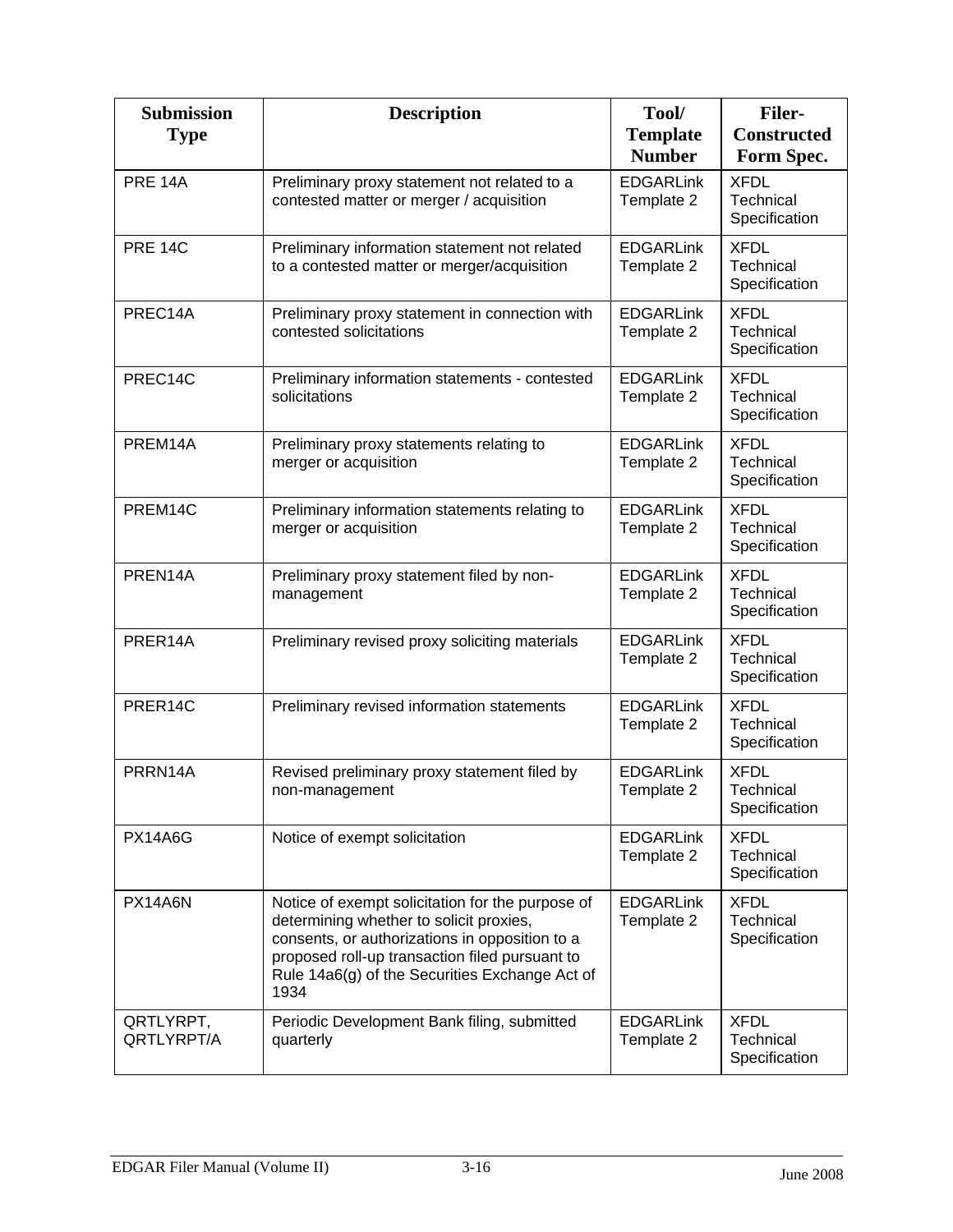| <b>Submission</b><br><b>Type</b> | <b>Description</b>                                                                                                                                               | Tool/<br><b>Template</b>       | <b>Filer-</b><br><b>Constructed</b>       |
|----------------------------------|------------------------------------------------------------------------------------------------------------------------------------------------------------------|--------------------------------|-------------------------------------------|
|                                  |                                                                                                                                                                  | <b>Number</b>                  | Form Spec.                                |
| <b>RW</b>                        | <b>Registration Withdrawal Request</b>                                                                                                                           | <b>EDGARLink</b><br>Template 3 | <b>XFDL</b><br>Technical<br>Specification |
| RW WD                            | Withdrawal of a Registration Withdrawal<br>Request                                                                                                               | <b>EDGARLink</b><br>Template 1 | <b>XFDL</b><br>Technical<br>Specification |
| S-1, S-1/A                       | General form of registration statement for all<br>companies including face-amount certificate<br>companies                                                       | <b>EDGARLink</b><br>Template 1 | <b>XFDL</b><br>Technical<br>Specification |
| S-11, S-11/A                     | Registration statement for securities to be<br>issued by real estate companies                                                                                   | <b>EDGARLink</b><br>Template 1 | <b>XFDL</b><br>Technical<br>Specification |
| S-11MEF                          | A new registration statement filed under Rule<br>462(b) to add securities to a prior related<br>effective registration statement filed on Form<br>S 11           | <b>EDGARLink</b><br>Template 1 | <b>XFDL</b><br>Technical<br>Specification |
| S-1MEF                           | A new registration statement filed under Rule<br>462(b) to add securities to a prior related<br>effective registration statement filed on Form<br>S <sub>1</sub> | <b>EDGARLink</b><br>Template 1 | <b>XFDL</b><br>Technical<br>Specification |
| S-20, S-20/A                     | Registration statement for standardized options                                                                                                                  | <b>EDGARLink</b><br>Template 1 | <b>XFDL</b><br>Technical<br>Specification |
| S-3, S-3/A                       | Registration statement for specified<br>transactions by certain issuers                                                                                          | <b>EDGARLink</b><br>Template 1 | <b>XFDL</b><br>Technical<br>Specification |
| S-3ASR                           | Automatic shelf registration statement of<br>securities of well-known seasoned issuers                                                                           | <b>EDGARLink</b><br>Template 1 | <b>XFDL</b><br>Technical<br>Specification |
| $S-3D$                           | Automatically effective registration statement<br>for securities issued pursuant to dividend or<br>interest reinvestment plans                                   | <b>EDGARLink</b><br>Template 1 | <b>XFDL</b><br>Technical<br>Specification |
| S-3DPOS                          | Post-effective amendment to a S-3D<br>registration statement                                                                                                     | <b>EDGARLink</b><br>Template 1 | <b>XFDL</b><br>Technical<br>Specification |
| S-3MEF                           | A new registration statement filed under Rule<br>462(b) to add securities to a prior related<br>effective registration statement filed on Form S<br>3            | <b>EDGARLink</b><br>Template 1 | <b>XFDL</b><br>Technical<br>Specification |
| S-4 POS                          | Post-effective amendment to a S-4EF<br>registration statement                                                                                                    | <b>EDGARLink</b><br>Template 1 | <b>XFDL</b><br>Technical<br>Specification |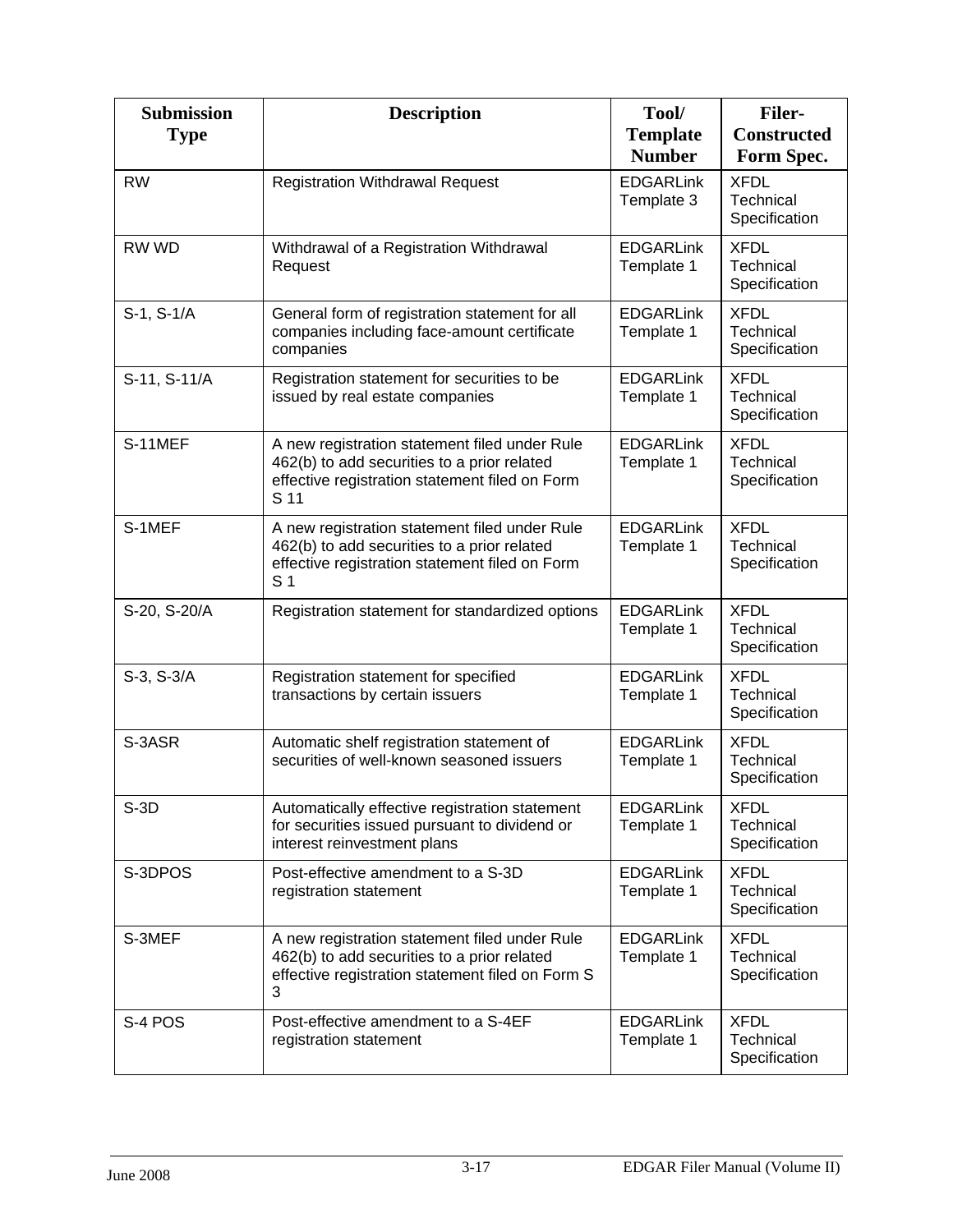| <b>Submission</b><br><b>Type</b> | <b>Description</b>                                                                                                                                                                                     | Tool/<br><b>Template</b><br><b>Number</b> | <b>Filer-</b><br><b>Constructed</b><br>Form Spec. |
|----------------------------------|--------------------------------------------------------------------------------------------------------------------------------------------------------------------------------------------------------|-------------------------------------------|---------------------------------------------------|
| S-4, S-4/A                       | Registration of securities issued in business<br>combination transactions                                                                                                                              | <b>EDGARLink</b><br>Template 1            | <b>XFDL</b><br>Technical<br>Specification         |
| S-4EF                            | Auto effective registration statement for<br>securities issued in connection with the<br>formation of a bank or savings and loan<br>holding company in compliance with General<br><b>Instruction G</b> | <b>EDGARLink</b><br>Template 1            | <b>XFDL</b><br>Technical<br>Specification         |
| S-4MEF                           | A new registration statement filed under Rule<br>462(b) to add securities to a prior related<br>effective registration statement filed on Form<br>$S-4$                                                | <b>EDGARLink</b><br>Template 1            | <b>XFDL</b><br>Technical<br>Specification         |
| S-6, S-6/A                       | Initial registration statement filed on Form S-6<br>for unit investment trusts                                                                                                                         | <b>EDGARLink</b><br>Template 1            | <b>XFDL</b><br>Technical<br>Specification         |
| $S-8$                            | Initial registration statement for securities to be<br>offered to employees pursuant to employee<br>benefit plans                                                                                      | <b>EDGARLink</b><br>Template 1            | <b>XFDL</b><br>Technical<br>Specification         |
| S-8 POS                          | Post-effective amendment to a S-8 registration<br>statement                                                                                                                                            | <b>EDGARLink</b><br>Template 1            | <b>XFDL</b><br>Technical<br>Specification         |
| S-B, S-B/A                       | Registration statement for securities of foreign<br>governments and subdivisions thereof under<br>the Securities Act of 1933 (Schedule B)                                                              | <b>EDGARLink</b><br>Template 1            | <b>XFDL</b><br>Technical<br>Specification         |
| SB-1, SB-1/A                     | Optional form for the initial registration of<br>securities to be sold to the public by small<br>business issuers<br>Will no longer be accepted as of February 4,<br>2008                              | <b>EDGARLink</b><br>Template 1            | <b>XFDL</b><br>Technical<br>Specification         |
| SB-1MEF                          | A new registration statement filed under Rule<br>462(b) to add securities to a prior related<br>effective registration statement filed on Form<br><b>SB-1</b>                                          | <b>EDGARLink</b><br>Template 1            | <b>XFDL</b><br>Technical<br>Specification         |
|                                  | Will no longer be accepted as February 4,<br>2008                                                                                                                                                      |                                           |                                                   |
| SB-2, SB-2/A                     | Optional form for the registration of securities<br>to be sold to the public by small business<br>issuers                                                                                              | <b>EDGARLink</b><br>Template 1            | <b>XFDL</b><br>Technical<br>Specification         |
|                                  | Will no longer be accepted as of February 4,<br>2008                                                                                                                                                   |                                           |                                                   |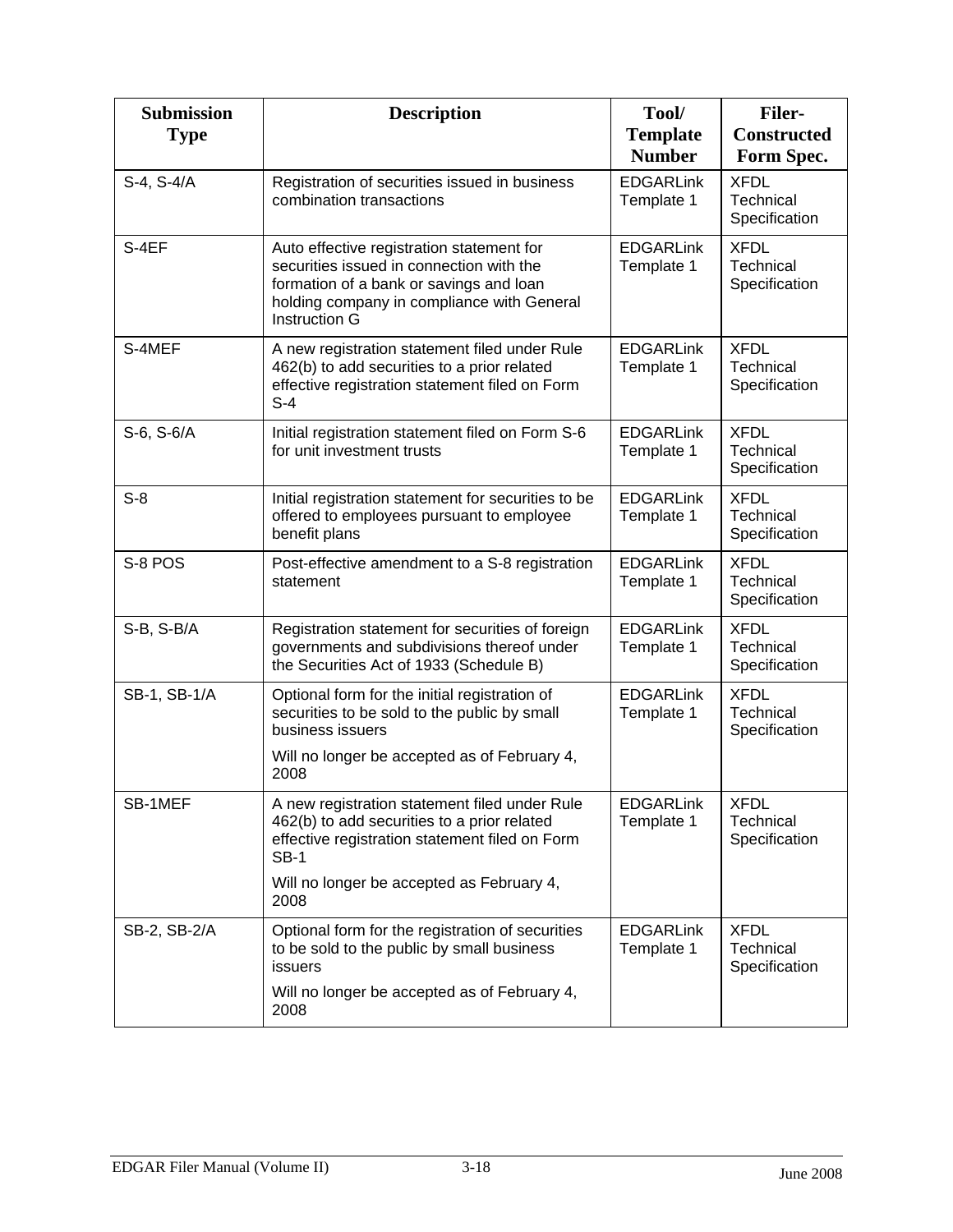| <b>Submission</b><br><b>Type</b> | <b>Description</b>                                                                                                                                                | Tool/<br><b>Template</b><br><b>Number</b> | <b>Filer-</b><br><b>Constructed</b><br>Form Spec. |
|----------------------------------|-------------------------------------------------------------------------------------------------------------------------------------------------------------------|-------------------------------------------|---------------------------------------------------|
| SB-2MEF                          | A new registration statement filed under Rule<br>462(b) to add securities to a prior related<br>effective registration statement filed on Form<br>SB <sub>2</sub> | <b>EDGARLink</b><br>Template 1            | <b>XFDL</b><br>Technical<br>Specification         |
|                                  | Will no longer be accepted as of February 4,<br>2008                                                                                                              |                                           |                                                   |
| S-BMEF                           | A new registration statement filed under Rule<br>462(b) to add securities to a prior related<br>effective registration statement filed on Form<br>$S-B$           | <b>EDGARLink</b><br>Template 1            | <b>XFDL</b><br>Technical<br>Specification         |
| <b>SC 13D, SC</b><br>13D/A       | Schedule filed to report acquisition of beneficial<br>ownership of 5% or more of a class of equity<br>securities                                                  | <b>EDGARLink</b><br>Template 2            | <b>XFDL</b><br>Technical<br>Specification         |
| <b>SC 13E1, SC</b><br>13E1/A     | Schedule 13-E1 statement of issuer required<br>by Rule 13e-1                                                                                                      | <b>EDGARLink</b><br>Template 2            | <b>XFDL</b><br>Technical<br>Specification         |
| <b>SC 13E3, SC</b><br>13E3/A     | Schedule filed to report going private<br>transactions                                                                                                            | <b>EDGARLink</b><br>Template 2            | <b>XFDL</b><br>Technical<br>Specification         |
| SC 13G, SC<br>13G/A              | Schedule filed to report acquisition of beneficial<br>ownership of 5% or more of a class of equity<br>securities by passive investors and certain<br>institutions | <b>EDGARLink</b><br>Template 2            | <b>XFDL</b><br>Technical<br>Specification         |
| SC 14D9,<br><b>SC 14D9/A</b>     | Tender offer solicitation / recommendation<br>statements filed under Rule 14d-9                                                                                   | <b>EDGARLink</b><br>Template 2            | <b>XFDL</b><br><b>Technical</b><br>Specification  |
| <b>SC 14F1, SC</b><br>14F1/A     | Statement regarding change in majority of<br>directors pursuant to Rule 14f-1                                                                                     | <b>EDGARLink</b><br>Template 2            | <b>XFDL</b><br>Technical<br>Specification         |
| SC TO-C                          | Written communication relating to an issuer or<br>third party tender offer                                                                                        | <b>EDGARLink</b><br>Template 2            | <b>XFDL</b><br>Technical<br>Specification         |
| SC TO-I,<br>SC TO-I/A            | Issuer tender offer statement                                                                                                                                     | <b>EDGARLink</b><br>Template 2            | <b>XFDL</b><br>Technical<br>Specification         |
| SC TO-T,<br>SC TO-T/A            | Third party tender offer statement                                                                                                                                | <b>EDGARLink</b><br>Template 2            | <b>XFDL</b><br>Technical<br>Specification         |
| SC13E4F,<br>SC13E4F/A            | Issuer tender offer statement filed pursuant to<br>Rule 13(e)(4) by foreign issuers                                                                               | <b>EDGARLink</b><br>Template 2            | <b>XFDL</b><br>Technical<br>Specification         |
| SC14D1F,<br>SC14D1F/A            | Third party tender offer statement filed<br>pursuant to Rule 14d-1(b) by foreign issuers                                                                          | <b>EDGARLink</b><br>Template 2            | <b>XFDL</b><br>Technical<br>Specification         |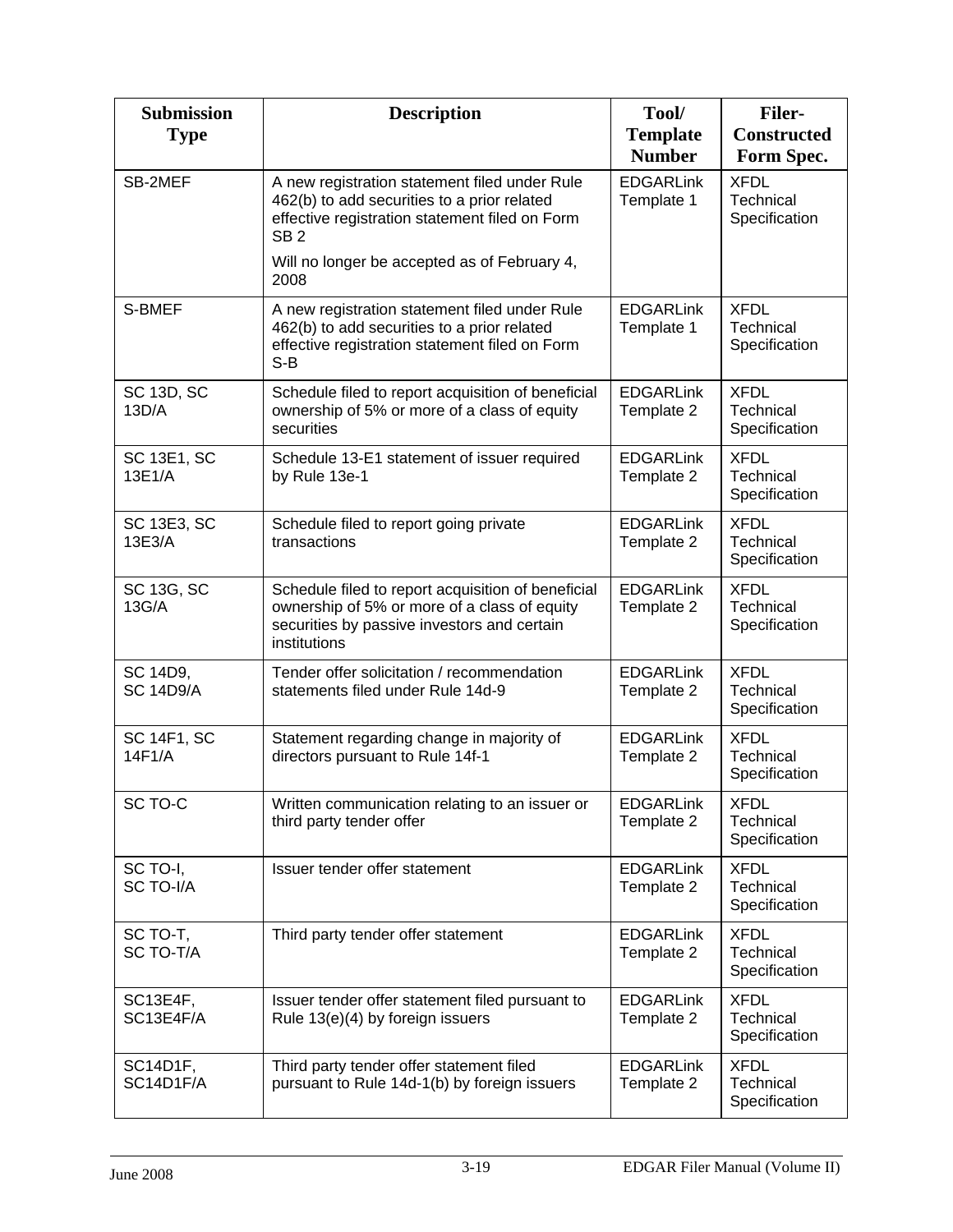| <b>Submission</b><br><b>Type</b> | <b>Description</b>                                                                                                                                                               | Tool/<br><b>Template</b><br><b>Number</b>   | <b>Filer-</b><br><b>Constructed</b><br>Form Spec. |
|----------------------------------|----------------------------------------------------------------------------------------------------------------------------------------------------------------------------------|---------------------------------------------|---------------------------------------------------|
| SC14D9C                          | Written communication by the subject company<br>relating to a third party tender offer                                                                                           | <b>EDGARLink</b><br>Template 2              | <b>XFDL</b><br>Technical<br>Specification         |
| SC14D9F,<br>SC14D9F/A            | Solicitation/recommendation statement<br>pursuant to Section 14(d)(4) of the Securities<br>Exchange Act of 1934 and Rules 14d-1(b) and<br>14e-2(c) by foreign issuers            | <b>EDGARLink</b><br>Template 2              | <b>XFDL</b><br>Technical<br>Specification         |
| SP 15D2,<br><b>SP 15D2/A</b>     | Special Financial Report filed under Rule 15d-2                                                                                                                                  | <b>EDGARLink</b><br>Template 3              | <b>XFDL</b><br>Technical<br>Specification         |
| <b>SUPPL</b>                     | Voluntary supplemental material filed pursuant<br>to Section 11(a) of the Securities Act of 1933<br>by foreign issuers                                                           | <b>EDGARLink</b><br>Template 2              | <b>XFDL</b><br>Technical<br>Specification         |
| $T-1, T-2$                       | Note - 'Submission types' T-1 and T-2 are not<br>used as stand-alone submission types on the<br>EDGAR system. They are filed as EX-25 to<br>registration statements.             |                                             |                                                   |
| $T-3$ , $T-3/A$                  | Initial application for qualification of trust<br>indentures                                                                                                                     | <b>EDGARLink</b><br>Template 1              | <b>XFDL</b><br>Technical<br>Specification         |
| T-6, T-6/A                       | Application for determination of eligibility of a<br>foreign person to act as institutional trustee<br>filed pursuant to Section 310(a)(1) of the Trust<br>Indenture Act of 1939 | <b>EDGARLink</b><br>Template 1              | <b>XFDL</b><br>Technical<br>Specification         |
| TA-1, TA-1/A                     | Application for registration as a transfer agent<br>filed pursuant to the Securities Exchange Act<br>of 1934                                                                     | <b>EDGARLite</b><br>$TA-1$<br>Template      | TA-1 XML<br>Technical<br>Specification            |
| TA-2, TA-2/A                     | Annual report of transfer agent activities filed<br>pursuant to the Securities Exchange Act of<br>1934                                                                           | <b>EDGARLite</b><br><b>TA-2</b><br>Template | TA-2 XML<br>Technical<br>Specification            |
| TA-W                             | Notice of withdrawal from registration as<br>transfer agent filed pursuant to the Securities<br>Exchange Act of 1934                                                             | <b>EDGARLite</b><br>TA-W<br>Template        | TA-W XML<br>Technical<br>Specification            |
| UNDER,<br>UNDER/A                | Initial undertaking to file reports                                                                                                                                              | <b>EDGARLink</b><br>Template 3              | <b>XFDL</b><br>Technical<br>Specification         |

## **3.2 Electronic Form Types by Act**

This index will allow you to use the filing type to identify the EDGAR submission type and finally the tool or template you can use to either create or assemble the filing. Each of the tools and templates are covered in detail in separate sections of this document. The final column should only be used by filers or software developers who construct filings outside of the SEC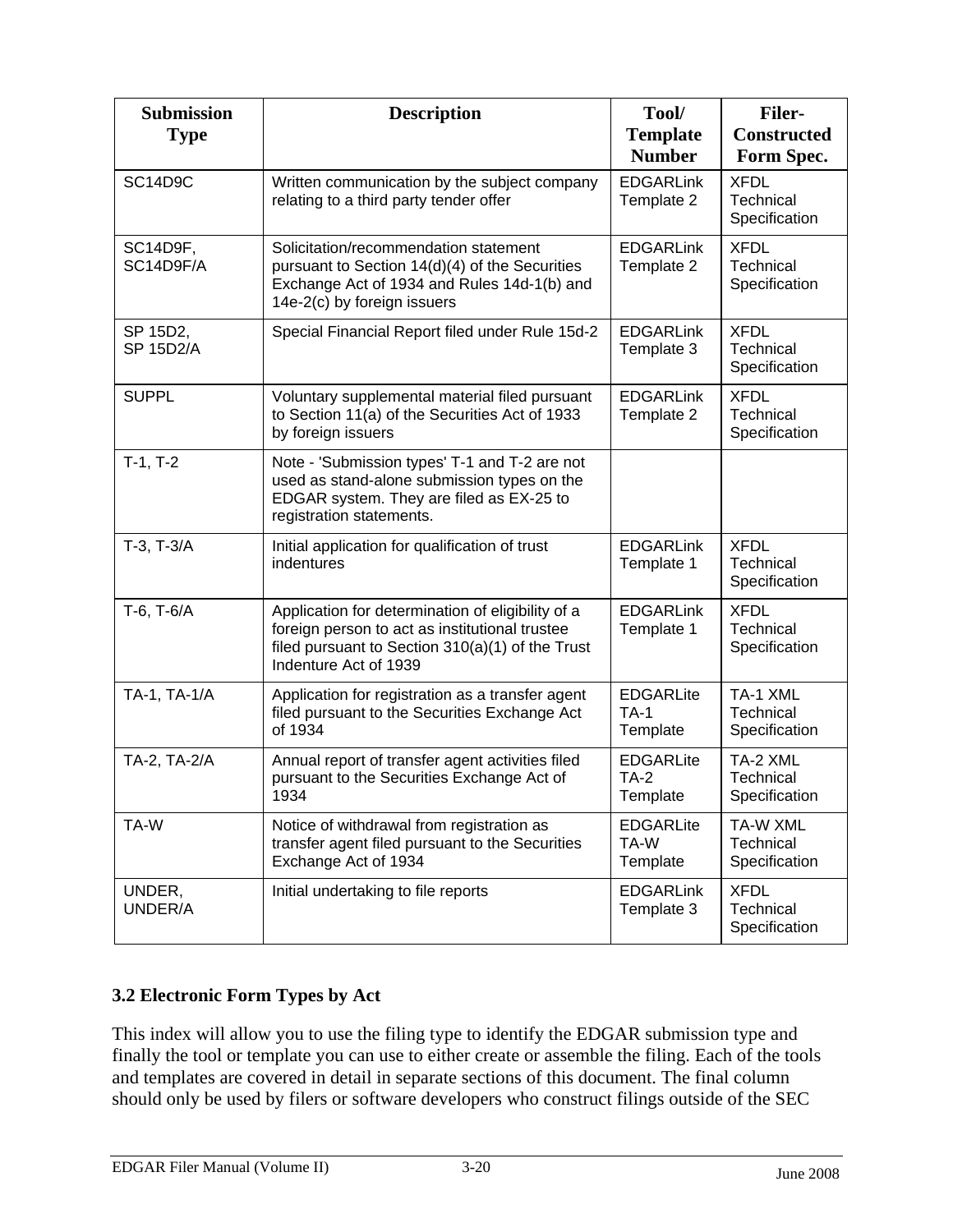supplied tools. EDGARLite templates can be downloaded from the OnlineForms/XML Website. Versions of the EDGARLink templates and software are found on the EDGAR Filing Website. Filer-Constructed Technical Specifications are available on the SEC's Public Website. Please refer to these sites to determine if your version of the tool, template, or document is correct.

**Note:** Tools, templates, and documents will no longer be marked with a version number relating to a software release. Some tools may be specific to submission types that remain the same through several releases, instead of being updated with each new release. Therefore each tool, template and manual will now be marked with its own version number, specific to that particular item. You can find the most current versions on the website from which the tools, templates, and manuals are downloaded. Be sure to verify that you have the current version before filing.

Issuers are advised that filings with the submission types listed below will receive a "Filing Date" identical to the EDGAR "Received Date" even if received after 5:30 p.m. Eastern time, which is different than normal filings. In addition these filings will be disseminated until 10:00 p.m. Eastern time. Normally filings received after 5:30 p.m. Eastern time will receive a filing date of the next business day and will not be disseminated until the next business day.

The following submission types will receive a filing date identical to the EDGAR "Received Date" and will be disseminated until 10:00 p.m. Eastern time:

|                      | 3/A     |         | 4/A     |
|----------------------|---------|---------|---------|
| 5                    | 5/A     | F-1MEF  |         |
| F-3MEF               | F-4MEF  | N-14MEF | N-2MEF  |
| POS <sub>462</sub> B | S-11MEF | S-1MEF  |         |
| S-3MEF               | S-4MEF  | SB-1MEF | SB-2MEF |
| <b>S-BMEF</b>        |         |         |         |

You should send any fee payment made for the above registration statements to the Commission's lockbox. Additionally, you should submit any fee payment certification that you are making for the above-listed submission types, pursuant to Rule 111(b), using the "CORRESP" submission type.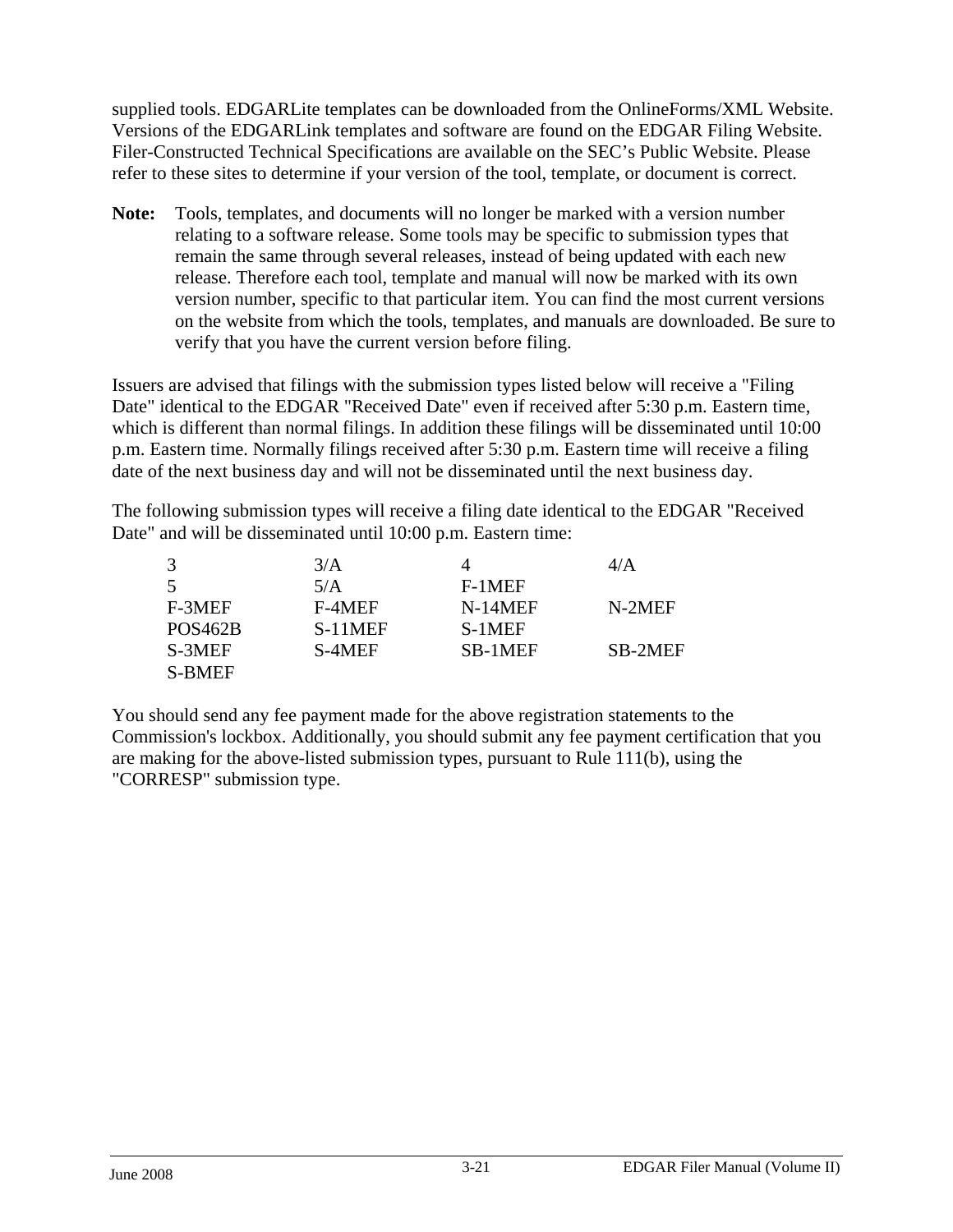## **Electronic Form Types by Act List of Tables**

| Table 3-2: Securities Exchange Act - Proxy Materials and Information Statements<br>Filed Pursuant to Section 14 Submission Types Accepted by EDGAR  3-32 |  |
|----------------------------------------------------------------------------------------------------------------------------------------------------------|--|
| Table 3-3: Securities Exchange Act - Registration and Report Submission Types                                                                            |  |
|                                                                                                                                                          |  |
|                                                                                                                                                          |  |
|                                                                                                                                                          |  |
|                                                                                                                                                          |  |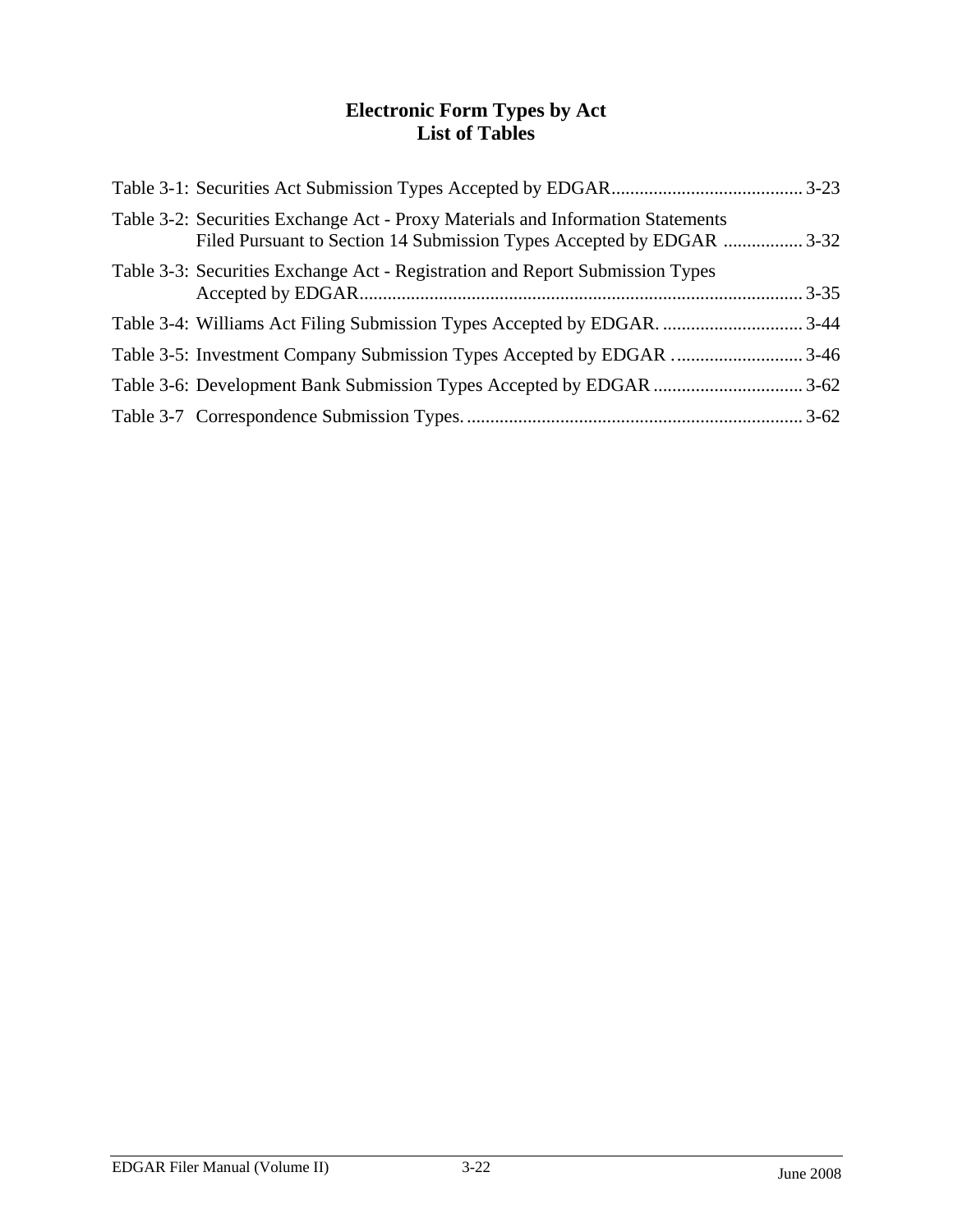| <b>CFR Form/</b><br>Schedule/<br><b>Rule</b> | <b>Description</b>                                                                                                                                    | <b>Submission</b><br><b>Type</b> | Tool/<br><b>Template</b><br><b>Number</b> | <b>Filer-</b><br><b>Constructed</b><br>Form Spec. |
|----------------------------------------------|-------------------------------------------------------------------------------------------------------------------------------------------------------|----------------------------------|-------------------------------------------|---------------------------------------------------|
| $F-1$                                        | Registration statement for securities of<br>certain foreign private issuers                                                                           | $F-1$                            | <b>EDGARLink</b><br>Template 1            | <b>XFDL</b> Technical<br>Specification            |
|                                              | Pre-effective amendment                                                                                                                               | $F-1/A$                          | <b>EDGARLink</b><br>Template 1            | <b>XFDL</b> Technical<br>Specification            |
|                                              | Post-effective amendment to a<br>registration statement that is not<br>immediately effective upon filing                                              | POS AM                           | <b>EDGARLink</b><br>Template 1            | <b>XFDL</b> Technical<br>Specification            |
| $F-1MEF$                                     | A new registration statement filed<br>under Rule 462(b) to add securities to<br>a prior related effective registration<br>statement filed on Form F-1 | $F-1MEF$                         | <b>EDGARLink</b><br>Template 1            | <b>XFDL Technical</b><br>Specification            |
|                                              | Post-effective amendment to Securities<br>Act Rule 462(b) registration statement                                                                      | <b>POS462B</b>                   | <b>EDGARLink</b><br>Template 3            | <b>XFDL</b> Technical<br>Specification            |
| $F-3$                                        | Registration statement for specified<br>transactions by certain foreign private<br>issuers                                                            | $F-3$                            | <b>EDGARLink</b><br>Template 1            | <b>XFDL</b> Technical<br>Specification            |
|                                              | Pre-Effective amendment                                                                                                                               | $F-3/A$                          | <b>EDGARLink</b><br>Template 1            | <b>XFDL Technical</b><br>Specification            |
|                                              | Post-effective amendment to a<br>registration statement that is not<br>immediately effective upon filing                                              | POS AM                           | <b>EDGARLink</b><br>Template 1            | <b>XFDL Technical</b><br>Specification            |
|                                              | Automatic shelf registration statement<br>of securities of well-known seasoned<br>issuers                                                             | F-3ASR                           | <b>EDGARLink</b><br>Template 1            | <b>XFDL Technical</b><br>Specification            |
|                                              | Post-effective Amendment to an<br>automatic shelf registration statement<br>on Form S-3ASR or Form F-3ASR                                             | <b>POSASR</b>                    | <b>EDGARLink</b><br>Template 1            | <b>XFDL Technical</b><br>Specification            |
|                                              | Registration statement for dividend or<br>interest reinvestment plan securities of<br>foreign private issuers                                         | $F-3D$                           | <b>EDGARLink</b><br>Template 1            | <b>XFDL</b> Technical<br>Specification            |
|                                              | Post-Effective amendment to a F-3D<br>registration                                                                                                    | F-3DPOS                          | <b>EDGARLink</b><br>Template 1            | <b>XFDL</b> Technical<br>Specification            |
| F-3MEF                                       | A new registration statement filed<br>under Rule 462(b) to add securities to<br>a prior related effective registration<br>statement filed on Form F-3 | F-3MEF                           | <b>EDGARLink</b><br>Template 1            | <b>XFDL</b> Technical<br>Specification            |
|                                              | Post-effective amendment to Securities<br>Act Rule 462(b) registration statement                                                                      | <b>POS462B</b>                   | <b>EDGARLink</b><br>Template 3            | <b>XFDL</b> Technical<br>Specification            |
| $F-4$                                        | Registration statement for securities<br>issued by foreign private issuers in<br>certain business combination                                         | $F-4$                            | <b>EDGARLink</b><br>Template 1            | <b>XFDL</b> Technical<br>Specification            |

# **Table 3-1: Securities Act Submission Types Accepted by EDGAR**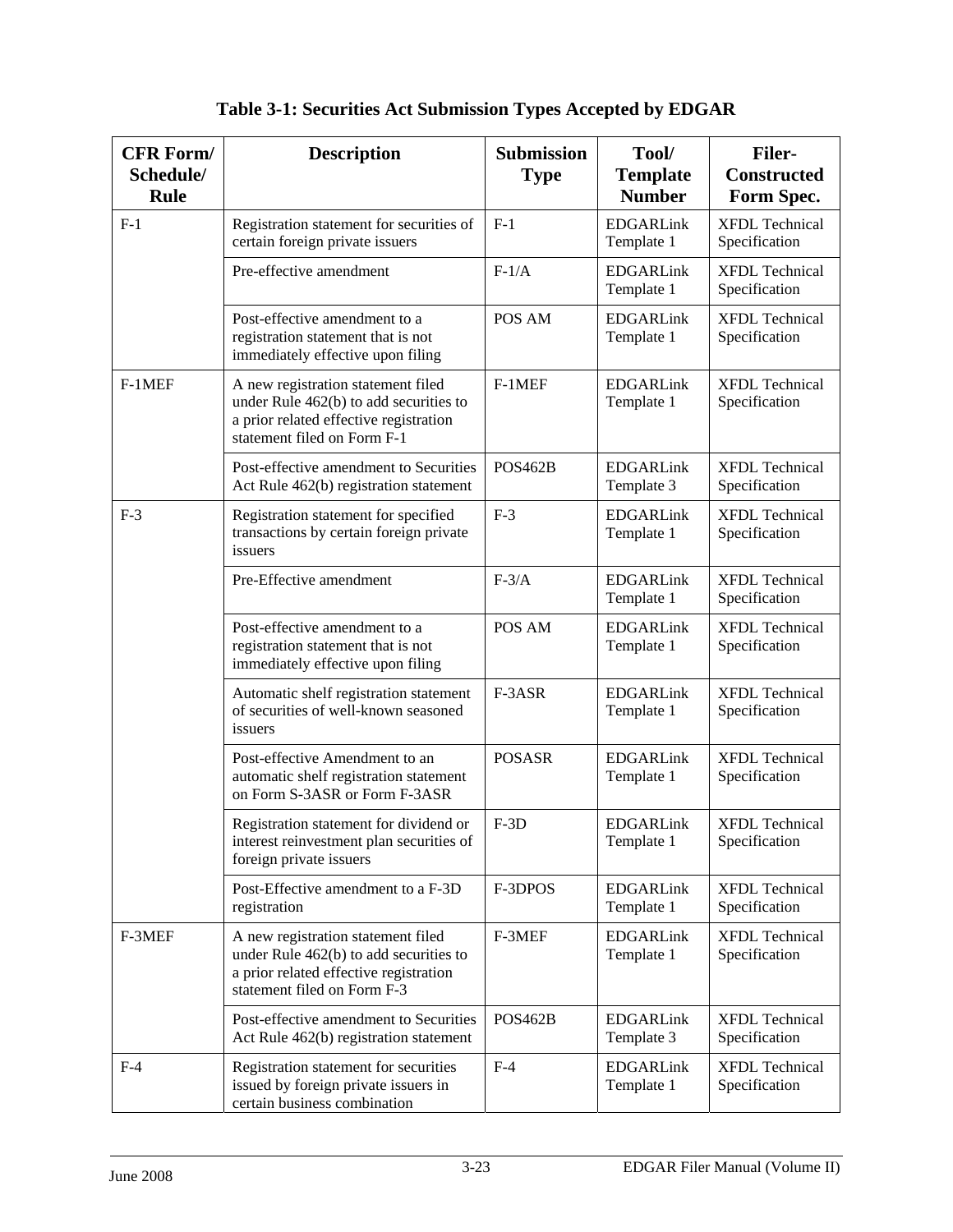| <b>CFR Form/</b><br>Schedule/<br><b>Rule</b> | <b>Description</b>                                                                                                                                                                               | <b>Submission</b><br><b>Type</b> | Tool/<br><b>Template</b><br><b>Number</b> | <b>Filer-</b><br><b>Constructed</b><br>Form Spec. |
|----------------------------------------------|--------------------------------------------------------------------------------------------------------------------------------------------------------------------------------------------------|----------------------------------|-------------------------------------------|---------------------------------------------------|
|                                              | transactions                                                                                                                                                                                     |                                  |                                           |                                                   |
|                                              | Pre-effective amendment                                                                                                                                                                          | $F-4/A$                          | <b>EDGARLink</b><br>Template 1            | <b>XFDL Technical</b><br>Specification            |
|                                              | Post-effective amendment to a<br>registration statement that is not<br>immediately effective upon filing                                                                                         | POS AM                           | <b>EDGARLink</b><br>Template 1            | <b>XFDL Technical</b><br>Specification            |
|                                              | Auto effective registration statement<br>for securities by certain foreign private<br>issuers in connection with certain<br>business combination transactions                                    | $F-4EF$                          | <b>EDGARLink</b><br>Template 1            | <b>XFDL Technical</b><br>Specification            |
|                                              | Post-effective amendment to a F-4EF<br>registration                                                                                                                                              | F-4 POS                          | <b>EDGARLink</b><br>Template 1            | <b>XFDL</b> Technical<br>Specification            |
| F-4MEF                                       | A new registration statement filed<br>under Rule 462(b) to add securities to<br>a prior related effective registration<br>statement filed on Form F-4                                            | F-4MEF                           | <b>EDGARLink</b><br>Template 1            | <b>XFDL Technical</b><br>Specification            |
|                                              | Post-effective amendment to Securities<br>Act Rule 462(b) registration statement                                                                                                                 | <b>POS462B</b>                   | <b>EDGARLink</b><br>Template 3            | <b>XFDL</b> Technical<br>Specification            |
| $F-6$                                        | Registration statement for American<br>Depositary Receipts representing<br>securities of certain foreign private<br>issuers                                                                      | $F-6$                            | <b>EDGARLink</b><br>Template 1            | <b>XFDL</b> Technical<br>Specification            |
|                                              | Pre-effective amendment                                                                                                                                                                          | $F-6/A$                          | <b>EDGARLink</b><br>Template 1            | <b>XFDL</b> Technical<br>Specification            |
|                                              | Post-effective amendment to a<br>registration statement that is not<br>immediately effective upon filing                                                                                         | POS AM                           | <b>EDGARLink</b><br>Template 1            | <b>XFDL</b> Technical<br>Specification            |
|                                              | Auto effective registration statement<br>for American Depositary Receipts<br>representing securities of certain<br>foreign private issuers                                                       | F <sub>6EF</sub>                 | <b>EDGARLink</b><br>Template 1            | <b>XFDL Technical</b><br>Specification            |
|                                              | Post-effective amendment to a F-6EF<br>registration                                                                                                                                              | F-6 POS                          | <b>EDGARLink</b><br>Template 1            | <b>XFDL Technical</b><br>Specification            |
| $F-7$                                        | Registration statement for securities of<br>certain Canadian issuers offered for<br>cash upon the exercise of rights<br>granted to existing security holders<br>under the Securities Act of 1933 | $F-7$                            | <b>EDGARLink</b><br>Template 1            | <b>XFDL Technical</b><br>Specification            |
|                                              | Pre-effective amendment                                                                                                                                                                          | $F-7/A$                          | <b>EDGARLink</b><br>Template 1            | <b>XFDL Technical</b><br>Specification            |
|                                              | Post-effective amendment to a F-7<br>registration                                                                                                                                                | F-7 POS                          | <b>EDGARLink</b><br>Template 1            | <b>XFDL Technical</b><br>Specification            |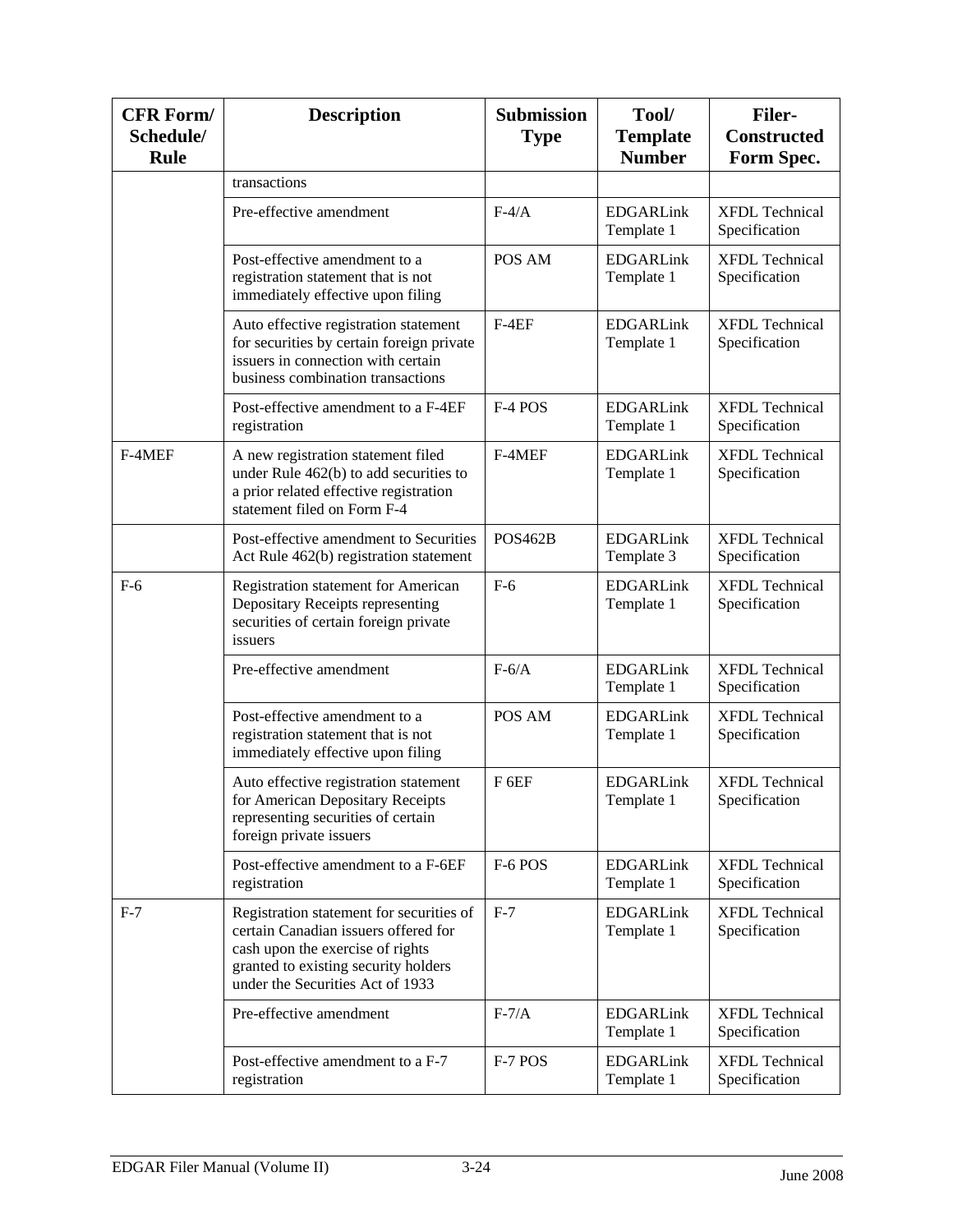| <b>CFR Form/</b><br>Schedule/<br><b>Rule</b> | <b>Description</b>                                                                                                                                                                           | <b>Submission</b><br><b>Type</b> | Tool/<br><b>Template</b><br><b>Number</b> | <b>Filer-</b><br><b>Constructed</b><br>Form Spec. |
|----------------------------------------------|----------------------------------------------------------------------------------------------------------------------------------------------------------------------------------------------|----------------------------------|-------------------------------------------|---------------------------------------------------|
| $F-8$                                        | Registration statement for securities of<br>certain Canadian issuers to be issued in<br>exchange offers or a business<br>combination under the Securities Act<br>of 1933                     | $F-8$                            | <b>EDGARLink</b><br>Template 1            | <b>XFDL Technical</b><br>Specification            |
|                                              | Pre-effective amendment                                                                                                                                                                      | $F-8/A$                          | <b>EDGARLink</b><br>Template 1            | <b>XFDL Technical</b><br>Specification            |
|                                              | Post-effective amendment to a F-8<br>registration                                                                                                                                            | F-8 POS                          | <b>EDGARLink</b><br>Template 1            | <b>XFDL Technical</b><br>Specification            |
| $F-9$                                        | Registration of securities of certain<br>investment grade debt or investment<br>grade preferred securities of certain<br>Canadian issuers under the Securities<br>Act of 1933                | $F-9$                            | <b>EDGARLink</b><br>Template 1            | <b>XFDL Technical</b><br>Specification            |
|                                              | Pre-effective amendment                                                                                                                                                                      | $F-9/A$                          | <b>EDGARLink</b><br>Template 1            | <b>XFDL Technical</b><br>Specification            |
|                                              | Auto effective registration of securities<br>of certain investment grade debt or<br>investment grade preferred securities<br>of certain Canadian issuers under the<br>Securities Act of 1933 | F-9EF                            | <b>EDGARLink</b><br>Template 1            | <b>XFDL Technical</b><br>Specification            |
|                                              | Post-effective amendment to a F-9EF<br>registration                                                                                                                                          | F-9 POS                          | <b>EDGARLink</b><br>Template 1            | <b>XFDL Technical</b><br>Specification            |
| $F-10$                                       | Registration statement for securities of<br>certain Canadian issuers under the<br>Securities Act of 1933                                                                                     | $F-10$                           | <b>EDGARLink</b><br>Template 1            | <b>XFDL Technical</b><br>Specification            |
|                                              | Pre-effective amendment                                                                                                                                                                      | $F-10/A$                         | <b>EDGARLink</b><br>Template 1            | <b>XFDL Technical</b><br>Specification            |
|                                              | Auto effective registration statement<br>for securities of certain Canadian<br>issuers under the Securities Act of<br>1933                                                                   | $F-10EF$                         | EDGARLink<br>Template 1                   | <b>XFDL</b> Technical<br>Specification            |
|                                              | Post-effective amendment to a F10EF<br>registration                                                                                                                                          | $F-10POS$                        | <b>EDGARLink</b><br>Template 1            | <b>XFDL Technical</b><br>Specification            |
| $F-80$                                       | Registration of securities of certain<br>Canadian issuers to be issued in<br>exchange offers or a business<br>combination under the Securities Act<br>of 1933                                | $F-80$                           | <b>EDGARLink</b><br>Template 1            | <b>XFDL</b> Technical<br>Specification            |
|                                              | Pre-effective amendment                                                                                                                                                                      | $F-80/A$                         | <b>EDGARLink</b><br>Template 1            | <b>XFDL Technical</b><br>Specification            |
|                                              | Post-effective amendment to a F-80<br>registration                                                                                                                                           | F-80POS                          | <b>EDGARLink</b><br>Template 1            | <b>XFDL</b> Technical<br>Specification            |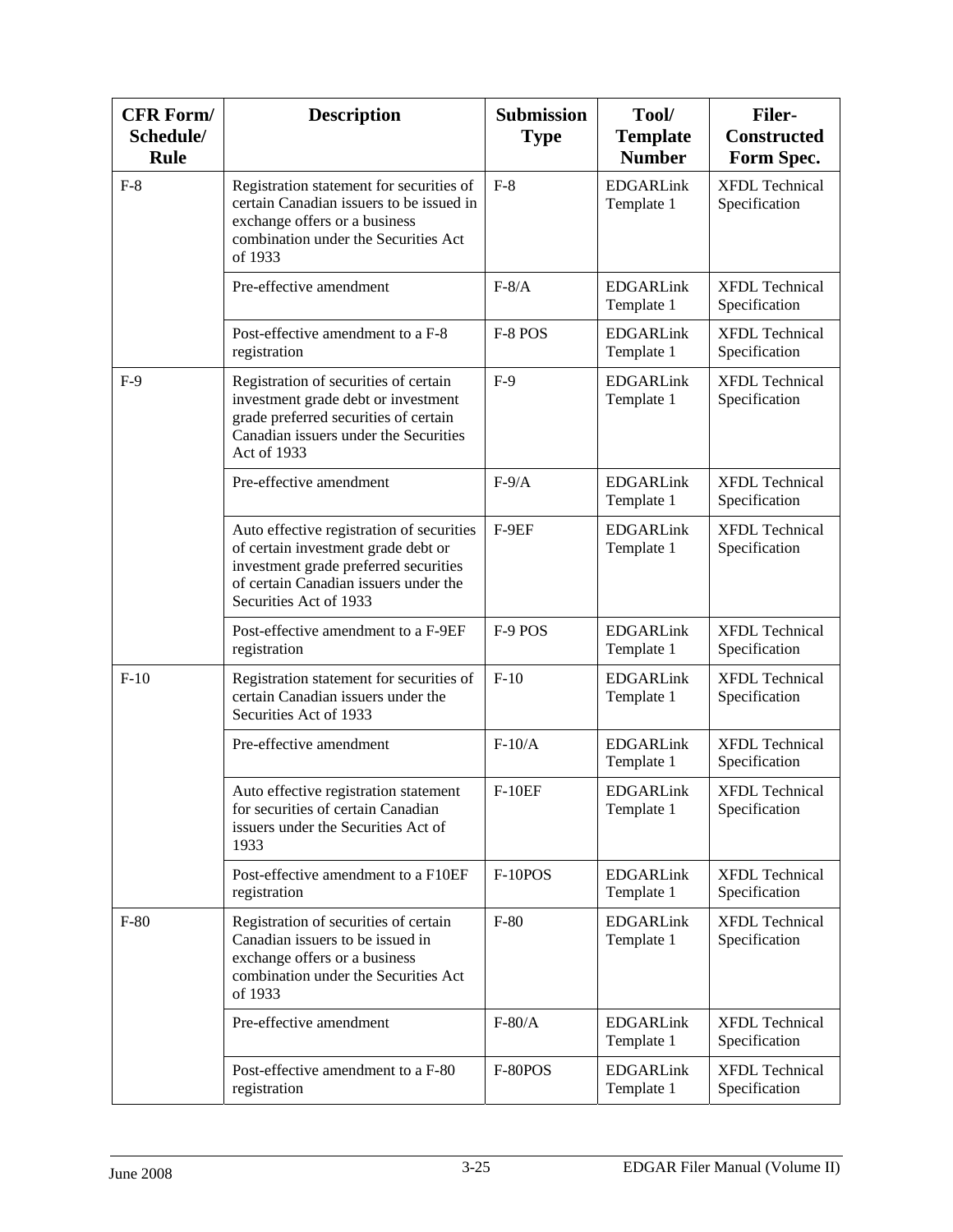| <b>CFR Form/</b><br>Schedule/<br><b>Rule</b> | <b>Description</b>                                                                                                                                    | <b>Submission</b><br><b>Type</b> | Tool/<br><b>Template</b><br><b>Number</b> | <b>Filer-</b><br><b>Constructed</b><br>Form Spec. |
|----------------------------------------------|-------------------------------------------------------------------------------------------------------------------------------------------------------|----------------------------------|-------------------------------------------|---------------------------------------------------|
| $S-1$                                        | General form of registration statement<br>for all companies including face-<br>amount certificate companies                                           | $S-1$                            | <b>EDGARLink</b><br>Template 1            | <b>XFDL</b> Technical<br>Specification            |
|                                              | Pre-effective amendment                                                                                                                               | $S-1/A$                          | <b>EDGARLink</b><br>Template 1            | <b>XFDL Technical</b><br>Specification            |
|                                              | Post-effective amendment to a<br>registration statement that is not<br>immediately effective upon filing                                              | POS AM                           | <b>EDGARLink</b><br>Template 1            | <b>XFDL Technical</b><br>Specification            |
| S-1MEF                                       | A new registration statement filed<br>under Rule 462(b) to add securities to<br>a prior related effective registration<br>statement filed on Form S-1 | S-1MEF                           | <b>EDGARLink</b><br>Template 1            | <b>XFDL</b> Technical<br>Specification            |
|                                              | Post-effective amendment to Securities<br>Act Rule 462(b) registration statement                                                                      | POS <sub>462</sub> B             | <b>EDGARLink</b><br>Template 3            | <b>XFDL Technical</b><br>Specification            |
| $S-3$                                        | Registration statement for specified<br>transactions by certain issuers                                                                               | $S-3$                            | <b>EDGARLink</b><br>Template 1            | <b>XFDL</b> Technical<br>Specification            |
|                                              | Pre-effective amendment                                                                                                                               | $S-3/A$                          | <b>EDGARLink</b><br>Template 1            | <b>XFDL Technical</b><br>Specification            |
|                                              | Post-effective amendment to a<br>registration statement that is not<br>immediately effective upon filing                                              | POS AM                           | <b>EDGARLink</b><br>Template 1            | <b>XFDL Technical</b><br>Specification            |
|                                              | Automatic shelf registration statement<br>of securities of well-known seasoned<br>issuers                                                             | S-3ASR                           | <b>EDGARLink</b><br>Template 1            | <b>XFDL Technical</b><br>Specification            |
|                                              | Post-effective Amendment to an<br>automatic shelf registration statement<br>on Form S-3ASR or Form F-3ASR                                             | <b>POSASR</b>                    | <b>EDGARLink</b><br>Template 1            | <b>XFDL Technical</b><br>Specification            |
|                                              | Automatically effective registration<br>statement for securities issued pursuant<br>to dividend or interest reinvestment<br>plans                     | $S-3D$                           | <b>EDGARLink</b><br>Template 1            | <b>XFDL</b> Technical<br>Specification            |
|                                              | Post-effective amendment to a S-3D<br>registration statement                                                                                          | S-3DPOS                          | <b>EDGARLink</b><br>Template 1            | <b>XFDL Technical</b><br>Specification            |
| S-3MEF                                       | A new registration statement filed<br>under Rule 462(b) to add securities to<br>a prior related effective registration<br>statement filed on Form S-3 | S-3MEF                           | <b>EDGARLink</b><br>Template 1            | <b>XFDL Technical</b><br>Specification            |
|                                              | Post-effective amendment to Securities<br>Act Rule 462(b) registration statement                                                                      | <b>POS462B</b>                   | <b>EDGARLink</b><br>Template 3            | <b>XFDL Technical</b><br>Specification            |
| $S-4$                                        | Registration of securities issued in<br>business combination transactions                                                                             | $S-4$                            | <b>EDGARLink</b><br>Template 1            | <b>XFDL Technical</b><br>Specification            |
|                                              | Pre-effective amendment                                                                                                                               | $S-4/A$                          | <b>EDGARLink</b><br>Template 1            | <b>XFDL Technical</b><br>Specification            |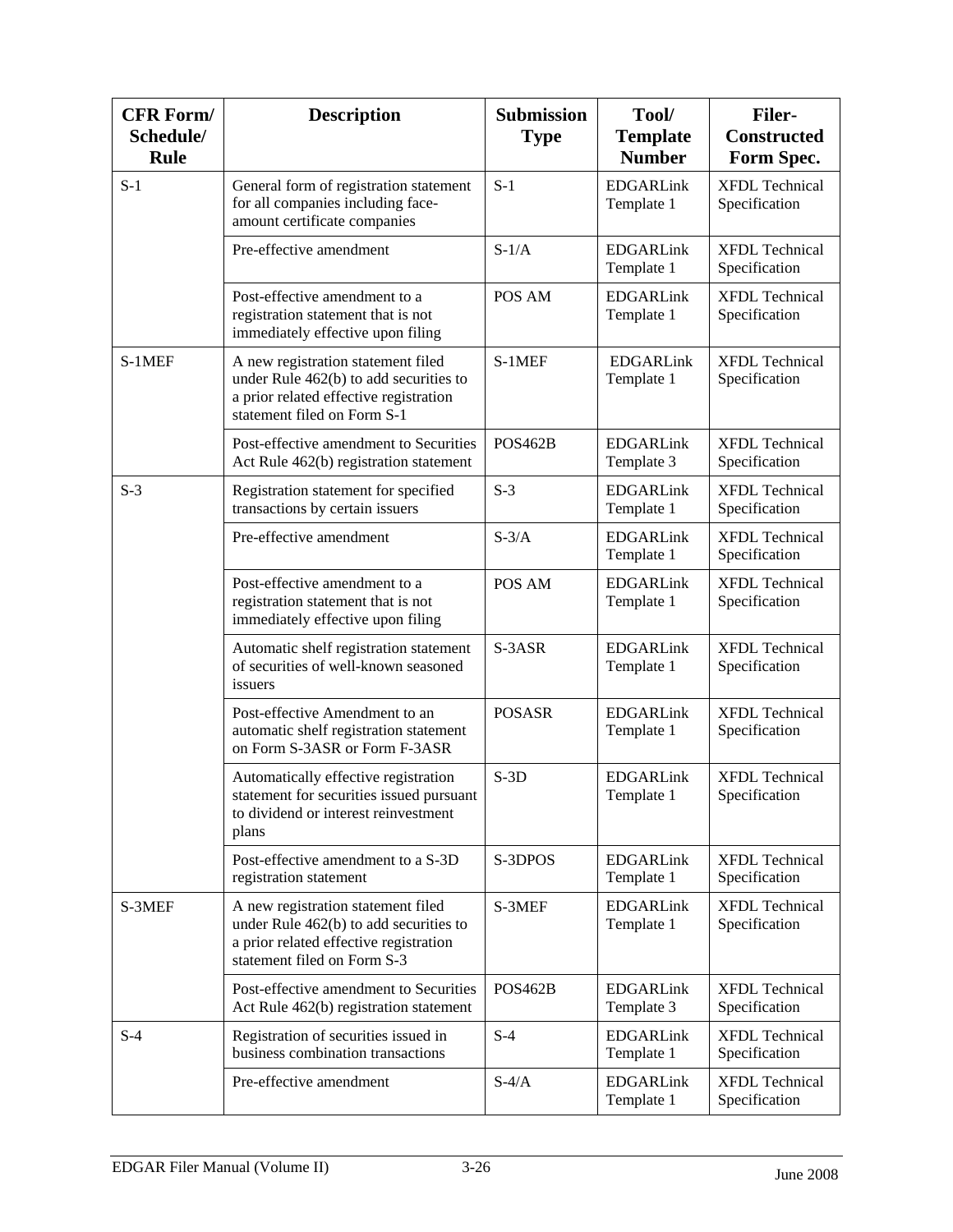| <b>CFR Form/</b><br>Schedule/<br><b>Rule</b> | <b>Description</b>                                                                                                                                                                              | <b>Submission</b><br><b>Type</b> | Tool/<br><b>Template</b><br><b>Number</b> | <b>Filer-</b><br><b>Constructed</b><br>Form Spec. |
|----------------------------------------------|-------------------------------------------------------------------------------------------------------------------------------------------------------------------------------------------------|----------------------------------|-------------------------------------------|---------------------------------------------------|
|                                              | Post-effective amendment to a<br>registration statement that is not<br>immediately effective upon filing                                                                                        | POS AM                           | <b>EDGARLink</b><br>Template 1            | <b>XFDL</b> Technical<br>Specification            |
|                                              | Auto effective registration statement<br>for securities issued in connection with<br>the formation of a bank or savings and<br>loan holding company in compliance<br>with General Instruction G | $S-4EF$                          | <b>EDGARLink</b><br>Template 1            | <b>XFDL Technical</b><br>Specification            |
|                                              | Post-effective amendment to a S-4EF<br>registration statement                                                                                                                                   | S-4 POS                          | <b>EDGARLink</b><br>Template 1            | <b>XFDL</b> Technical<br>Specification            |
| S-4MEF                                       | A new registration statement filed<br>under Rule 462(b) to add securities to<br>a prior related effective registration<br>statement filed on Form S-4                                           | S-4MEF                           | <b>EDGARLink</b><br>Template 1            | <b>XFDL Technical</b><br>Specification            |
|                                              | Post-effective amendment to Securities<br>Act Rule 462(b) registration statement                                                                                                                | <b>POS462B</b>                   | <b>EDGARLink</b><br>Template 3            | <b>XFDL</b> Technical<br>Specification            |
| $S-8$                                        | Initial registration statement for<br>securities to be offered to employees<br>pursuant to employee benefit plans                                                                               | $S-8$                            | <b>EDGARLink</b><br>Template 1            | <b>XFDL</b> Technical<br>Specification            |
|                                              | Post-effective amendment to a S-8<br>registration statement                                                                                                                                     | S-8 POS                          | <b>EDGARLink</b><br>Template 1            | <b>XFDL</b> Technical<br>Specification            |
| $S-11$                                       | Registration statement for securities to<br>be issued by real estate companies                                                                                                                  | $S-11$                           | <b>EDGARLink</b><br>Template 1            | <b>XFDL</b> Technical<br>Specification            |
|                                              | Pre-effective amendment                                                                                                                                                                         | $S-11/A$                         | <b>EDGARLink</b><br>Template 1            | <b>XFDL Technical</b><br>Specification            |
|                                              | Post-effective amendment to a<br>registration statement that is not<br>immediately effective upon filing                                                                                        | POS AM                           | <b>EDGARLink</b><br>Template 1            | <b>XFDL Technical</b><br>Specification            |
| $S-11$ MEF                                   | A new registration statement filed<br>under Rule 462(b) to add securities to<br>a prior related effective registration<br>statement filed on Form S-11                                          | S-11MEF                          | <b>EDGARLink</b><br>Template 1            | <b>XFDL Technical</b><br>Specification            |
|                                              | Post-effective amendment to Securities<br>Act Rule 462(b) registration statement                                                                                                                | <b>POS462B</b>                   | <b>EDGARLink</b><br>Template 3            | <b>XFDL Technical</b><br>Specification            |
| $S-20$                                       | Registration statement for standardized<br>options                                                                                                                                              | $S-20$                           | <b>EDGARLink</b><br>Template 1            | <b>XFDL</b> Technical<br>Specification            |
|                                              | Pre-effective amendment                                                                                                                                                                         | $S-20/A$                         | <b>EDGARLink</b><br>Template 1            | <b>XFDL Technical</b><br>Specification            |
|                                              | Post-effective amendment to a<br>registration statement that is not<br>immediately effective upon filing                                                                                        | POS AM                           | <b>EDGARLink</b><br>Template 1            | <b>XFDL Technical</b><br>Specification            |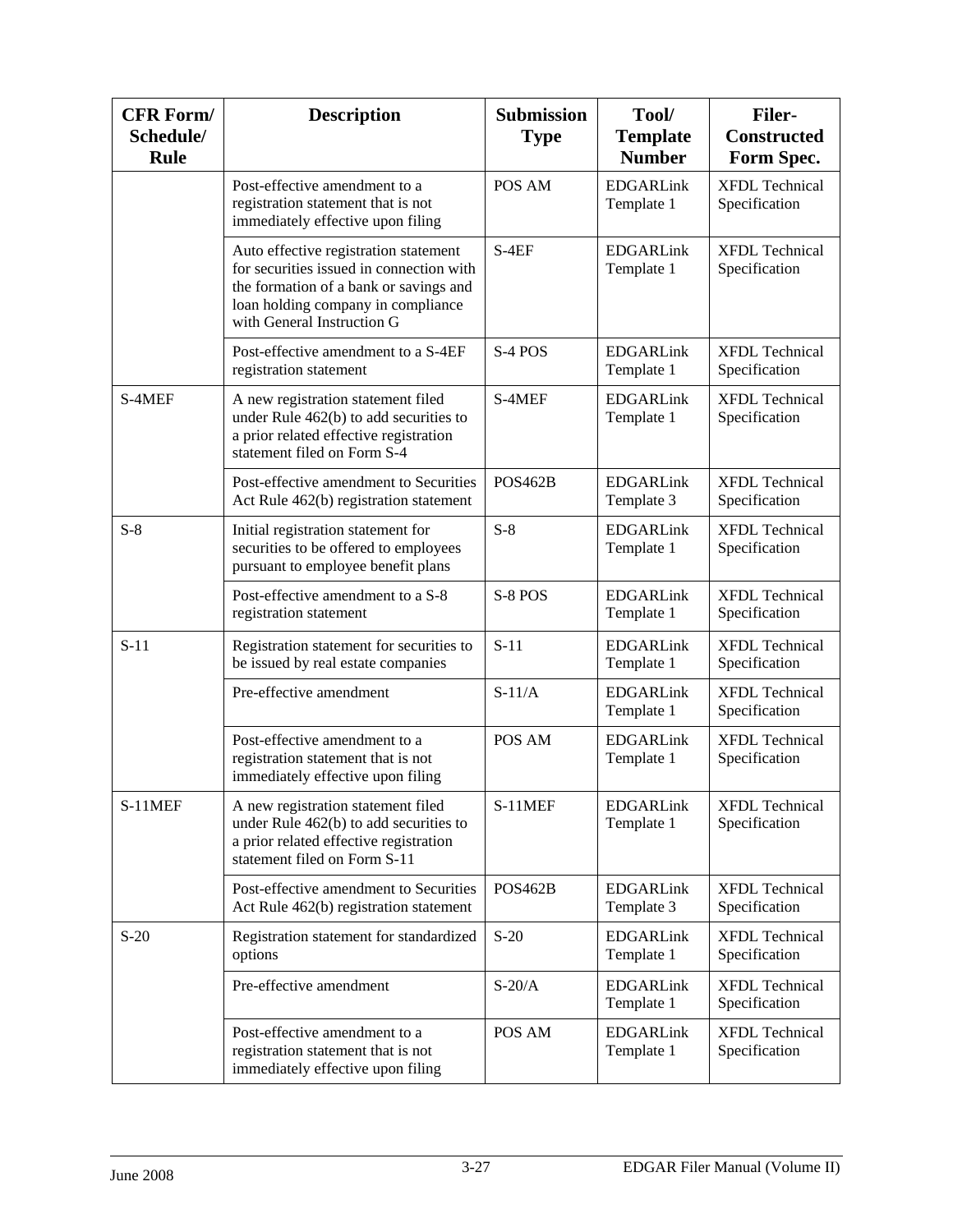| <b>CFR Form/</b><br>Schedule/<br><b>Rule</b> | <b>Description</b>                                                                                                                                                                         | <b>Submission</b><br><b>Type</b> | Tool/<br><b>Template</b><br><b>Number</b> | <b>Filer-</b><br><b>Constructed</b><br>Form Spec. |
|----------------------------------------------|--------------------------------------------------------------------------------------------------------------------------------------------------------------------------------------------|----------------------------------|-------------------------------------------|---------------------------------------------------|
| $S-B$                                        | Registration statement for securities of<br>foreign governments and subdivisions<br>thereof under the Securities Act of<br>1933 (Schedule B)                                               | $S-B$                            | <b>EDGARLink</b><br>Template 1            | <b>XFDL Technical</b><br>Specification            |
|                                              | Pre-effective amendment                                                                                                                                                                    | $S-B/A$                          | <b>EDGARLink</b><br>Template 1            | <b>XFDL</b> Technical<br>Specification            |
|                                              | Post-effective amendment to a<br>registration statement that is not<br>immediately effective upon filing                                                                                   | POS AM                           | <b>EDGARLink</b><br>Template 1            | <b>XFDL Technical</b><br>Specification            |
| <b>S-BMEF</b>                                | A new registration statement filed<br>under Rule 462(b) to add securities to<br>a prior related effective registration<br>statement filed on Form S-B                                      | <b>S-BMEF</b>                    | <b>EDGARLink</b><br>Template 1            | <b>XFDL</b> Technical<br>Specification            |
|                                              | Post-effective amendment to Securities<br>Act Rule 462(b) registration statement                                                                                                           | <b>POS462B</b>                   | <b>EDGARLink</b><br>Template 3            | <b>XFDL Technical</b><br>Specification            |
| $SB-1$                                       | Optional form for the initial<br>registration of securities to be sold to<br>the public by small business issuers                                                                          | $SB-1$                           | <b>EDGARLink</b><br>Template 1            | <b>XFDL Technical</b><br>Specification            |
|                                              | Will no longer be accepted as of<br>February 4, 2008                                                                                                                                       |                                  |                                           |                                                   |
|                                              | Pre-effective amendment<br>Will no longer be accepted as of<br>February 4, 2008                                                                                                            | $SB-1/A$                         | <b>EDGARLink</b><br>Template 1            | <b>XFDL Technical</b><br>Specification            |
|                                              | Post-effective amendment to a<br>registration statement that is not<br>immediately effective upon filing                                                                                   | POS AM                           | <b>EDGARLink</b><br>Template 1            | <b>XFDL</b> Technical<br>Specification            |
| SB-1MEF                                      | A new registration statement filed<br>under Rule 462(b) to add securities to<br>a prior related effective registration<br>statement filed on Form SB-1<br>Will no longer be accepted as of | SB-1MEF                          | <b>EDGARLink</b><br>Template 1            | <b>XFDL Technical</b><br>Specification            |
|                                              | February 4, 2008<br>Post-effective amendment to Securities<br>Act Rule 462(b) registration statement                                                                                       | <b>POS462B</b>                   | <b>EDGARLink</b><br>Template 3            | <b>XFDL Technical</b><br>Specification            |
| $SB-2$                                       | Optional form for the registration of<br>securities to be sold to the public by<br>small business issuers                                                                                  | $SB-2$                           | <b>EDGARLink</b><br>Template 1            | <b>XFDL Technical</b><br>Specification            |
|                                              | Will no longer be accepted as of<br>February 4, 2008                                                                                                                                       |                                  |                                           |                                                   |
|                                              | Pre-effective amendment<br>Will no longer be accepted as of<br>February 4, 2008                                                                                                            | $SB-2/A$                         | <b>EDGARLink</b><br>Template 1            | <b>XFDL Technical</b><br>Specification            |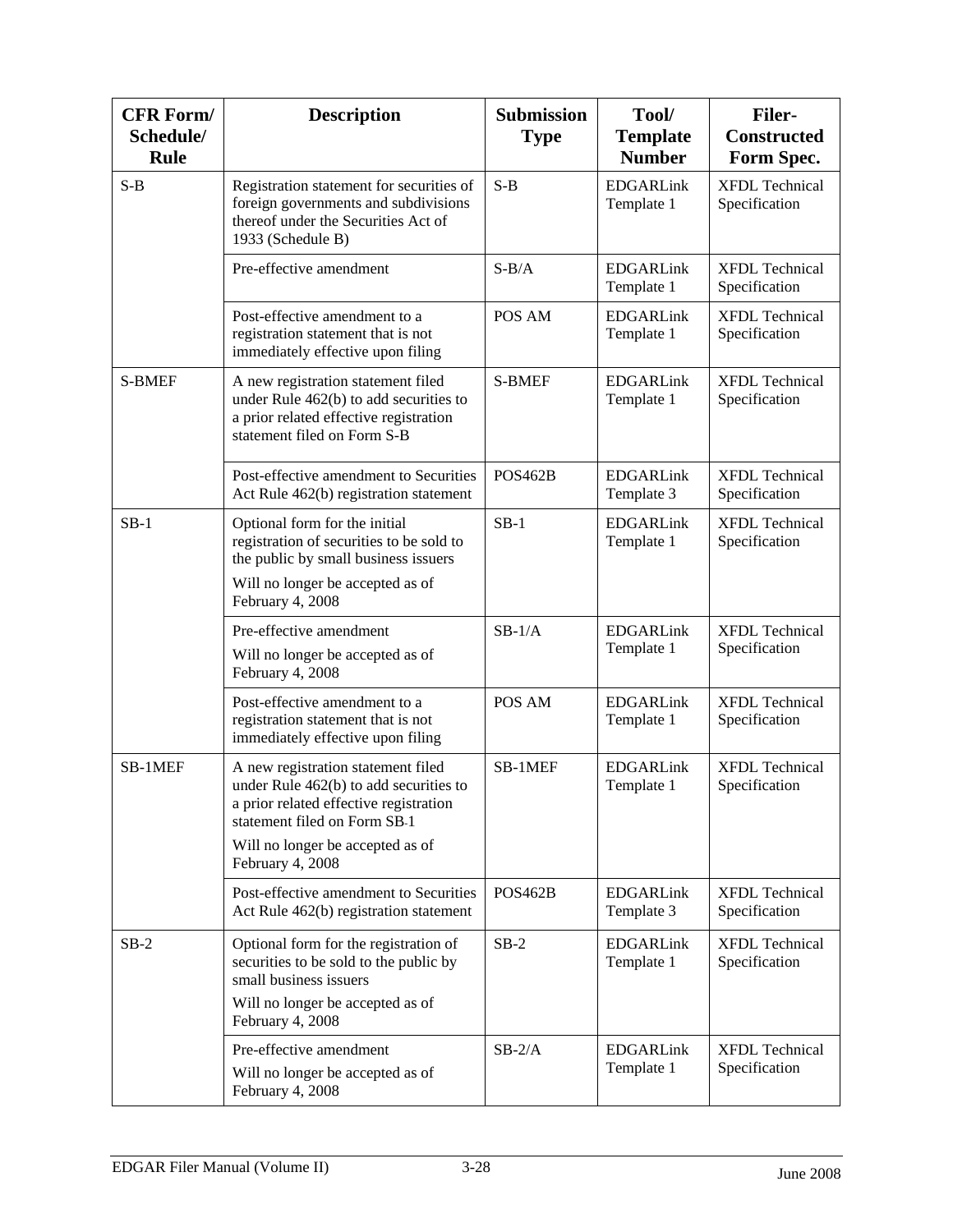| <b>CFR Form/</b><br>Schedule/<br><b>Rule</b> | <b>Description</b>                                                                                                                                                                                             | <b>Submission</b><br><b>Type</b> | Tool/<br><b>Template</b><br><b>Number</b> | <b>Filer-</b><br><b>Constructed</b><br>Form Spec. |
|----------------------------------------------|----------------------------------------------------------------------------------------------------------------------------------------------------------------------------------------------------------------|----------------------------------|-------------------------------------------|---------------------------------------------------|
|                                              | Post-effective amendment to a<br>registration statement that is not<br>immediately effective upon filing                                                                                                       | POS AM                           | <b>EDGARLink</b><br>Template 1            | <b>XFDL Technical</b><br>Specification            |
| SB-2MEF                                      | A new registration statement filed<br>under Rule 462(b) to add securities to<br>a prior related effective registration<br>statement filed on Form SB-2<br>Will no longer be accepted as of<br>February 4, 2008 | SB-2MEF                          | <b>EDGARLink</b><br>Template 1            | <b>XFDL Technical</b><br>Specification            |
|                                              | Post-effective amendment to Securities<br>Act Rule 462(b) registration statement                                                                                                                               | <b>POS462B</b>                   | <b>EDGARLink</b><br>Template 3            | <b>XFDL Technical</b><br>Specification            |
| <b>POS462C</b>                               | Post-effective amendment to a<br>registration statement filed under Rule<br>462(c)                                                                                                                             | <b>POS462C</b>                   | <b>EDGARLink</b><br>Template 3            | <b>XFDL Technical</b><br>Specification            |
| POS EX                                       | Post-effective amendment filed solely<br>to add exhibits to a registration<br>statement                                                                                                                        | POS EX                           | <b>EDGARLink</b><br>Template 3            | <b>XFDL Technical</b><br>Specification            |
| POS AM                                       | Post-effective amendment to a<br>registration statement that is not<br>immediately effective upon filing                                                                                                       | POS AM                           | <b>EDGARLink</b><br>Template 1            | <b>XFDL</b> Technical<br>Specification            |
|                                              | PROSPECTUSES FILED PURSUANT TO RULE 424                                                                                                                                                                        |                                  |                                           |                                                   |
|                                              | Prospectus filed pursuant to Rule<br>424(a)                                                                                                                                                                    | 424A                             | <b>EDGARLink</b><br>Template 3            | <b>XFDL Technical</b><br>Specification            |
|                                              | Prospectus filed pursuant to Rule<br>424(b)(1)                                                                                                                                                                 | 424B1                            | <b>EDGARLink</b><br>Template 1            | <b>XFDL Technical</b><br>Specification            |
|                                              | Prospectus filed pursuant to Rule<br>424(b)(2)                                                                                                                                                                 | 424B2                            | <b>EDGARLink</b><br>Template 1            | <b>XFDL</b> Technical<br>Specification            |
|                                              | Prospectus filed pursuant to Rule<br>424(b)(3)                                                                                                                                                                 | 424B3                            | <b>EDGARLink</b><br>Template 1            | <b>XFDL</b> Technical<br>Specification            |
|                                              | Prospectus filed pursuant to Rule<br>424(b)(4)                                                                                                                                                                 | 424B4                            | <b>EDGARLink</b><br>Template 1            | <b>XFDL Technical</b><br>Specification            |
|                                              | Prospectus filed pursuant to Rule<br>424(b)(5)                                                                                                                                                                 | 424B5                            | <b>EDGARLink</b><br>Template 1            | <b>XFDL</b> Technical<br>Specification            |
|                                              | Prospectus filed pursuant to Rule<br>424(b)(7)                                                                                                                                                                 | 424B7                            | <b>EDGARLink</b><br>Template 1            | <b>XFDL Technical</b><br>Specification            |
|                                              | Prospectus filed pursuant to Rule<br>424(b)(8)                                                                                                                                                                 | 424B8                            | <b>EDGARLink</b><br>Template 1            | <b>XFDL Technical</b><br>Specification            |
|                                              | FREE WRITING PROSPECTUS                                                                                                                                                                                        |                                  |                                           |                                                   |
|                                              | Filing under Securities Act Rules<br>163/433 of free writing prospectuses                                                                                                                                      | <b>FWP</b>                       | <b>EDGARLink</b><br>Template 2            | <b>XFDL Technical</b><br>Specification            |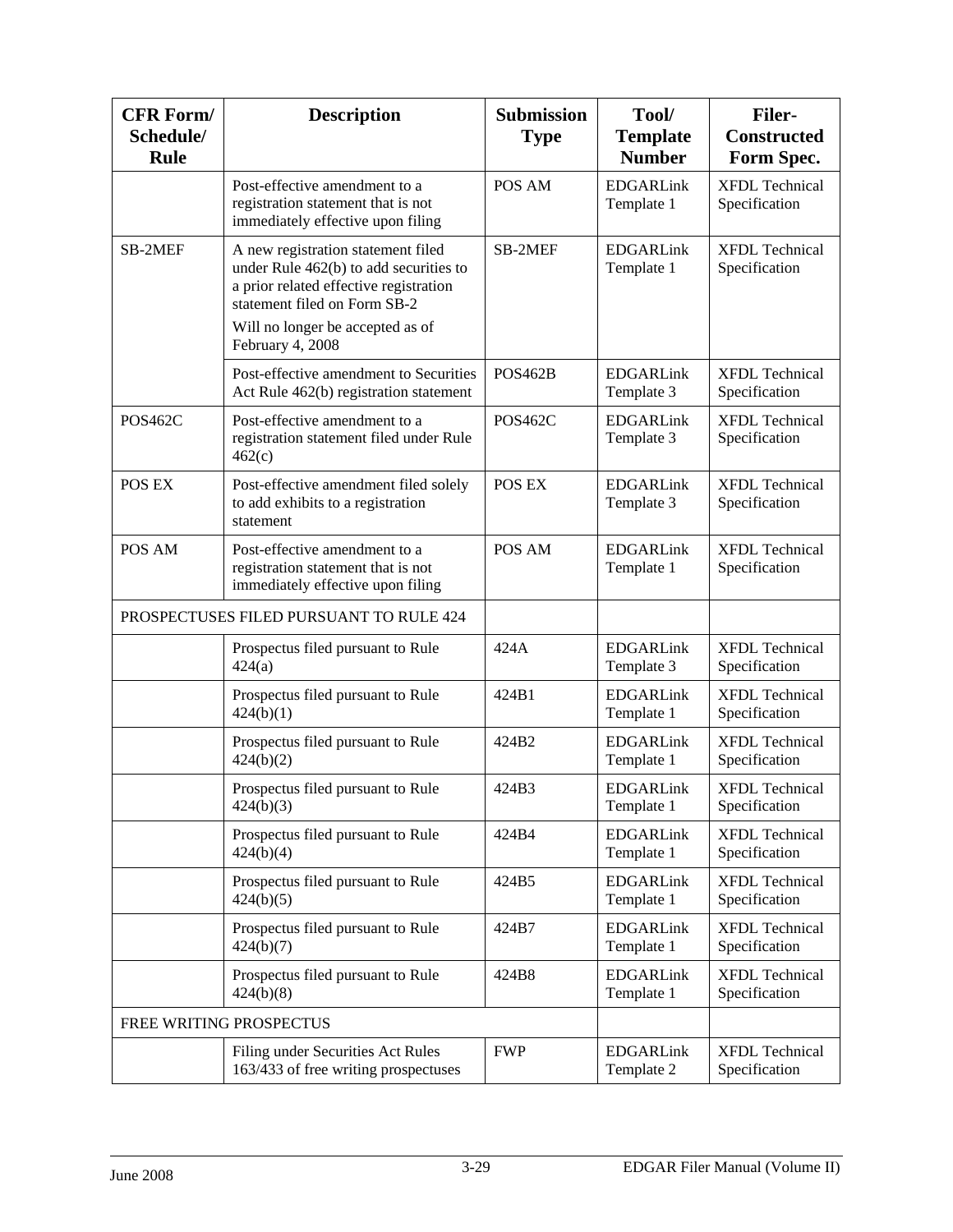| <b>CFR Form/</b><br>Schedule/<br><b>Rule</b> | <b>Description</b>                                                                                                                                                                            | <b>Submission</b><br><b>Type</b> | Tool/<br><b>Template</b><br><b>Number</b> | <b>Filer-</b><br><b>Constructed</b><br>Form Spec. |
|----------------------------------------------|-----------------------------------------------------------------------------------------------------------------------------------------------------------------------------------------------|----------------------------------|-------------------------------------------|---------------------------------------------------|
|                                              | FILINGS PURSUANT TO THE TRUST INDENTURE ACT                                                                                                                                                   |                                  |                                           |                                                   |
| 305B2                                        | Application for designation of a new<br>trustee under the Trust Indenture Act                                                                                                                 | 305B2                            | <b>EDGARLink</b><br>Template 3            | <b>XFDL Technical</b><br>Specification            |
|                                              | Amendment                                                                                                                                                                                     | 305B2/A                          | <b>EDGARLink</b><br>Template 3            | <b>XFDL Technical</b><br>Specification            |
| $T-3$                                        | Initial application for qualification of<br>trust indentures                                                                                                                                  | $T-3$                            | <b>EDGARLink</b><br>Template 1            | <b>XFDL Technical</b><br>Specification            |
|                                              | Pre-effective amendment                                                                                                                                                                       | $T-3/A$                          | <b>EDGARLink</b><br>Template 1            | <b>XFDL Technical</b><br>Specification            |
| $T-6$                                        | Application for determination of<br>eligibility of a foreign person to act as<br>institutional trustee filed pursuant to<br>Section $310(a)(1)$ of the Trust<br>Indenture Act of 1939         | $T-6$                            | <b>EDGARLink</b><br>Template 1            | <b>XFDL Technical</b><br>Specification            |
|                                              | Pre-effective amendment                                                                                                                                                                       | $T-6/A$                          | <b>EDGARLink</b><br>Template 1            | <b>XFDL Technical</b><br>Specification            |
|                                              | Note: "Submission types" T-1 and T-2 are not used as stand-alone submission types on the EDGAR system. They<br>are filed as EX-25 to registration statements.<br>FILINGS PURSUANT TO RULE 144 |                                  |                                           |                                                   |
|                                              |                                                                                                                                                                                               |                                  |                                           |                                                   |
| 144                                          | Filing for proposed sale of securities<br>under Rule 144                                                                                                                                      | 144                              | <b>EDGARLink</b><br>Template 2            | <b>XFDL Technical</b><br>Specification            |
|                                              | Amendment to Form 144<br>Note: Form 144 may be filed<br>electronically on a voluntary basis if<br>the issuer of the securities is a public<br>company.                                        | 144/A                            | <b>EDGARLink</b><br>Template 2            | <b>XFDL Technical</b><br>Specification            |
| <b>MISCELLANEOUS FILINGS</b>                 |                                                                                                                                                                                               |                                  |                                           |                                                   |
| <b>DEL AM</b>                                | Separately filed delaying amendment<br>under Securities Act Rule 473 to delay<br>effectiveness of a 1933 Act<br>registration statement                                                        | <b>DEL AM</b>                    | <b>EDGARLink</b><br>Template 3            | <b>XFDL Technical</b><br>Specification            |
| <b>UNDER</b>                                 | Initial undertaking to file reports                                                                                                                                                           | <b>UNDER</b>                     | <b>EDGARLink</b><br>Template 3            | <b>XFDL Technical</b><br>Specification            |
|                                              | Amendment                                                                                                                                                                                     | UNDER/A                          | <b>EDGARLink</b><br>Template 3            | <b>XFDL Technical</b><br>Specification            |
| <b>SUPPL</b>                                 | Voluntary supplemental material filed<br>pursuant to Section 11(a) of the<br>Securities Act of 1933 by foreign<br>issuers                                                                     | <b>SUPPL</b>                     | <b>EDGARLink</b><br>Template 2            | <b>XFDL Technical</b><br>Specification            |
| RW                                           | <b>Registration Withdrawal Request</b>                                                                                                                                                        | RW                               | <b>EDGARLink</b><br>Template 3            | <b>XFDL Technical</b><br>Specification            |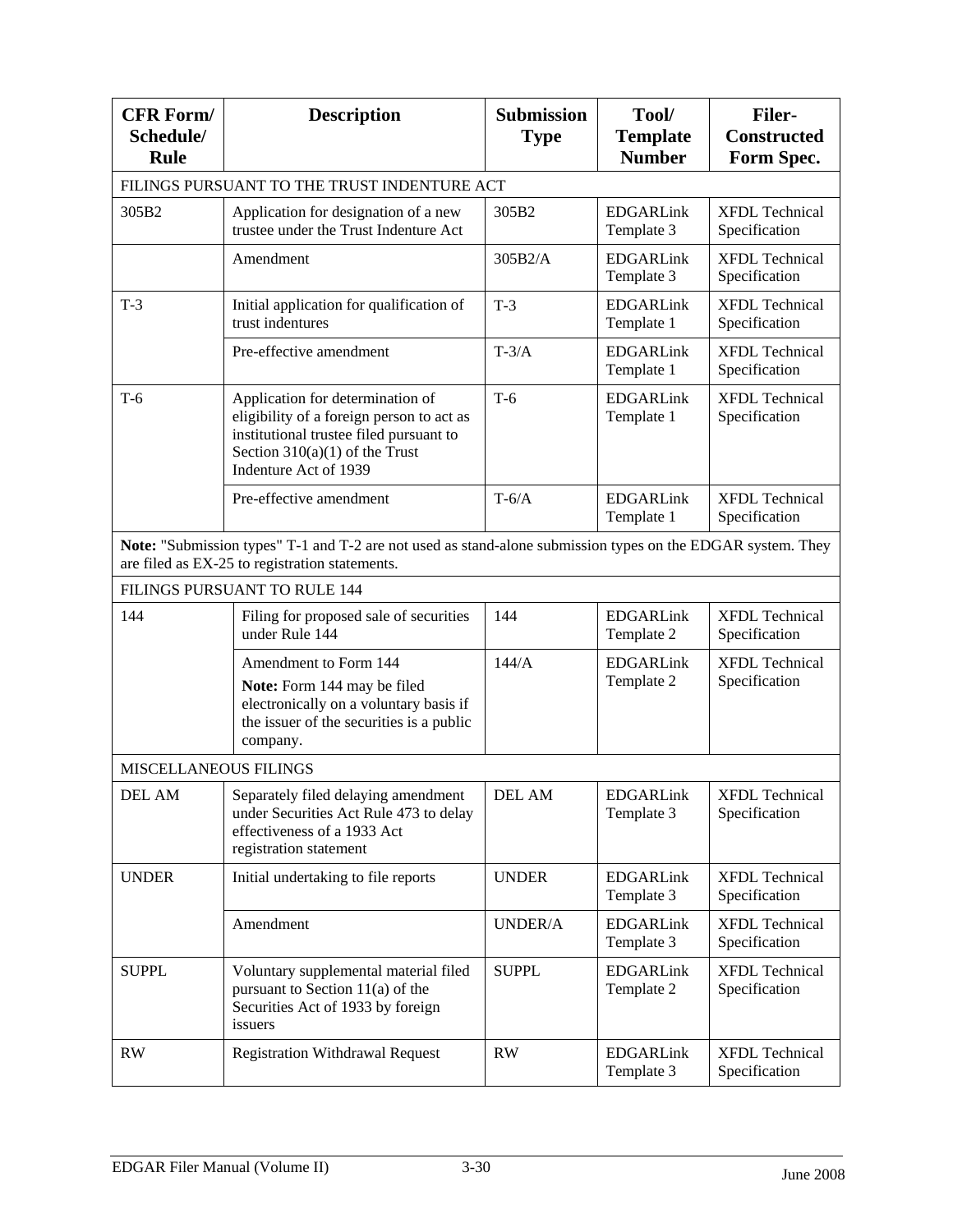| <b>CFR Form/</b><br>Schedule/<br><b>Rule</b> | <b>Description</b>                                                                                                                                                                                                                                                                                                                                                                           | <b>Submission</b><br><b>Type</b> | Tool/<br><b>Template</b><br><b>Number</b> | <b>Filer-</b><br><b>Constructed</b><br>Form Spec. |
|----------------------------------------------|----------------------------------------------------------------------------------------------------------------------------------------------------------------------------------------------------------------------------------------------------------------------------------------------------------------------------------------------------------------------------------------------|----------------------------------|-------------------------------------------|---------------------------------------------------|
| <b>RW WD</b>                                 | Withdrawal of a Registration<br>Withdrawal Request                                                                                                                                                                                                                                                                                                                                           | <b>RW WD</b>                     | <b>EDGARLink</b><br>Template 1            | <b>XFDL</b> Technical<br>Specification            |
| AW                                           | Withdrawal of amendment to a<br>registration statement filed under the<br>Securities Act                                                                                                                                                                                                                                                                                                     | AW                               | <b>EDGARLink</b><br>Template 3            | <b>XFDL</b> Technical<br>Specification            |
| AW WD                                        | Withdrawal of a request for<br>withdrawal of an amendment to a<br>registration statement                                                                                                                                                                                                                                                                                                     | AW WD                            | <b>EDGARLink</b><br>Template 1            | <b>XFDL</b> Technical<br>Specification            |
| 425                                          | Filing under Securities Act Rule 425<br>of certain prospectuses and<br>communications in connection with<br>business combination transactions                                                                                                                                                                                                                                                | 425                              | <b>EDGARLink</b><br>Template 2            | <b>XFDL Technical</b><br>Specification            |
|                                              | Note: Form 425 can be filed as part of<br>Form 8-K. For filers subject to 8K<br>filing requirements, we recommend<br>the use of the 8-K combined form type<br>as the easiest method for fulfilling<br>your filing requirement for both forms                                                                                                                                                 |                                  |                                           |                                                   |
| $F-X$                                        | For appointment of agent for service of<br>process by issuers registering<br>securities (if filed on Form F-8, F-9, F-<br>10 or F-80, or registering securities or<br>filing periodic reports on Form 40F, or<br>by any person filing certain tender<br>offer documents, or by any person<br>acting as trustee with respect to<br>securities registered on form F-7, F-8,<br>$F-9$ or $F-10$ | $F-X$                            | <b>EDGARLink</b><br>Template 2            | <b>XFDL Technical</b><br>Specification            |
|                                              | Amendment                                                                                                                                                                                                                                                                                                                                                                                    | $F-X/A$                          | <b>EDGARLink</b><br>Template 2            | <b>XFDL Technical</b><br>Specification            |
| $F-N$                                        | Notification of the appointment of an<br>agent for service by certain foreign<br>institutions                                                                                                                                                                                                                                                                                                | $F-N$                            | <b>EDGARLink</b><br>Template 2            | <b>XFDL</b> Technical<br>Specification            |
|                                              | Amendment                                                                                                                                                                                                                                                                                                                                                                                    | $F-N/A$                          | <b>EDGARLink</b><br>Template 2            | <b>XFDL Technical</b><br>Specification            |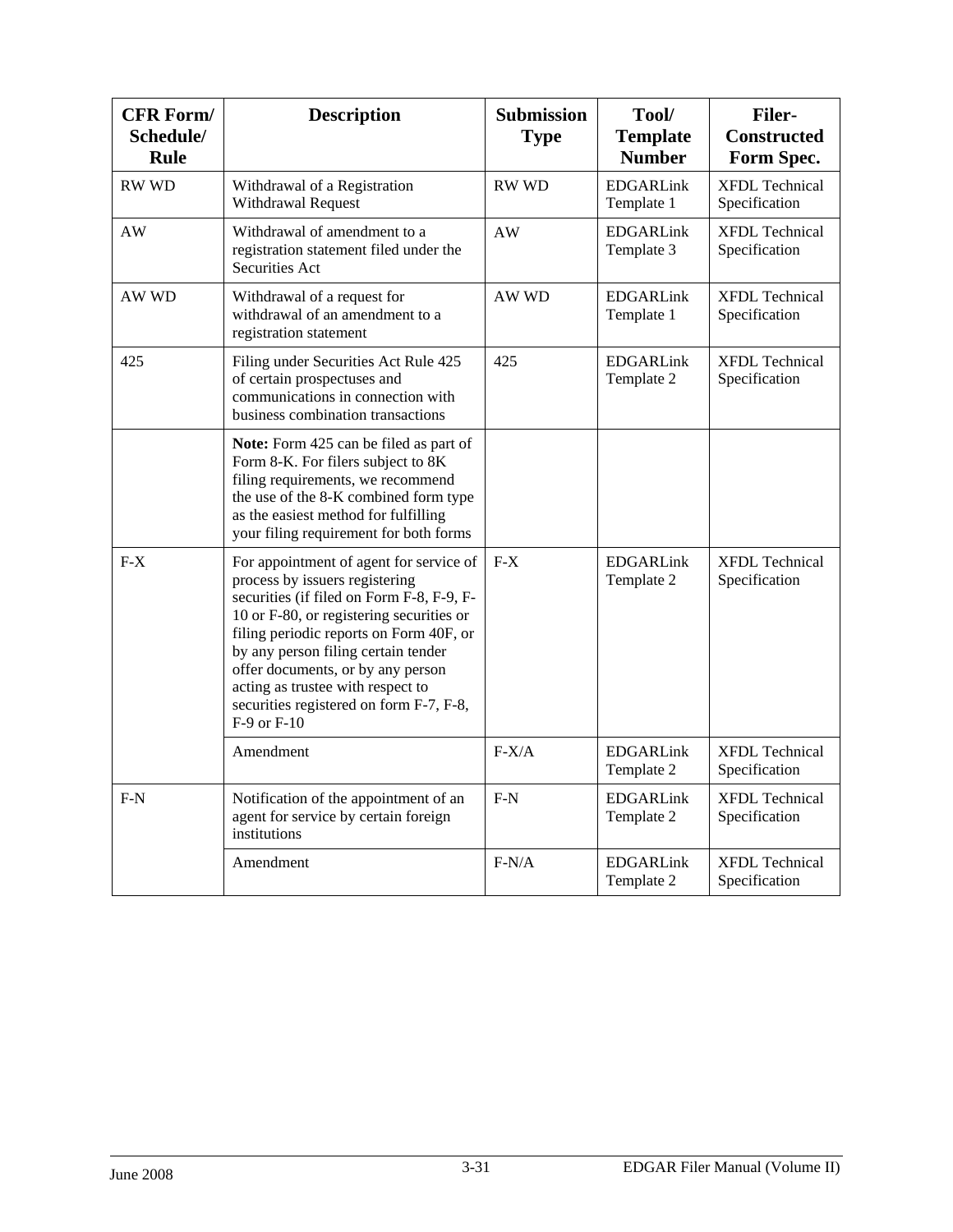#### **Table 3-2: Securities Exchange Act - Proxy Materials and Information Statements File**d **Pursuant to Section 14 Submission Types Accepted by EDGA**R

| <b>CFR Form/</b><br>Schedule/<br><b>Rule</b> | <b>Description</b>                                                                              | <b>Submission</b><br><b>Type</b> | Tool/<br><b>Template</b><br><b>Number</b> | <b>Filer-</b><br><b>Constructed</b><br>Form Spec. |
|----------------------------------------------|-------------------------------------------------------------------------------------------------|----------------------------------|-------------------------------------------|---------------------------------------------------|
|                                              | PRELIMINARY PROXY SOLICITING MATERIALS                                                          |                                  |                                           |                                                   |
|                                              | Preliminary proxy statements<br>relating to merger or acquisition                               | PREM14A                          | <b>EDGARLink</b><br>Template 2            | <b>XFDL</b> Technical<br>Specification            |
|                                              | Preliminary proxy statement in<br>connection with contested<br>solicitations                    | PREC14A                          | <b>EDGARLink</b><br>Template 2            | <b>XFDL Technical</b><br>Specification            |
|                                              | Preliminary proxy statement filed<br>by non-management                                          | PREN14A                          | <b>EDGARLink</b><br>Template 2            | <b>XFDL Technical</b><br>Specification            |
|                                              | Preliminary proxy statement not<br>related to a contested matter or<br>merger / acquisition     | <b>PRE 14A</b>                   | <b>EDGARLink</b><br>Template 2            | <b>XFDL Technical</b><br>Specification            |
|                                              | PRELIMINARY INFORMATION STATEMENTS                                                              |                                  |                                           |                                                   |
|                                              | Preliminary information<br>statements relating to merger or<br>acquisition                      | PREM14C                          | <b>EDGARLink</b><br>Template 2            | <b>XFDL Technical</b><br>Specification            |
|                                              | Preliminary information<br>statements - contested<br>solicitations                              | PREC14C                          | <b>EDGARLink</b><br>Template 2            | <b>XFDL Technical</b><br>Specification            |
|                                              | Preliminary information statement<br>not related to a contested matter or<br>merger/acquisition | <b>PRE 14C</b>                   | <b>EDGARLink</b><br>Template 2            | <b>XFDL Technical</b><br>Specification            |
|                                              | REVISED PRELIMINARY MATERIALS                                                                   |                                  |                                           |                                                   |
|                                              | Preliminary revised proxy<br>soliciting materials                                               | PRER14A                          | <b>EDGARLink</b><br>Template 2            | <b>XFDL</b> Technical<br>Specification            |
|                                              | Revised preliminary proxy<br>statement filed by non-<br>management                              | PRRN14A                          | <b>EDGARLink</b><br>Template 2            | <b>XFDL Technical</b><br>Specification            |
|                                              | Preliminary revised information<br>statements                                                   | PRER14C                          | <b>EDGARLink</b><br>Template 2            | <b>XFDL Technical</b><br>Specification            |
|                                              | DEFINITIVE MATERIALS (PROXY MATERIALS)                                                          |                                  |                                           |                                                   |
|                                              | Definitive proxy statement<br>relating to merger or acquisition                                 | DEFM14A                          | <b>EDGARLink</b><br>Template 2            | <b>XFDL Technical</b>                             |
|                                              | Definitive proxy statement in<br>connection with contested<br>solicitations                     | DEFC14A                          | <b>EDGARLink</b><br>Template 2            | <b>XFDL</b> Technical<br>Specification            |
|                                              | Definitive proxy statement filed<br>by non-management                                           | DEFN14A                          | <b>EDGARLink</b><br>Template 2            | <b>XFDL</b> Technical<br>Specification            |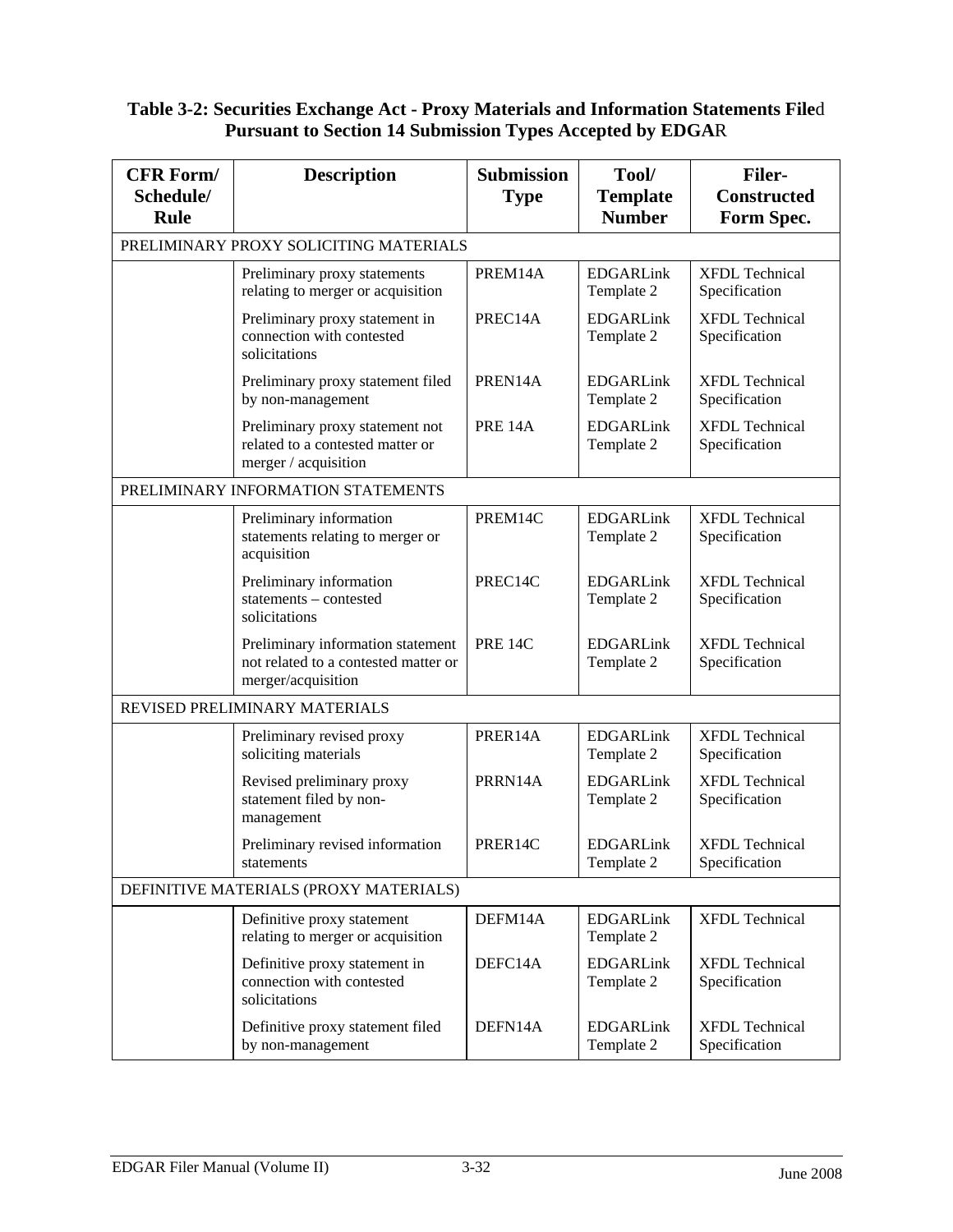| <b>CFR Form/</b>         | <b>Description</b>                                                                                                                                                                                                                                                 | <b>Submission</b>  | Tool/                            | <b>Filer-</b>                          |
|--------------------------|--------------------------------------------------------------------------------------------------------------------------------------------------------------------------------------------------------------------------------------------------------------------|--------------------|----------------------------------|----------------------------------------|
| Schedule/<br><b>Rule</b> |                                                                                                                                                                                                                                                                    | <b>Type</b>        | <b>Template</b><br><b>Number</b> | <b>Constructed</b><br>Form Spec.       |
|                          | Revised definitive proxy<br>statement filed by non-<br>management                                                                                                                                                                                                  | DFRN14A            | <b>EDGARLink</b><br>Template 2   | <b>XFDL Technical</b><br>Specification |
|                          | Definitive revised proxy soliciting<br>materials                                                                                                                                                                                                                   | DEFR14A            | <b>EDGARLink</b><br>Template 2   | <b>XFDL</b> Technical<br>Specification |
|                          | Definitive additional proxy<br>soliciting materials including Rule<br>$14(a)(12)$ material                                                                                                                                                                         | DEFA14A            | <b>EDGARLink</b><br>Template 2   | <b>XFDL Technical</b><br>Specification |
|                          | Note: Submission type DEFA14A<br>can be filed as part of Form 8-K.<br>For filers subject to 8-K filing<br>requirements, we recommend the<br>use of the 8-K combined form<br>type as the easiest method for<br>fulfilling your filing requirement<br>for both forms |                    |                                  |                                        |
|                          | Definitive additional proxy<br>soliciting materials filed by non-<br>management including Rule<br>$14(a)(12)$ material                                                                                                                                             | DFAN14A            | <b>EDGARLink</b><br>Template 2   | <b>XFDL Technical</b><br>Specification |
|                          | Note: Submission type DFAN14A<br>can be filed as part of Form 8-K.<br>For filers subject to 8-K filing<br>requirements, we recommend the<br>use of the 8-K combined form<br>type as the easiest method for<br>fulfilling your filing requirement<br>for both forms |                    |                                  |                                        |
|                          | Definitive proxy statements                                                                                                                                                                                                                                        | DEF <sub>14A</sub> | <b>EDGARLink</b><br>Template 2   | <b>XFDL Technical</b><br>Specification |
|                          | Notice of exempt solicitation                                                                                                                                                                                                                                      | <b>PX14A6G</b>     | <b>EDGARLink</b><br>Template 2   | <b>XFDL Technical</b><br>Specification |
|                          | Notice of exempt solicitation for<br>the purpose of determining<br>whether to solicit proxies,<br>consents, or authorizations in<br>opposition to a proposed roll-up<br>transaction filed pursuant to Rule<br>$14a6(g)$ of the Securities<br>Exchange Act of 1934  | PX14A6N            | <b>EDGARLink</b><br>Template 2   | <b>XFDL Technical</b><br>Specification |
|                          | DEFINITIVE MATERIALS (INFORMATION STATEMENTS)                                                                                                                                                                                                                      |                    |                                  |                                        |
|                          | Definitive information statement<br>relating to merger or acquisition                                                                                                                                                                                              | DEFM14C            | <b>EDGARLink</b><br>Template 2   | <b>XFDL Technical</b><br>Specification |
|                          | Definitive information statement -<br>contested solicitations                                                                                                                                                                                                      | DEFC14C            | <b>EDGARLink</b><br>Template 2   | <b>XFDL Technical</b><br>Specification |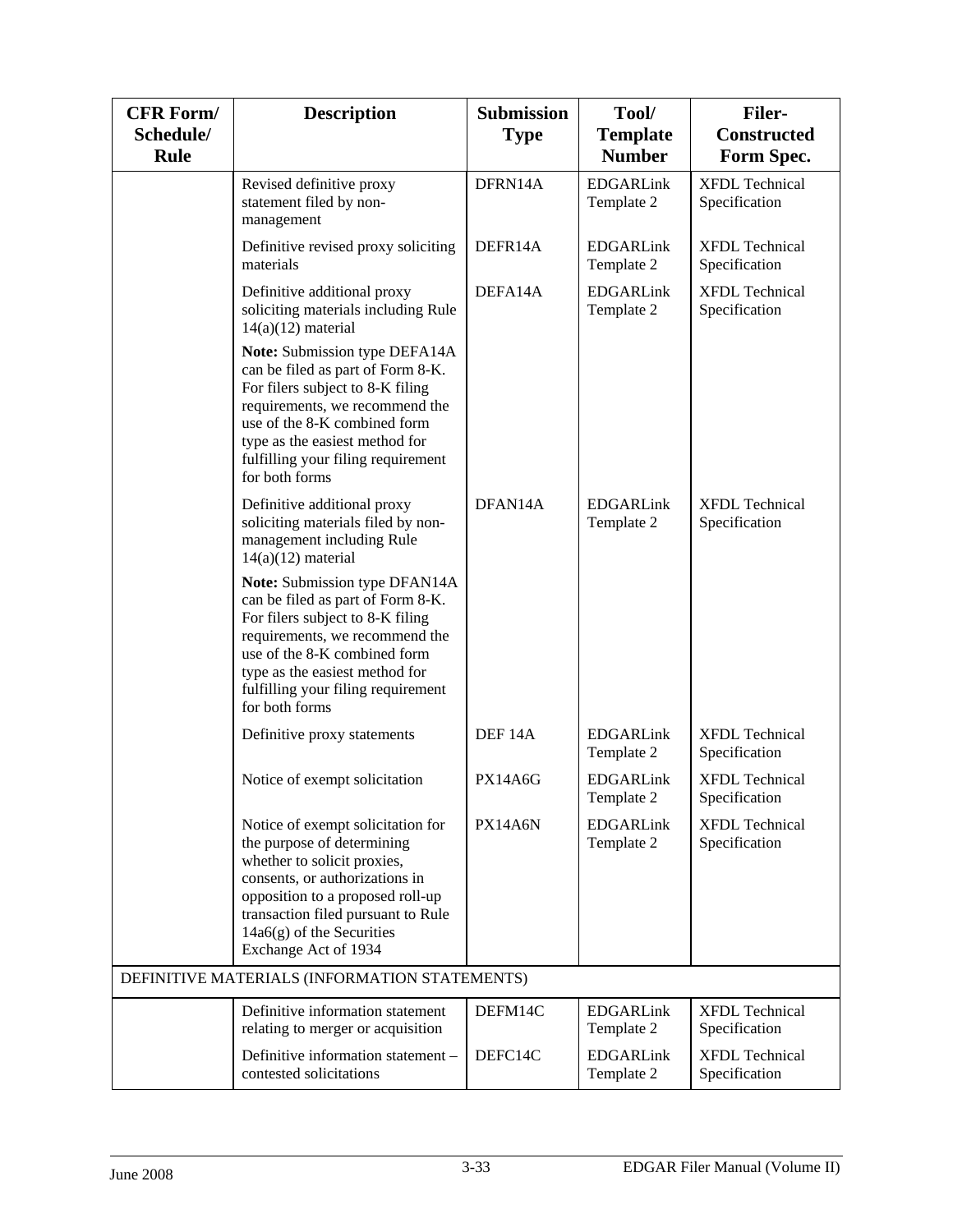| <b>CFR Form/</b><br>Schedule/<br><b>Rule</b> | <b>Description</b>                                                                              | <b>Submission</b><br><b>Type</b> | Tool/<br><b>Template</b><br><b>Number</b> | <b>Filer-</b><br><b>Constructed</b><br>Form Spec. |
|----------------------------------------------|-------------------------------------------------------------------------------------------------|----------------------------------|-------------------------------------------|---------------------------------------------------|
|                                              | Definitive information statements                                                               | DEF <sub>14C</sub>               | <b>EDGARLink</b><br>Template 2            | <b>XFDL Technical</b><br>Specification            |
|                                              | Definitive additional information<br>statement materials including Rule<br>$14(a)(12)$ material | DEFA <sub>14</sub> C             | <b>EDGARLink</b><br>Template 2            | <b>XFDL</b> Technical<br>Specification            |
|                                              | Definitive revised information<br>statement materials                                           | DEFR14C                          | <b>EDGARLink</b><br>Template 2            | <b>XFDL</b> Technical<br>Specification            |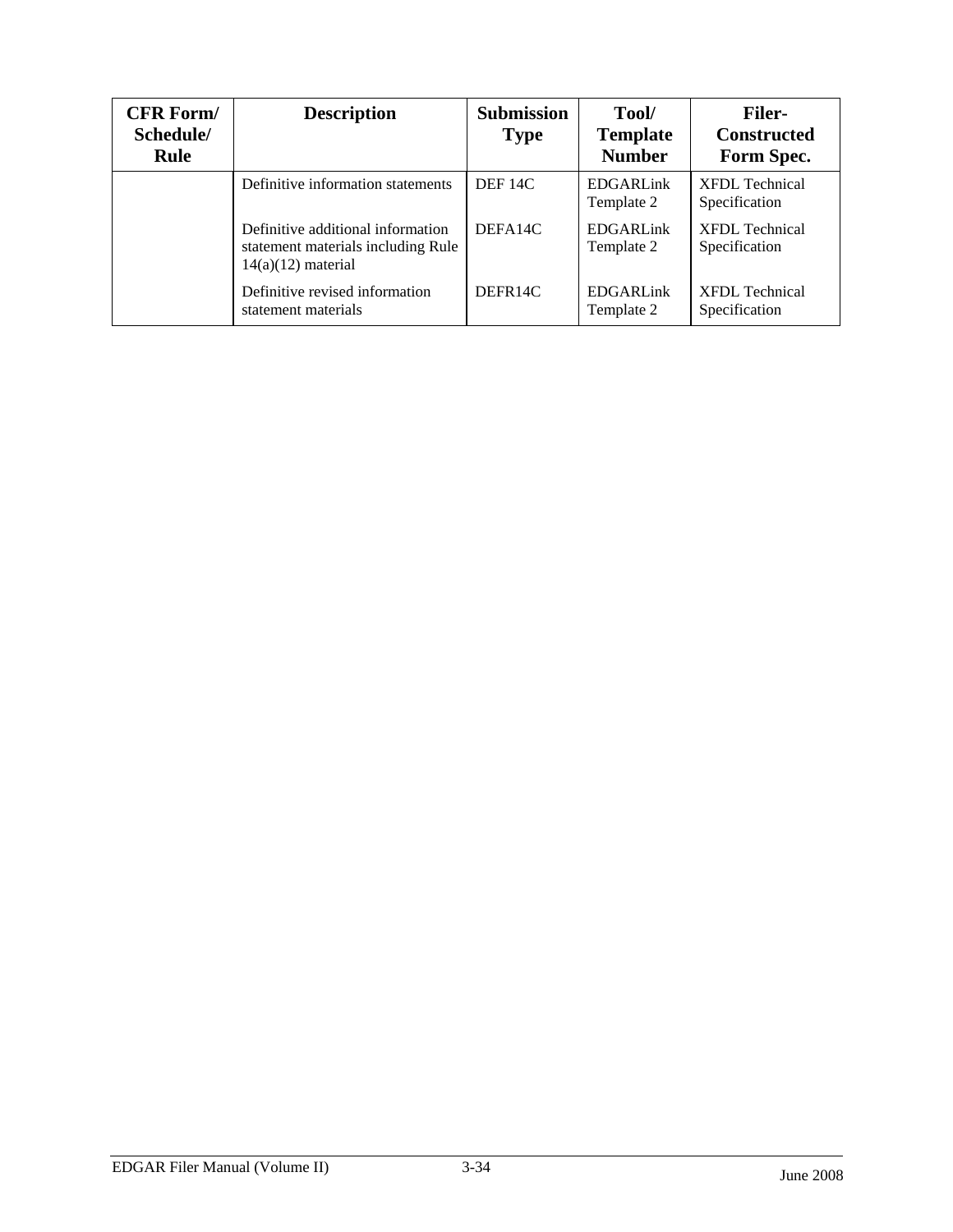| <b>CFR Form/</b><br>Schedule/<br><b>Rule</b> | <b>Description</b>                                                                                                                                                           | <b>Submission</b><br><b>Type</b> | Tool/<br><b>Template</b><br><b>Number</b> | <b>Filer-</b><br><b>Constructed</b><br>Form Spec. |
|----------------------------------------------|------------------------------------------------------------------------------------------------------------------------------------------------------------------------------|----------------------------------|-------------------------------------------|---------------------------------------------------|
| REGISTRATION STATEMENTS                      |                                                                                                                                                                              |                                  |                                           |                                                   |
| $8-A$                                        | Form for the registration / listing of<br>a class of securities on a national<br>securities exchange pursuant to<br>section $12(b)$                                          | 8-A12B                           | <b>EDGARLink</b><br>Template 3            | <b>XFDL Technical</b><br>Specification            |
|                                              | Amendment                                                                                                                                                                    | $8-A12B/A$                       | <b>EDGARLink</b><br>Template 3            |                                                   |
|                                              | Form for registration of a class of<br>securities pursuant to section 12(g)                                                                                                  | 8-A12G                           | <b>EDGARLink</b><br>Template 3            | <b>XFDL</b> Technical<br>Specification            |
|                                              | Amendment                                                                                                                                                                    | $8-A12G/A$                       | <b>EDGARLink</b><br>Template 3            |                                                   |
| 10                                           | Initial general form for registration<br>of a class of securities pursuant to<br>section $12(b)$                                                                             | $10-12B$                         | <b>EDGARLink</b><br>Template 3            | <b>XFDL Technical</b><br>Specification            |
|                                              | Amendment                                                                                                                                                                    | $10-12B/A$                       | <b>EDGARLink</b><br>Template 3            |                                                   |
|                                              | Initial general form for registration<br>of a class of securities pursuant to<br>section $12(g)$                                                                             | $10-12G$                         | <b>EDGARLink</b><br>Template 3            | <b>XFDL Technical</b><br>Specification            |
|                                              | Amendment                                                                                                                                                                    | $10-12G/A$                       | <b>EDGARLink</b><br>Template 3            |                                                   |
| $10-SB$                                      | Form for initial registration of a<br>class of securities for small<br>business issuers pursuant to section<br>12(b)<br>Will no longer be accepted as of<br>February 4, 2008 | 10SB12B                          | <b>EDGARLink</b><br>Template 3            | <b>XFDL Technical</b><br>Specification            |
|                                              | Amendment<br>Will no longer be accepted as of<br>February 4, 2008                                                                                                            | 10SB12B/A                        | <b>EDGARLink</b><br>Template 3            |                                                   |
|                                              | Form for initial registration of a<br>class of securities for small<br>business issuers pursuant to section<br>12(g)<br>Will no longer be accepted as of                     | 10SB12G                          | <b>EDGARLink</b><br>Template 3            | <b>XFDL Technical</b><br>Specification            |
|                                              | February 4, 2008<br>Amendment<br>Will no longer be accepted as of<br>February 4, 2008                                                                                        | 10SB12G/A                        | <b>EDGARLink</b><br>Template 3            |                                                   |

#### **Table 3-3: Securities Exchange Act - Registration and Report Submission Types Accepted by EDGAR**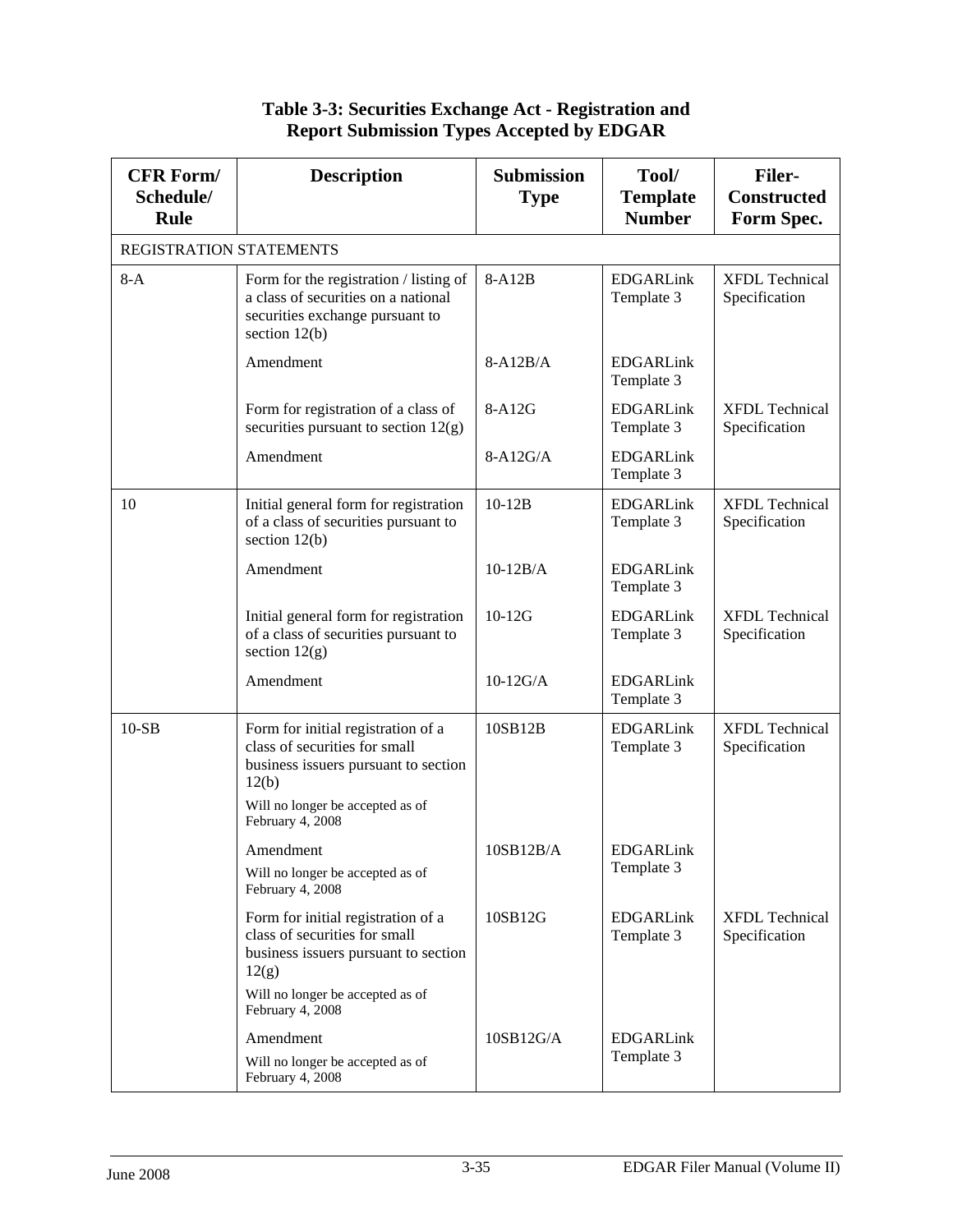| <b>CFR Form/</b><br>Schedule/<br>Rule | <b>Description</b>                                                                                                                        | <b>Submission</b><br><b>Type</b> | Tool/<br><b>Template</b><br><b>Number</b> | <b>Filer-</b><br><b>Constructed</b><br>Form Spec. |
|---------------------------------------|-------------------------------------------------------------------------------------------------------------------------------------------|----------------------------------|-------------------------------------------|---------------------------------------------------|
| REGISTRATION STATEMENTS               |                                                                                                                                           |                                  |                                           |                                                   |
| $20-F$                                | Form for initial registration of a<br>class of securities of foreign<br>private issuers pursuant to section<br>12(b)                      | 20FR12B                          | <b>EDGARLink</b><br>Template 3            | <b>XFDL</b> Technical<br>Specification            |
|                                       | Amendment                                                                                                                                 | 20FR12B/A                        | <b>EDGARLink</b><br>Template 3            |                                                   |
|                                       | Form for initial registration of a<br>class of securities of foreign<br>private issuers pursuant to section<br>12(g)                      | 20FR12G                          | <b>EDGARLink</b><br>Template 3            | <b>XFDL</b> Technical<br>Specification            |
|                                       | Amendment                                                                                                                                 | 20FR12G/A                        | <b>EDGARLink</b><br>Template 3            |                                                   |
| $40-F$                                | Registration of a class of securities<br>of certain Canadian issuers<br>pursuant to Section 12(b) of the<br>1934 Act                      | 40FR12B                          | <b>EDGARLink</b><br>Template 3            | <b>XFDL</b> Technical<br>Specification            |
|                                       | Amendment                                                                                                                                 | 40FR12B/A                        | <b>EDGARLink</b><br>Template 3            |                                                   |
|                                       | Registration of a class of securities<br>of certain Canadian issuers<br>pursuant to Section $12(g)$ of the<br>1934 Act                    | 40FR12G                          | <b>EDGARLink</b><br>Template 3            | <b>XFDL Technical</b><br>Specification            |
|                                       | Amendment                                                                                                                                 | 40FR12G/A                        | <b>EDGARLink</b><br>Template 3            |                                                   |
| 18                                    | Form for initial registration of<br>securities of foreign governments<br>or political subdivisions pursuant<br>to section $12(b)$         | 18-12B                           | <b>EDGARLink</b><br>Template 3            | <b>XFDL Technical</b><br>Specification            |
|                                       | Amendment                                                                                                                                 | $18-12B/A$                       | <b>EDGARLink</b><br>Template 3            |                                                   |
|                                       | Form for initial registration of<br>securities of foreign governments<br>or political subdivisions thereof<br>pursuant to section $12(g)$ | $18-12G$                         | <b>EDGARLink</b><br>Template 3            | <b>XFDL Technical</b><br>Specification            |
|                                       | Amendment                                                                                                                                 | $18 - 12G/A$                     | <b>EDGARLink</b><br>Template 3            |                                                   |
|                                       | ANNUAL, QUARTERLY, AND PERIODIC REPORTS                                                                                                   |                                  |                                           |                                                   |
| <b>ARS</b>                            | Annual report to security holders                                                                                                         | <b>ARS</b>                       | <b>EDGARLink</b><br>Template 3            | <b>XFDL</b> Technical<br>Specification            |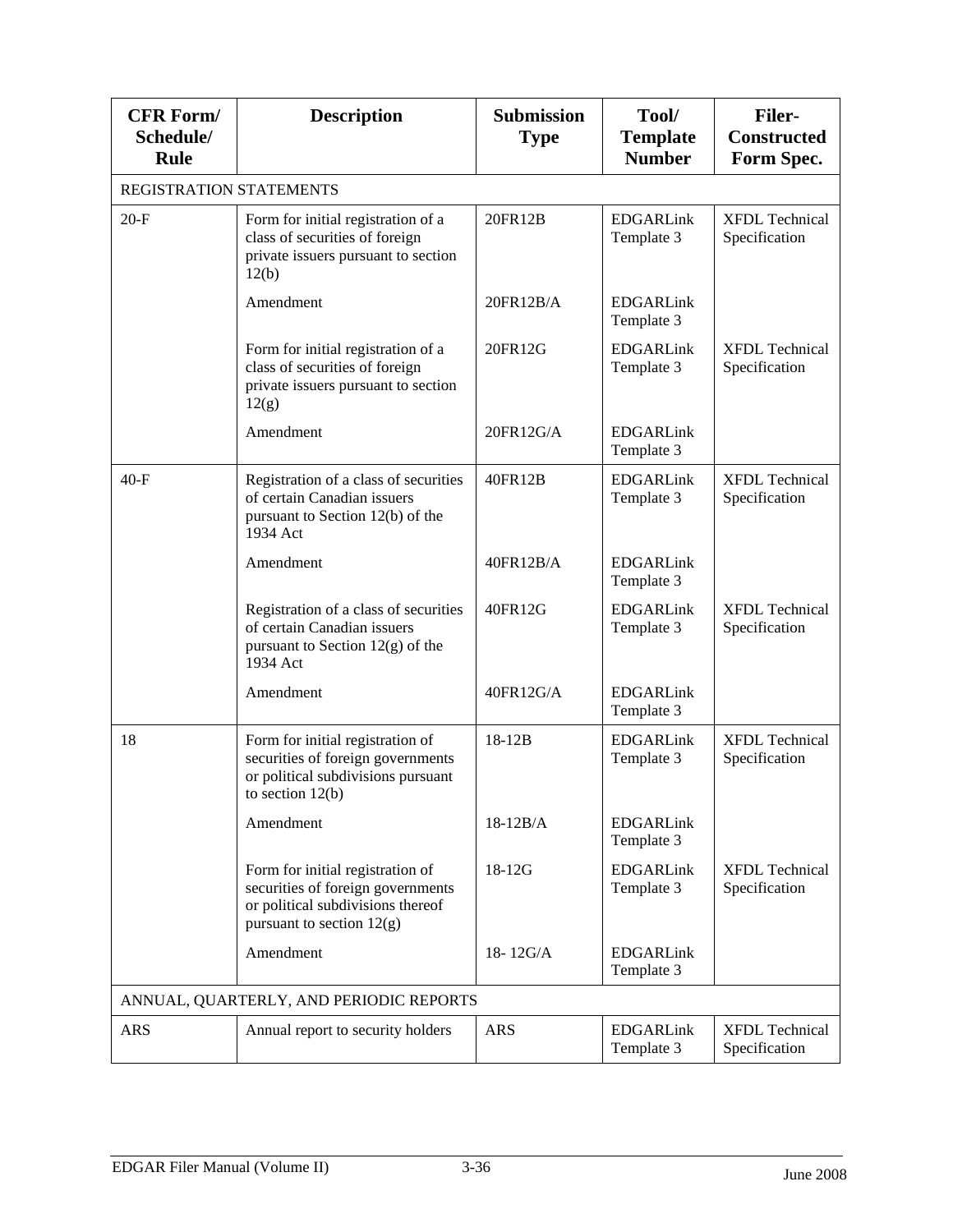| <b>CFR Form/</b><br>Schedule/<br><b>Rule</b> | <b>Description</b>                                                                                                                                                                                                                                                                                                                                                                                                                        | <b>Submission</b><br><b>Type</b> | Tool/<br><b>Template</b><br><b>Number</b> | <b>Filer-</b><br><b>Constructed</b><br>Form Spec. |
|----------------------------------------------|-------------------------------------------------------------------------------------------------------------------------------------------------------------------------------------------------------------------------------------------------------------------------------------------------------------------------------------------------------------------------------------------------------------------------------------------|----------------------------------|-------------------------------------------|---------------------------------------------------|
|                                              | ANNUAL, QUARTERLY, AND PERIODIC REPORTS                                                                                                                                                                                                                                                                                                                                                                                                   |                                  |                                           |                                                   |
|                                              | Amendment<br>Note: Use this submission type<br>when furnishing the annual report<br>to security holders for the<br>information of the Commission<br>pursuant to Rule 14a-3(c) or Rule<br>14c-3(b). Portions of the annual<br>report to security holders filed with<br>the Commission as part of a<br>registration statement or periodic<br>report should be filed as Exhibit<br>13, as provided by Item 601 of<br>Regulation S-K and S-B. | ARS/A                            | <b>EDGARLink</b><br>Template 3            |                                                   |
| $6-K$                                        | Current report of foreign issuer<br>pursuant to Rules 13a-16 and 15d-<br>16                                                                                                                                                                                                                                                                                                                                                               | $6-K$                            | <b>EDGARLink</b><br>Template 3            | <b>XFDL Technical</b><br>Specification            |
|                                              | Amendments                                                                                                                                                                                                                                                                                                                                                                                                                                | $6-K/A$                          | <b>EDGARLink</b><br>Template 3            |                                                   |
| $10-Q$                                       | Quarterly report pursuant to<br>sections 13 or $15(d)$                                                                                                                                                                                                                                                                                                                                                                                    | $10-Q$                           | <b>EDGARLink</b><br>Template 3            | <b>XFDL Technical</b><br>Specification            |
|                                              | Amendment                                                                                                                                                                                                                                                                                                                                                                                                                                 | $10-Q/A$                         | <b>EDGARLink</b><br>Template 3            |                                                   |
|                                              | Transition report pursuant to Rule<br>13a-10 or 15d-10                                                                                                                                                                                                                                                                                                                                                                                    | $10-QT$                          | <b>EDGARLink</b><br>Template 3            | <b>XFDL Technical</b><br>Specification            |
| $10-QSB$                                     | Optional form for quarterly and<br>transition reports of small business<br>issuers under section 13 or $15(d)$<br>Will no longer be accepted as of<br>November 03, 2008                                                                                                                                                                                                                                                                   | 10QSB                            | <b>EDGARLink</b><br>Template 3            | <b>XFDL Technical</b><br>Specification            |
|                                              | Amendment<br>Will no longer be accepted as of<br>November 03, 2008                                                                                                                                                                                                                                                                                                                                                                        | 10QSB/A                          | <b>EDGARLink</b><br>Template 3            |                                                   |
| $10-K$                                       | Annual report pursuant to section<br>13 and 15(d)                                                                                                                                                                                                                                                                                                                                                                                         | $10-K$                           | <b>EDGARLink</b><br>Template 3            | <b>XFDL Technical</b><br>Specification            |
|                                              | Amendment                                                                                                                                                                                                                                                                                                                                                                                                                                 | $10-K/A$                         | <b>EDGARLink</b><br>Template 3            |                                                   |
|                                              | Transition report pursuant to Rule<br>13a-10 or 15d-10                                                                                                                                                                                                                                                                                                                                                                                    | $10 - KT$                        | <b>EDGARLink</b><br>Template 3            | <b>XFDL Technical</b><br>Specification            |
|                                              | Amendment                                                                                                                                                                                                                                                                                                                                                                                                                                 | $10-KT/A$                        | <b>EDGARLink</b><br>Template 3            |                                                   |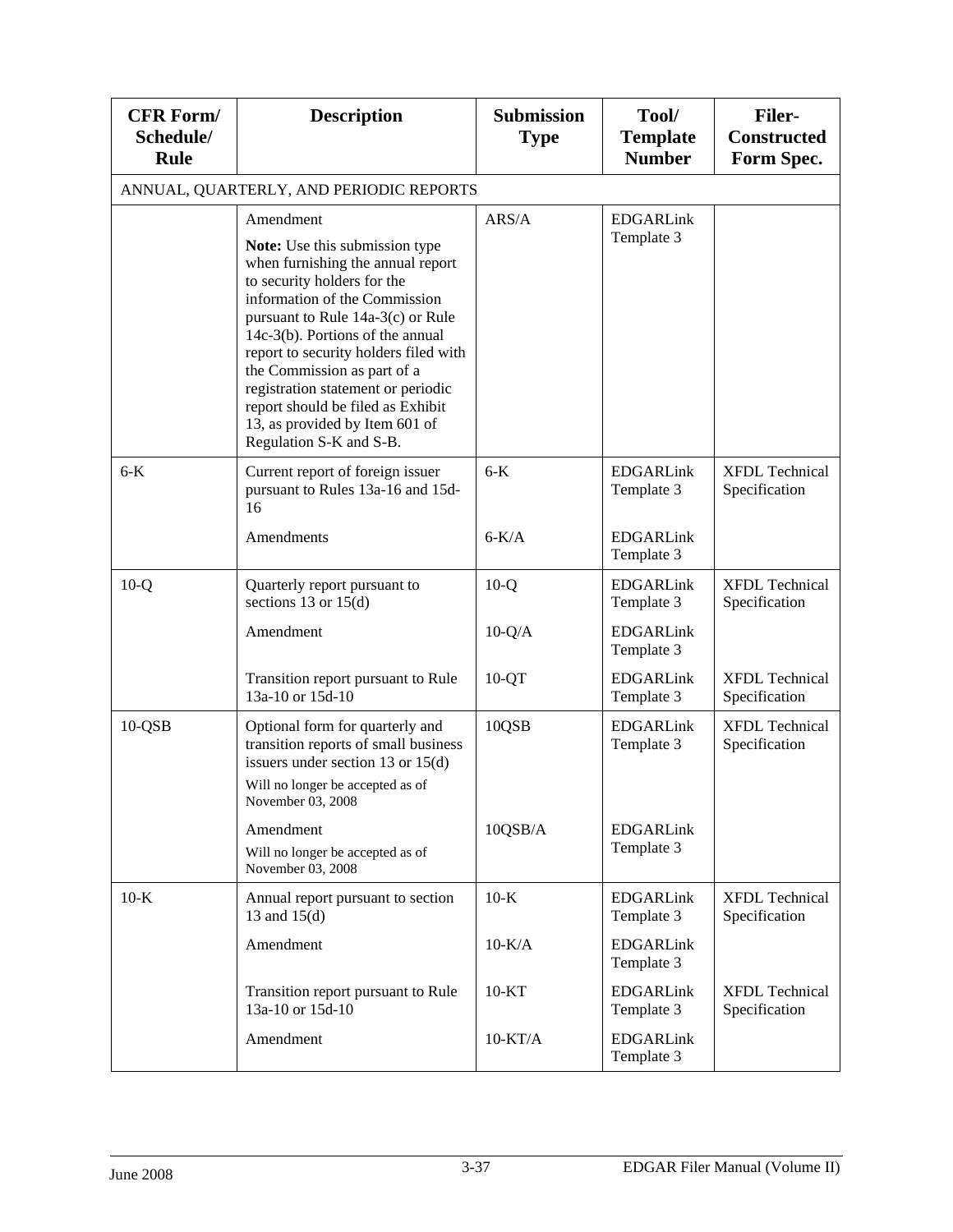| <b>CFR Form/</b><br>Schedule/<br><b>Rule</b> | <b>Description</b>                                                                                                                                    | <b>Submission</b><br><b>Type</b> | Tool/<br><b>Template</b><br><b>Number</b> | <b>Filer-</b><br><b>Constructed</b><br>Form Spec. |
|----------------------------------------------|-------------------------------------------------------------------------------------------------------------------------------------------------------|----------------------------------|-------------------------------------------|---------------------------------------------------|
|                                              | ANNUAL, QUARTERLY, AND PERIODIC REPORTS                                                                                                               |                                  |                                           |                                                   |
| 10KSB                                        | Optional form for annual and<br>transition reports of small business<br>issuers under section 13 or $15(d)$<br>Will no longer be accepted as of March | 10KSB                            | <b>EDGARLink</b><br>Template 3            | <b>XFDL Technical</b><br>Specification            |
|                                              | 16, 2009                                                                                                                                              |                                  |                                           |                                                   |
|                                              | Amendment<br>Will no longer be accepted as of March<br>16, 2009                                                                                       | 10KSB/A                          | <b>EDGARLink</b><br>Template 3            |                                                   |
| $10-D$                                       | Periodic distribution reports by<br>Asset-Backed issuers pursuant to<br>Rule 13a-17 or 15d-17                                                         | $10-D$                           | <b>EDGARLink</b><br>Template 3            | <b>XFDL Technical</b><br>Specification            |
|                                              | Amendment                                                                                                                                             | $10-D/A$                         | <b>EDGARLink</b><br>Template 3            |                                                   |
| $8-K$                                        | Current report filing                                                                                                                                 | $8-K$                            | <b>EDGARLink</b><br>Template 3            | <b>XFDL</b> Technical<br>Specification            |
|                                              | Amendment                                                                                                                                             | $8-K/A$                          | <b>EDGARLink</b><br>Template 3            |                                                   |
|                                              | Notification that a class of<br>securities of successor issuer is<br>deemed to be registered pursuant<br>to section $12(g)$                           | 8-K12G3                          | <b>EDGARLink</b><br>Template 3            | <b>XFDL</b> Technical<br>Specification            |
|                                              | Amendment                                                                                                                                             | 8-K12G3/A                        | <b>EDGARLink</b><br>Template 3            |                                                   |
|                                              | Notification of assumption of duty<br>to report by successor issue under<br>section $15(d)$                                                           | 8-K15D5                          | <b>EDGARLink</b><br>Template 3            | <b>XFDL</b> Technical<br>Specification            |
|                                              | Amendment                                                                                                                                             | 8-K15D5/A                        | <b>EDGARLink</b><br>Template 3            |                                                   |
| $11-K$                                       | Annual report of employee stock<br>purchase, savings and similar plans                                                                                | $11-K$                           | <b>EDGARLink</b><br>Template 3            | <b>XFDL Technical</b><br>Specification            |
|                                              | Amendment                                                                                                                                             | $11-K/A$                         | <b>EDGARLink</b><br>Template 3            |                                                   |
|                                              | Transition report pursuant to rule<br>13a-10 or 15d-10                                                                                                | $11 - KT$                        | <b>EDGARLink</b><br>Template 3            | <b>XFDL</b> Technical<br>Specification            |
|                                              | Amendment                                                                                                                                             | $11-KT/A$                        | <b>EDGARLink</b><br>Template 3            |                                                   |
| $18-K$                                       | Annual report for foreign<br>governments and political<br>subdivisions                                                                                | $18-K$                           |                                           | <b>XFDL Technical</b><br>Specification            |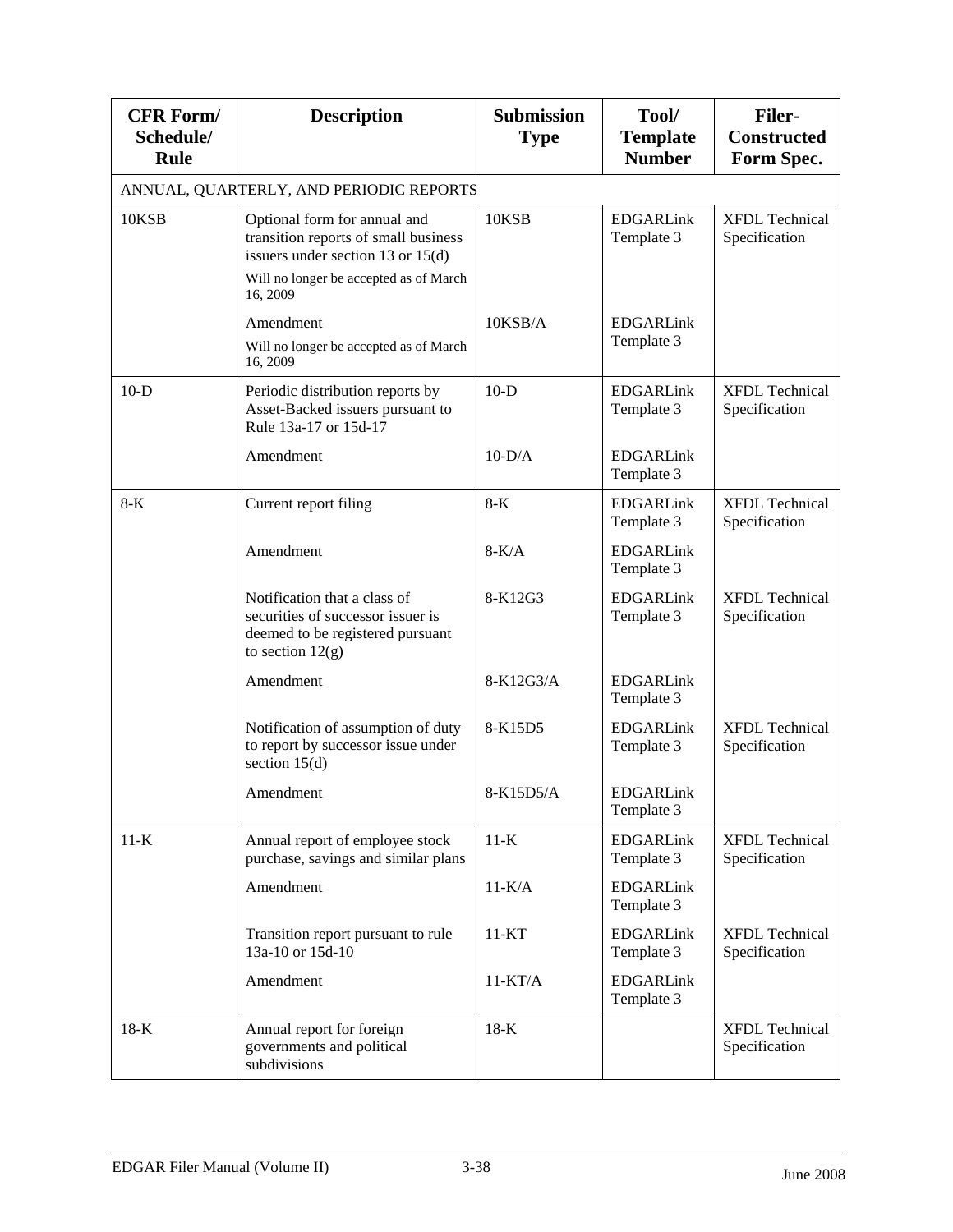| <b>CFR Form/</b><br>Schedule/<br>Rule | <b>Description</b>                                                                                    | <b>Submission</b><br><b>Type</b> | Tool/<br><b>Template</b><br><b>Number</b> | <b>Filer-</b><br><b>Constructed</b><br>Form Spec. |
|---------------------------------------|-------------------------------------------------------------------------------------------------------|----------------------------------|-------------------------------------------|---------------------------------------------------|
|                                       | ANNUAL, QUARTERLY, AND PERIODIC REPORTS                                                               |                                  |                                           |                                                   |
|                                       | Amendment                                                                                             | $18-K/A$                         |                                           |                                                   |
| $20-F$                                | Annual and transition report of<br>foreign private issuers pursuant to<br>sections 13 or $15(d)$      | $20-F$                           | <b>EDGARLink</b><br>Template 3            | <b>XFDL Technical</b><br>Specification            |
|                                       | Amendment                                                                                             | $20-F/A$                         | <b>EDGARLink</b><br>Template 3            |                                                   |
| $40-F$                                | Annual report filed by certain<br>Canadian issuers pursuant to<br>Section 15(d) and Rule 15d-4        | $40-F$                           | <b>EDGARLink</b><br>Template 3            | <b>XFDL Technical</b><br>Specification            |
|                                       | Amendment                                                                                             | $40-F/A$                         | <b>EDGARLink</b><br>Template 3            |                                                   |
| $12b - 25$                            | Notice under Rule 12b25 of<br>inability to timely file all or part of<br>a form 10Q or 10-QSB         | <b>NT 10-Q</b>                   | <b>EDGARLink</b><br>Template 3            | <b>XFDL</b> Technical<br>Specification            |
|                                       | Amendment                                                                                             | NT 10-Q/A                        | <b>EDGARLink</b><br>Template 3            |                                                   |
|                                       | Notice under Rule 12b25 of<br>inability to timely file all or part of<br>a form 10K, 10-KSB, or 10-KT | <b>NT 10-K</b>                   | <b>EDGARLink</b><br>Template 3            | <b>XFDL Technical</b><br>Specification            |
|                                       | Amendment                                                                                             | NT $10-K/A$                      | <b>EDGARLink</b><br>Template 3            |                                                   |
|                                       | Notice under Rule 12b25 of<br>inability to timely file all or part of<br>a Form 10-D                  | <b>NT 10-D</b>                   | <b>EDGARLink</b><br>Template 3            | <b>XFDL Technical</b><br>Specification            |
|                                       | Amendment                                                                                             | $NT 10-D/A$                      | <b>EDGARLink</b><br>Template 3            |                                                   |
|                                       | Notice under Rule 12b25 of<br>inability to timely file all or part of<br>a form 11K                   | <b>NT 11-K</b>                   | <b>EDGARLink</b><br>Template 3            | <b>XFDL Technical</b><br>Specification            |
|                                       | Amendment                                                                                             | $NT 11-K/A$                      | <b>EDGARLink</b><br>Template 3            |                                                   |
|                                       | Notice under Rule 12b25 of<br>inability to timely file a special<br>report pursuant to section 15d-2  | NT 15D2                          | <b>EDGARLink</b><br>Template 3            | <b>XFDL Technical</b><br>Specification            |
|                                       | Amendment                                                                                             | <b>NT 15D2/A</b>                 | <b>EDGARLink</b><br>Template 3            |                                                   |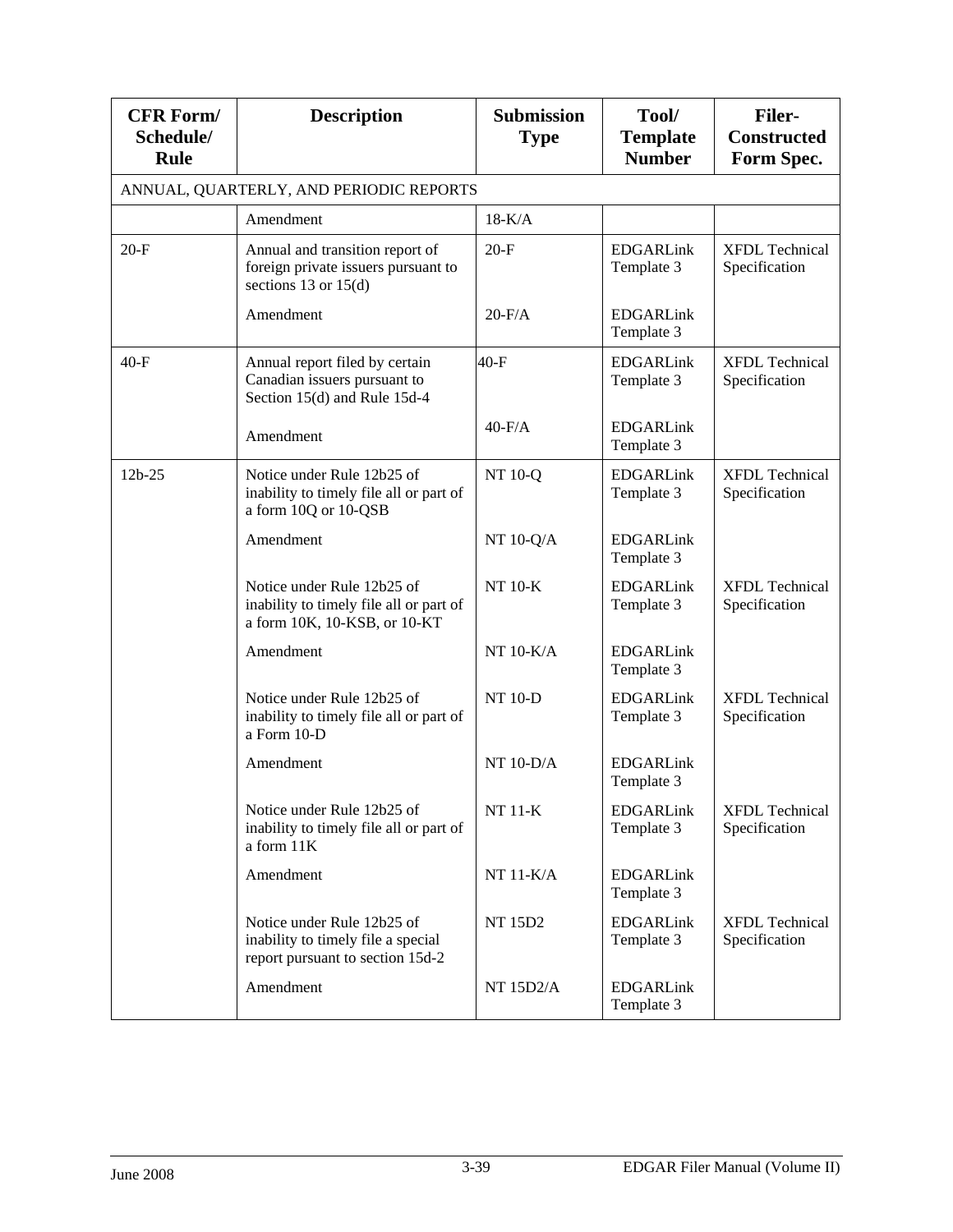| <b>CFR Form/</b><br>Schedule/<br><b>Rule</b> | <b>Description</b>                                                                                                     | <b>Submission</b><br><b>Type</b> | Tool/<br><b>Template</b><br><b>Number</b> | <b>Filer-</b><br><b>Constructed</b><br>Form Spec. |
|----------------------------------------------|------------------------------------------------------------------------------------------------------------------------|----------------------------------|-------------------------------------------|---------------------------------------------------|
|                                              | ANNUAL, QUARTERLY, AND PERIODIC REPORTS                                                                                |                                  |                                           |                                                   |
|                                              | Notice under Rule 12b25 of<br>inability to timely file all or part of<br>an annual report of form 20-F                 | <b>NT 20-F</b>                   | <b>EDGARLink</b><br>Template 3            | <b>XFDL Technical</b><br>Specification            |
|                                              | Amendment                                                                                                              | $NT 20-F/A$                      | <b>EDGARLink</b><br>Template 3            |                                                   |
| 15                                           | Notice of termination of<br>registration of a class of securities<br>under Section 12(b)                               | $15-12B$                         | <b>EDGARLink</b><br>Template 3            | <b>XFDL</b> Technical<br>Specification            |
|                                              | Amendment                                                                                                              | $15-12B/A$                       | <b>EDGARLink</b><br>Template 3            |                                                   |
|                                              | Notice of termination of<br>registration of a class of securities<br>under Section 12(g)                               | $15-12G$                         | <b>EDGARLink</b><br>Template 3            | <b>XFDL</b> Technical<br>Specification            |
|                                              | Amendment                                                                                                              | $15-12G/A$                       | <b>EDGARLink</b><br>Template 3            |                                                   |
|                                              | Notice of suspension of duty to file<br>reports pursuant to Section 13 and<br>$15(d)$ of the Act                       | $15-15D$                         | <b>EDGARLink</b><br>Template 3            | <b>XFDL</b> Technical<br>Specification            |
|                                              | Amendment                                                                                                              | $15-15D/A$                       | <b>EDGARLink</b><br>Template 3            |                                                   |
| See Rule 15d-2                               | Special Financial Report filed<br>under Rule 15d-2                                                                     | SP 15D2                          | <b>EDGARLink</b><br>Template 3            | <b>XFDL</b> Technical<br>Specification            |
|                                              | Amendment                                                                                                              | SP 15D2/A                        | <b>EDGARLink</b><br>Template 3            |                                                   |
| 15F                                          | Notice of termination of a foreign<br>private issuer's registration of a<br>class of securities under Section<br>12(b) | $15F-12B$                        | <b>EDGARLink</b><br>Template 3            | <b>XFDL Technical</b><br>Specification            |
|                                              | Amendment                                                                                                              | $15F-12B/A$                      | <b>EDGARLink</b><br>Template 3            |                                                   |
|                                              | Notice of termination of a foreign<br>private issuer's registration of a<br>class of securities under Section<br>12(g) | 15F-12G                          | <b>EDGARLink</b><br>Template 3            | <b>XFDL</b> Technical<br>Specification            |
|                                              | Amendment                                                                                                              | $15-12G/A$                       | <b>EDGARLink</b><br>Template 3            |                                                   |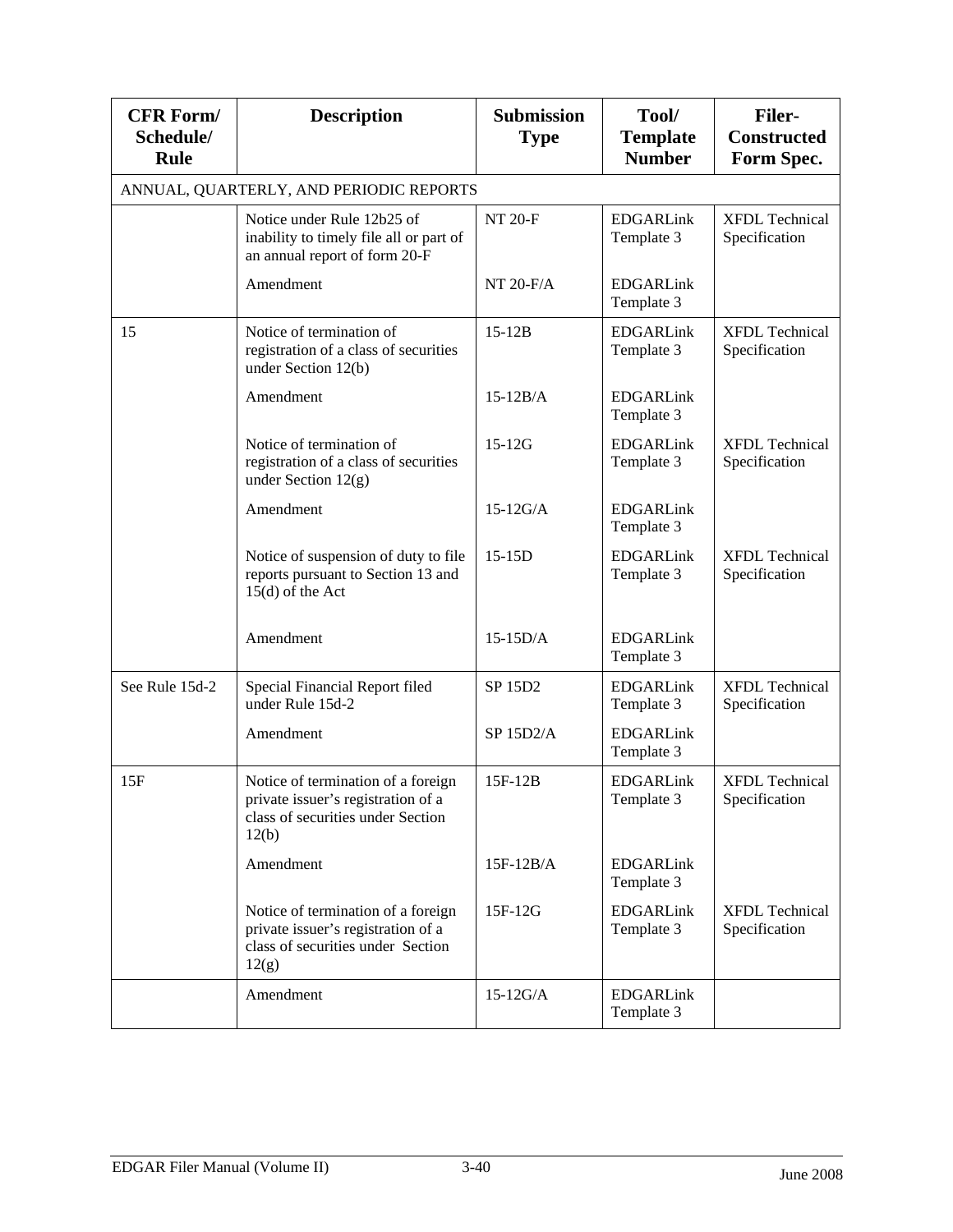| <b>CFR Form/</b><br>Schedule/<br>Rule | <b>Description</b>                                                                                                                                                                                                                               | <b>Submission</b><br><b>Type</b> | Tool/<br><b>Template</b><br><b>Number</b> | <b>Filer-</b><br><b>Constructed</b><br>Form Spec. |
|---------------------------------------|--------------------------------------------------------------------------------------------------------------------------------------------------------------------------------------------------------------------------------------------------|----------------------------------|-------------------------------------------|---------------------------------------------------|
|                                       | ANNUAL, QUARTERLY, AND PERIODIC REPORTS                                                                                                                                                                                                          |                                  |                                           |                                                   |
| 15F                                   | Notice of a foreign private issuer's<br>suspension of duty to ile reports<br>pursuant to Section 13 and 15(d) of<br>the Act                                                                                                                      | 15F-15D                          | <b>EDGAR Link</b><br>Template 3           | <b>XFDL Technical</b><br>Specification            |
|                                       | Amendment                                                                                                                                                                                                                                        | $15-15D/A$                       | <b>EDGAR Link</b><br>Template 3           |                                                   |
|                                       | MISCELLANEOUS SUBMISSION TYPES/FILLINGS                                                                                                                                                                                                          |                                  |                                           |                                                   |
| Form 13 F                             | Initial Quarterly Form 13F<br>Holdings report filed by<br>institutional managers                                                                                                                                                                 | $13F-HR$                         | <b>EDGAR Link</b><br>Template 3           | <b>XFDL Technical</b><br>Specification            |
|                                       | Amendment                                                                                                                                                                                                                                        | $13F-HR/A$                       | <b>EDGAR Link</b><br>Template 3           |                                                   |
|                                       | Initial Quarterly Form 13F Notice<br>Report filed by institutional<br>managers                                                                                                                                                                   | $13F-NT$                         | <b>EDGAR Link</b><br>Template 3           | <b>XFDL</b> Technical<br>Specification            |
|                                       | Amendment                                                                                                                                                                                                                                        | $13F-NT/A$                       | <b>EDGAR Link</b><br>Template 3           |                                                   |
| Form RW                               | <b>Registration Withdrawal Request</b>                                                                                                                                                                                                           | <b>RW</b>                        | <b>EDGAR Link</b><br>Template 3           | <b>XFDL Technical</b><br>Specification            |
|                                       | Withdrawal of a registration<br>withdrawal statement                                                                                                                                                                                             | <b>RW WD</b>                     | <b>EDGAR Link</b><br>Template 3           | <b>XFDL</b> Technical<br>Specification            |
| Form AW                               | Withdrawal of an amendment to a<br>registration statement filed under<br>the Securities Act                                                                                                                                                      | AW                               | <b>EDGAR Link</b><br>Template 3           | <b>XFDL</b> Technical<br>Specification            |
|                                       | Withdrawal of an amendment<br>registration withdrawal statement                                                                                                                                                                                  | AW WD                            | <b>EDGAR Link</b><br>Template 3           | <b>XFDL Technical</b><br>Specification            |
|                                       | MISCELLANEOUS SUBMISSION TYPES/FILLINGS                                                                                                                                                                                                          |                                  |                                           |                                                   |
| Form 425                              | Filing under Securities Act Rule<br>425 of certain prospectuses and<br>communications in connection<br>with business combination<br>transactions                                                                                                 | 425                              | <b>EDGAR Link</b><br>Template 3           | <b>XFDL Technical</b><br>Specification            |
|                                       | Note: Form 425 can be filed as<br>part of Form 8-K. For filers subject<br>to 8K filing requirements, we<br>recommend the use of the 8-K<br>combined form type as the easiest<br>method for fulfilling your filing<br>requirement for both forms. |                                  |                                           |                                                   |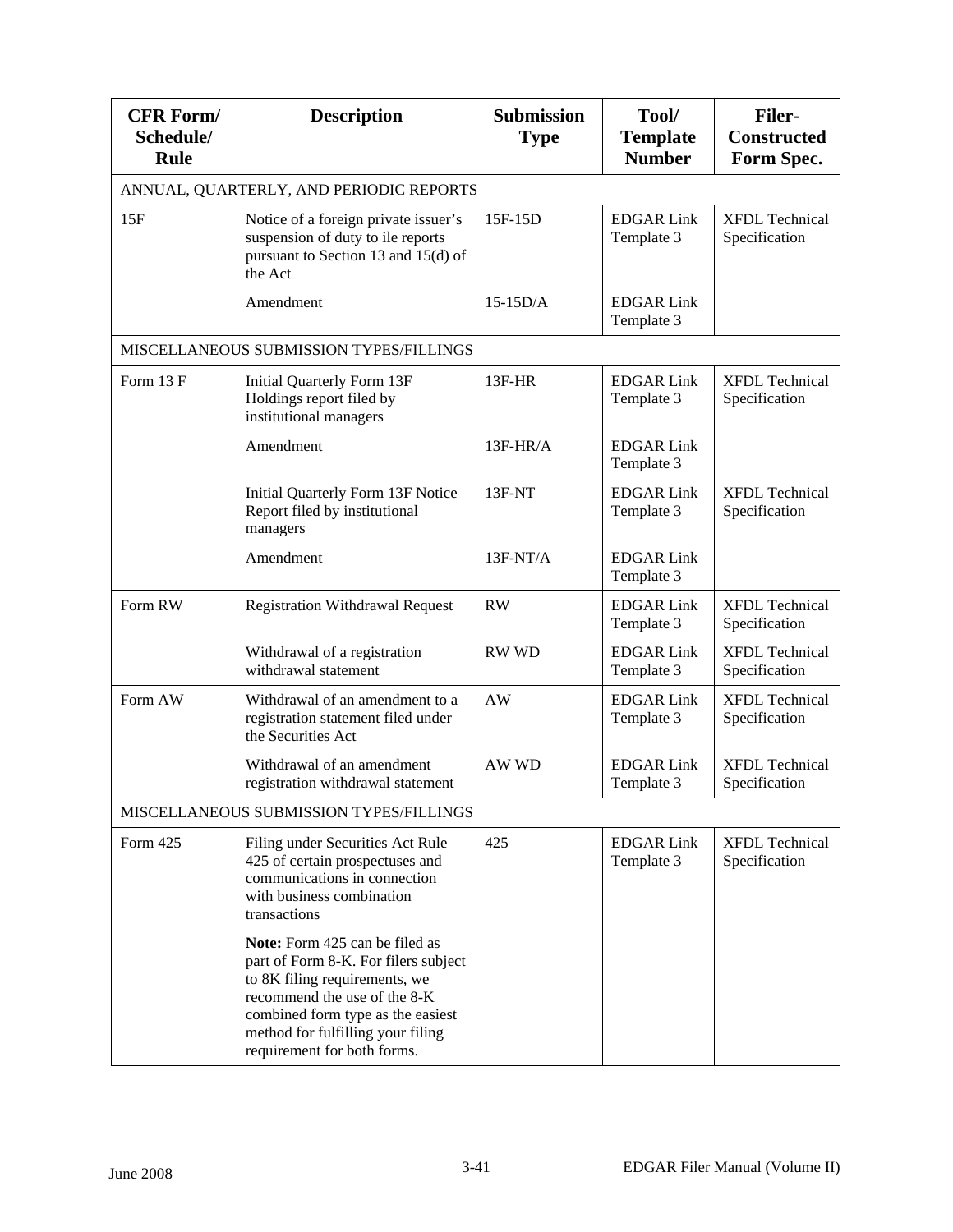| <b>CFR Form/</b><br>Schedule/<br><b>Rule</b> | <b>Description</b>                                                                                                                                          | <b>Submission</b><br><b>Type</b> | Tool/<br><b>Template</b><br><b>Number</b>                         | <b>Filer-</b><br><b>Constructed</b><br>Form Spec.          |
|----------------------------------------------|-------------------------------------------------------------------------------------------------------------------------------------------------------------|----------------------------------|-------------------------------------------------------------------|------------------------------------------------------------|
| Form 25                                      | Notification filed by issuer to<br>voluntarily withdraw a class of<br>securities from listing and<br>registration on a national securities<br>exchange      | 25                               | <b>EDGAR Link</b><br>Template 3                                   | <b>XFDL</b> Technical<br>Specification                     |
|                                              | Amendment                                                                                                                                                   | 25/A                             | <b>EDGAR Link</b><br>Template 3                                   |                                                            |
| Form 25                                      | Notification filed by national<br>security exchange to report the<br>removal from listing and<br>registration of matured, redeemed<br>or retired securities | <b>25-NSE</b>                    | Distributed to<br>National<br>Securities<br>Exchanges<br>only     | Distributed to<br>National<br>Securities<br>Exchanges only |
|                                              | Amendment                                                                                                                                                   | $25-NSE/A$                       | Distributed to<br>National<br><b>Securities</b><br>Exchanges only | Distributed to<br>National<br>Securities<br>Exchanges only |
|                                              | SECTION 16 OWNERSHIP FORMS/FILINGS                                                                                                                          |                                  |                                                                   |                                                            |
| Form 3                                       | Initial statement of beneficial<br>ownership of securities                                                                                                  | 3                                | <b>Online Forms</b>                                               | Ownership XML<br>Technical<br>Specification                |
|                                              | Amendment                                                                                                                                                   | 3/A                              | <b>Online Forms</b>                                               | Ownership XML<br>Technical<br>Specification                |
| Form 4                                       | Statement of changes in beneficial<br>ownership of securities                                                                                               | $\overline{4}$                   | <b>Online Forms</b>                                               | Ownership XML<br>Technical<br>Specification                |
|                                              | Amendment                                                                                                                                                   | 4/A                              | <b>Online Forms</b>                                               | Ownership XML<br>Technical<br>Specification                |
|                                              | SECTION 16 OWNERSHIP FORMS/FILINGS                                                                                                                          |                                  |                                                                   |                                                            |
| Form 5                                       | Annual statement of changes in<br>beneficial ownership of securities                                                                                        | 5                                | <b>Online Forms</b>                                               | Ownership XML<br>Technical<br>Specification                |
|                                              | Amendment                                                                                                                                                   | 5/A                              | <b>Online Forms</b>                                               | Ownership XML<br>Technical<br>Specification                |
|                                              | SECTION 17A TRANSFER AGENT FORMS/FILINGS                                                                                                                    |                                  |                                                                   |                                                            |
| $TA-1$                                       | Application for registration as a<br>transfer agent filed pursuant to the<br>Securities Exchange Act of 1934                                                | $TA-1$                           | <b>EDGAR</b> Lite<br>$TA-1$<br>Template                           | TA-1 XML<br>Technical<br>Specification                     |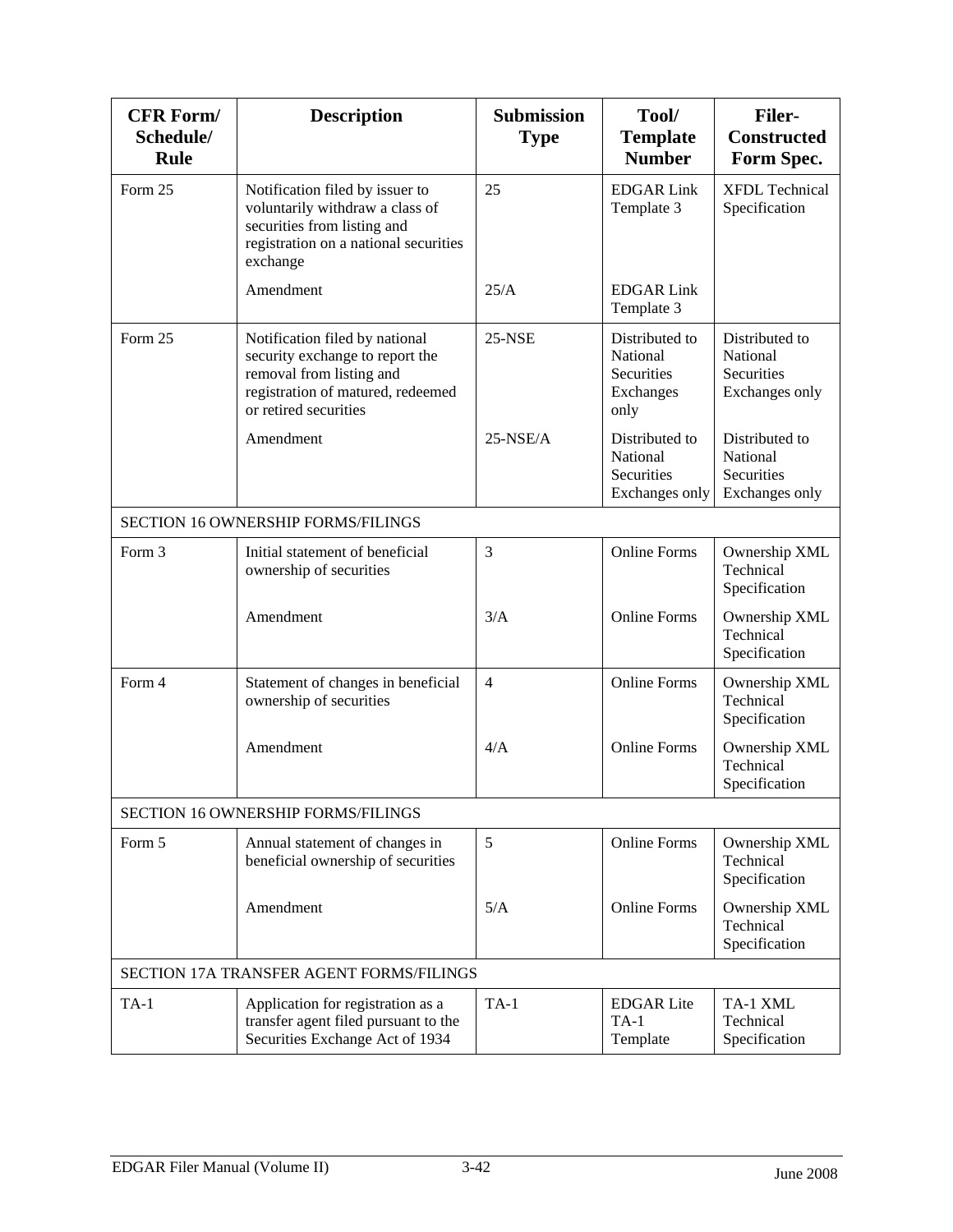| <b>CFR Form/</b><br>Schedule/<br>Rule | <b>Description</b>                                                                                                      | <b>Submission</b><br><b>Type</b> | Tool/<br><b>Template</b><br><b>Number</b> | <b>Filer-</b><br><b>Constructed</b><br>Form Spec. |
|---------------------------------------|-------------------------------------------------------------------------------------------------------------------------|----------------------------------|-------------------------------------------|---------------------------------------------------|
|                                       | Amendment                                                                                                               | $TA-1/A$                         | <b>EDGAR</b> Lite<br>$TA-1$<br>Template   | TA-1 XML<br>Technical<br>Specification            |
| $TA-2$                                | Annual report of transfer agent<br>activities filed pursuant to the<br>Securities Exchange Act of 1934                  | TA-2                             | <b>EDGAR</b> Lite<br>$TA-1$<br>Template   | TA-1 XML<br>Technical<br>Specification            |
|                                       | Amendment                                                                                                               | $TA-2/A$                         | <b>EDGAR</b> Lite<br>$TA-1$<br>Template   | TA-1 XML<br>Technical<br>Specification            |
| TA-W                                  | Notice of withdrawal from<br>registration as transfer agent filed<br>pursuant to the Securities<br>Exchange Act of 1934 | TA-W                             | <b>EDGAR</b> Lite<br>$TA-1$<br>Template   | TA-1 XML<br>Technical<br>Specification            |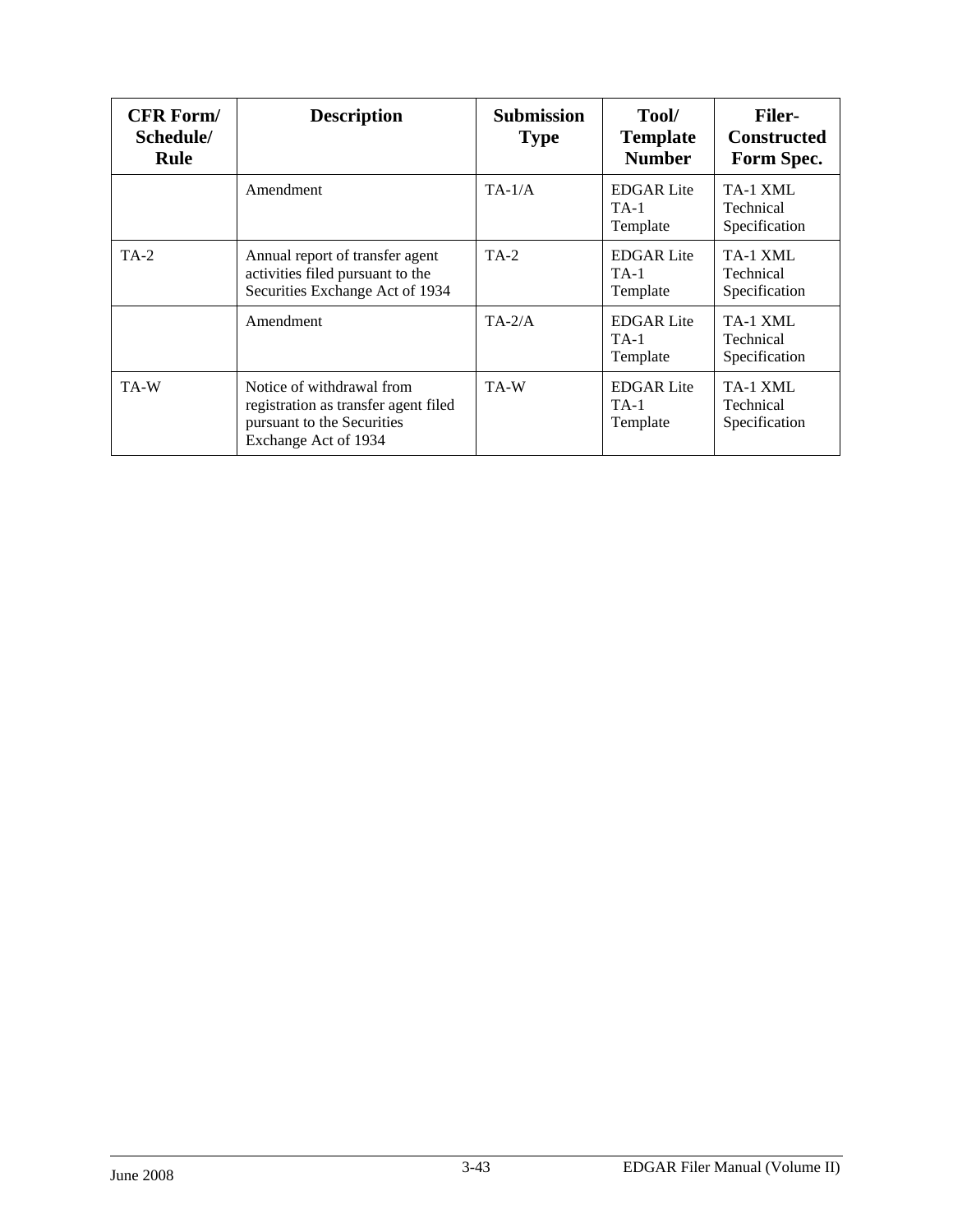| <b>CFR Form/</b><br>Schedule/<br>Rule | <b>Description</b>                                                                                                                                                   | <b>Submission</b><br><b>Type</b> | Tool/<br><b>Template</b><br><b>Number</b> | <b>Filer-</b><br><b>Constructed</b><br>Form Spec. |
|---------------------------------------|----------------------------------------------------------------------------------------------------------------------------------------------------------------------|----------------------------------|-------------------------------------------|---------------------------------------------------|
| Schedule 13D                          | Schedule filed to report acquisition<br>of beneficial ownership of 5% or<br>more of a class of equity securities                                                     | <b>SC 13D</b>                    | <b>EDGARLink</b><br>Template 2            | <b>XFDL</b> Technical<br>Specification            |
|                                       | Amendment                                                                                                                                                            | SC 13D/A                         | <b>EDGARLink</b><br>Template 2            |                                                   |
| Schedule 13-E1                        | Schedule 13-E1 statement of issuer<br>required by Rule 13e-1                                                                                                         | <b>SC 13E1</b>                   | <b>EDGARLink</b><br>Template 2            | <b>XFDL Technical</b><br>Specification            |
|                                       | Amendment                                                                                                                                                            | <b>SC 13E1/A</b>                 | <b>EDGARLink</b><br>Template 2            |                                                   |
| Schedule 13E-3                        | Schedule filed to report going private<br>transactions                                                                                                               | <b>SC 13E3</b>                   | <b>EDGARLink</b><br>Template 2            | <b>XFDL</b> Technical<br>Specification            |
|                                       | Amendment                                                                                                                                                            | <b>SC 13E3/A</b>                 | <b>EDGARLink</b><br>Template 2            |                                                   |
| Schedule<br>13E4F                     | Issuer tender offer statement filed<br>pursuant to Rule $13(e)(4)$ by foreign<br>issuers                                                                             | SC13E4F                          | <b>EDGARLink</b><br>Template 2            | <b>XFDL</b> Technical<br>Specification            |
|                                       | Amendment                                                                                                                                                            | SC13E4F/A                        | <b>EDGARLink</b><br>Template 2            |                                                   |
| Schedule 13G                          | Schedule filed to report acquisition<br>of beneficial ownership of 5% or<br>more of a class of equity securities<br>by passive investors and certain<br>institutions | <b>SC 13G</b>                    | <b>EDGARLink</b><br>Template 2            | <b>XFDL Technical</b><br>Specification            |
|                                       | Amendment                                                                                                                                                            | SC 13G/A                         | <b>EDGARLink</b><br>Template 2            |                                                   |
| Schedule TO-I                         | Issuer tender offer statement                                                                                                                                        | SC TO-I SC                       | <b>EDGARLink</b><br>Template 2            | <b>XFDL</b> Technical<br>Specification            |
|                                       | Amendment                                                                                                                                                            | TO-I/A SC                        | <b>EDGARLink</b><br>Template 2            |                                                   |
| Schedule TO-T                         | Third party tender offer statement                                                                                                                                   | TO-T SC                          | <b>EDGARLink</b><br>Template 2            | <b>XFDL Technical</b><br>Specification            |
|                                       | Amendment                                                                                                                                                            | TO-T/A                           | <b>EDGARLink</b><br>Template 2            |                                                   |
| Schedule TO-C                         | Written communication relating to<br>an issuer or third party tender offer                                                                                           | SC TO-C                          | <b>EDGARLink</b><br>Template 2            | <b>XFDL</b> Technical<br>Specification            |

# **Table 3-4: Williams Act Filing Submission Types Accepted by EDGAR**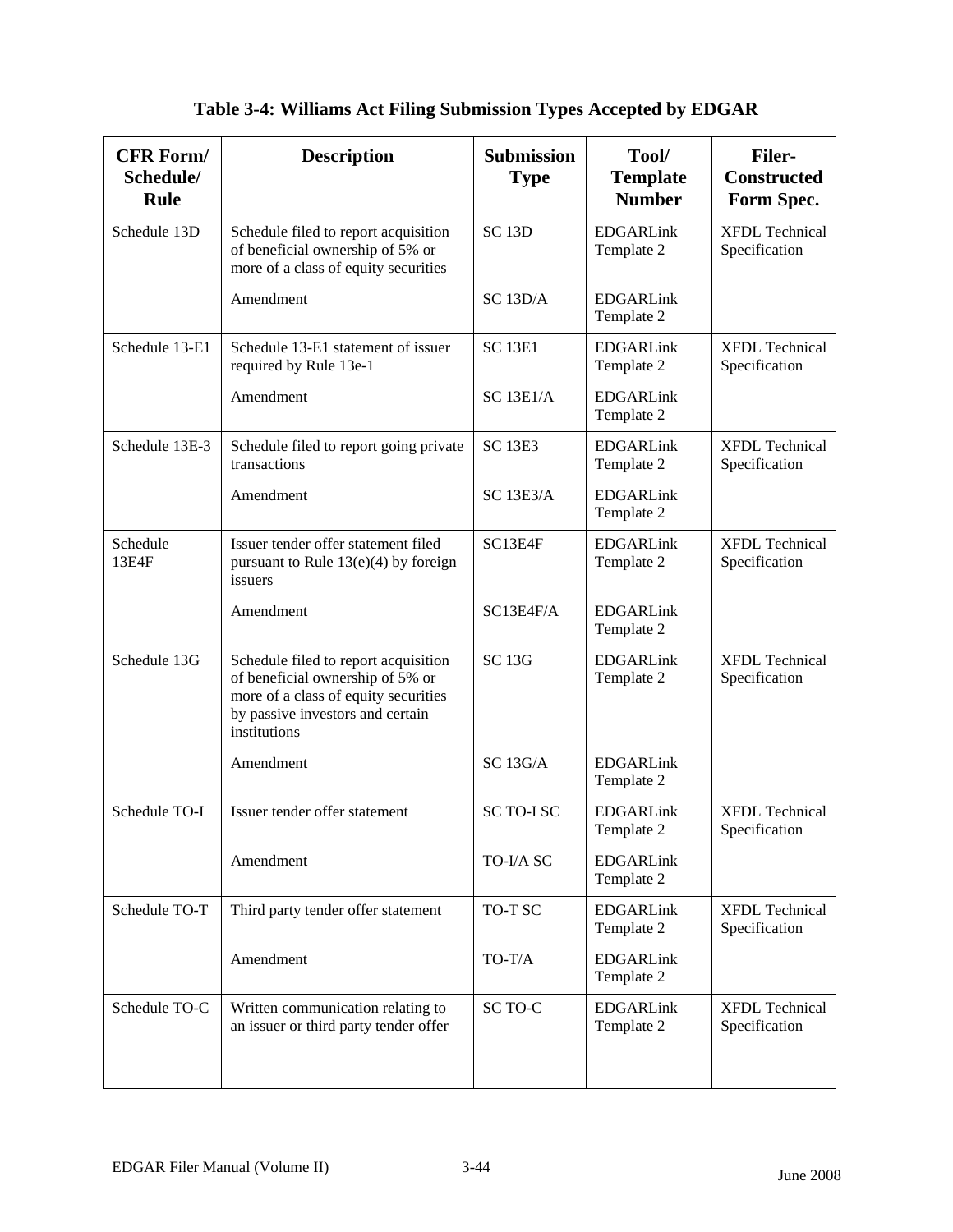| <b>CFR Form/</b><br>Schedule/<br>Rule | <b>Description</b>                                                                                                                                                                                                                                         | <b>Submission</b><br><b>Type</b> | Tool/<br><b>Template</b><br><b>Number</b> | <b>Filer-</b><br><b>Constructed</b><br>Form Spec. |
|---------------------------------------|------------------------------------------------------------------------------------------------------------------------------------------------------------------------------------------------------------------------------------------------------------|----------------------------------|-------------------------------------------|---------------------------------------------------|
|                                       | Note: Form Schedule TO-C can be<br>filed as part of Form 8-K. For filers<br>subject to 8-K filing requirements,<br>we recommend the use of the 8-K<br>combined form type as the easiest<br>method for fulfilling your filing<br>requirement for both forms |                                  |                                           |                                                   |
| Schedule<br>14D1F                     | Third party tender offer statement<br>filed pursuant to Rule 14d-1(b) by<br>foreign issuers                                                                                                                                                                | SC14D1F                          | <b>EDGARLink</b><br>Template 2            | <b>XFDL Technical</b><br>Specification            |
|                                       | Amendment                                                                                                                                                                                                                                                  | SC14D1F/A                        | <b>EDGARLink</b><br>Template 2            |                                                   |
| Schedule<br>14D9-C                    | Written communication by the<br>subject company relating to a third<br>party tender offer                                                                                                                                                                  | SC14D9C                          | <b>EDGARLink</b><br>Template 2            | <b>XFDL Technical</b><br>Specification            |
| Schedule<br>14D9                      | Tender offer solicitation /<br>recommendation statements filed<br>under Rule 14-d9                                                                                                                                                                         | <b>SC 14D9</b>                   | <b>EDGARLink</b><br>Template 2            | <b>XFDL</b> Technical<br>Specification            |
|                                       | Amendment                                                                                                                                                                                                                                                  | <b>SC 14D9/A</b>                 | <b>EDGARLink</b><br>Template 2            |                                                   |
| Schedule<br>14D9F                     | Solicitation/recommendation<br>statement pursuant to Section<br>$14(d)(4)$ of the Securities Exchange<br>Act of 1934 and Rules 14d-1(b) and<br>$14e-2(c)$ by foreign issuers                                                                               | SC14D9F                          | <b>EDGARLink</b><br>Template 2            | <b>XFDL Technical</b><br>Specification            |
|                                       | Amendment                                                                                                                                                                                                                                                  | SC14D9F/A                        | <b>EDGARLink</b><br>Template 2            |                                                   |
| Schedule<br>$14f-1$                   | Statement regarding change in<br>majority of directors pursuant to<br>Rule 14f-1                                                                                                                                                                           | <b>SC 14F1</b>                   | <b>EDGARLink</b><br>Template 2            | <b>XFDL Technical</b><br>Specification            |
|                                       | Amendment                                                                                                                                                                                                                                                  | <b>SC 14F1/A</b>                 | <b>EDGARLink</b><br>Template 2            |                                                   |
| CВ                                    | Notification form filed in connection<br>with certain tender offers, business<br>combinations and rights offerings, in<br>which the subject company is a<br>foreign private issuer of which less<br>than 10% of its securities are held by<br>U.S. persons | CB                               | <b>EDGARLink</b><br>Template 2            | <b>XFDL Technical</b><br>Specification            |
|                                       | Amendment                                                                                                                                                                                                                                                  | CB/A                             | <b>EDGARLink</b><br>Template 2            |                                                   |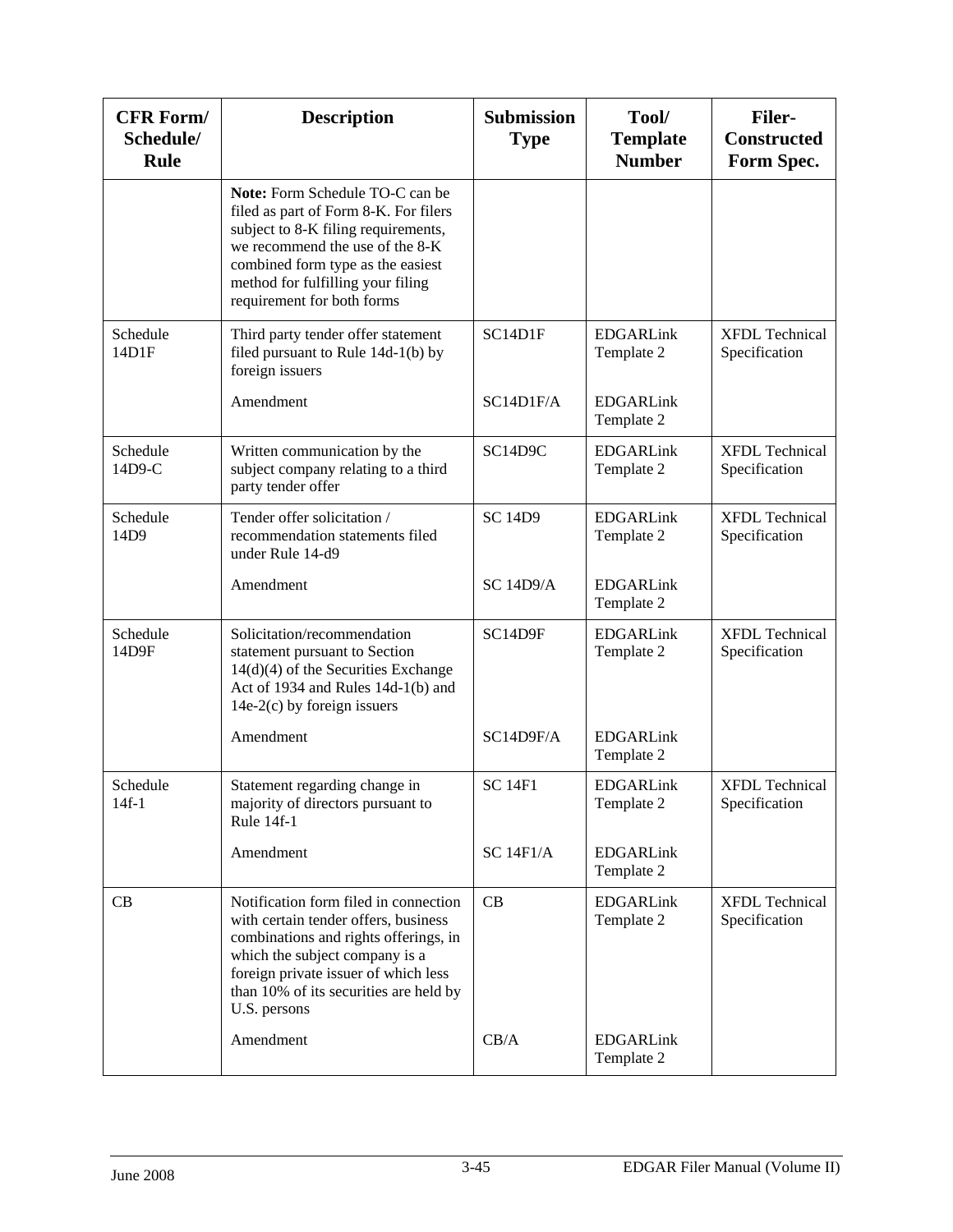## **Table 3-5: Investment Company Submission Types Accepted by EDGAR**

| <b>CFR Form/</b><br>Schedule/<br>Rule | <b>Description</b>                                                                                                                                                                             | <b>Submission</b><br><b>Type</b> | Tool/<br><b>Template</b><br><b>Number</b> | <b>Filer-</b><br><b>Constructed</b><br>Form Spec. |
|---------------------------------------|------------------------------------------------------------------------------------------------------------------------------------------------------------------------------------------------|----------------------------------|-------------------------------------------|---------------------------------------------------|
| Forms S-1 & S-3                       | Registration statement for face-<br>amount certificate companies                                                                                                                               |                                  |                                           |                                                   |
|                                       | General form of registration<br>statement for all companies including<br>face-amount certificate companies                                                                                     | $S-1$                            | <b>EDGARLink</b><br>Template 1            | <b>XFDL</b><br>Technical<br>Specification         |
|                                       | Pre-effective amendment                                                                                                                                                                        | $S-1/A$                          | <b>EDGARLink</b><br>Template 1            |                                                   |
|                                       | Registration statement for specified<br>transactions by certain issuers<br>including face-amount certificate<br>companies                                                                      | $S-3$                            | <b>EDGARLink</b><br>Template 1            | <b>XFDL</b><br>Technical<br>Specification         |
|                                       | Pre-effective amendment                                                                                                                                                                        | $S-3/A$                          | <b>EDGARLink</b><br>Template 1            |                                                   |
|                                       | Post-effective amendment to a<br>registration statement that is not<br>immediately effective upon filing                                                                                       | POS AM                           | <b>EDGARLink</b><br>Template 1            | <b>XFDL</b><br>Technical<br>Specification         |
|                                       | Definitive materials filed under<br>paragraph $(a)$ , $(b)$ , $(c)$ , $(d)$ , $(e)$ or $(f)$<br>of Securities Act Rule 497                                                                     | 497                              | <b>EDGARLink</b><br>Template 3            | <b>XFDL</b><br>Technical<br>Specification         |
|                                       | Certification of no change in<br>definitive materials under paragraph<br>(j) of Securities Act Rule 497                                                                                        | 497J                             | <b>EDGARLink</b><br>Template 3            | <b>XFDL</b><br>Technical<br>Specification         |
| Forms N-1 &<br>$N-1A$                 | Registration statement for open-end<br>management investment companies                                                                                                                         |                                  |                                           |                                                   |
|                                       | Initial registration statement filed on<br>Form N-1A for open-end<br>management investment companies                                                                                           | $N-1A$                           | <b>EDGARLink</b><br>Template 1            | <b>XFDL</b><br>Technical<br>Specification         |
|                                       | Pre-effective amendment to a<br>registration statement filed on Form<br>N-1A for open-end management<br>investment companies (this filing<br>cannot be submitted as a 1940 Act<br>only filing) | $N-1A/A$                         | <b>EDGARLink</b><br>Template 1            | <b>XFDL</b><br>Technical<br>Specification         |
|                                       | Initial registration statement filed on<br>Form N-1 for open-end management<br>investment companies                                                                                            | $N-1$                            | <b>EDGARLink</b><br>Template 1            | <b>XFDL</b><br>Technical<br>Specification         |
|                                       | Pre-effective amendment to a<br>registration statement filed on Form<br>N-1 for open-end management<br>investment companies (this filing<br>cannot be submitted as a 1940 Act<br>only filing)  | $N-1/A$                          | <b>EDGARLink</b><br>Template 1            | <b>XFDL</b><br>Technical<br>Specification         |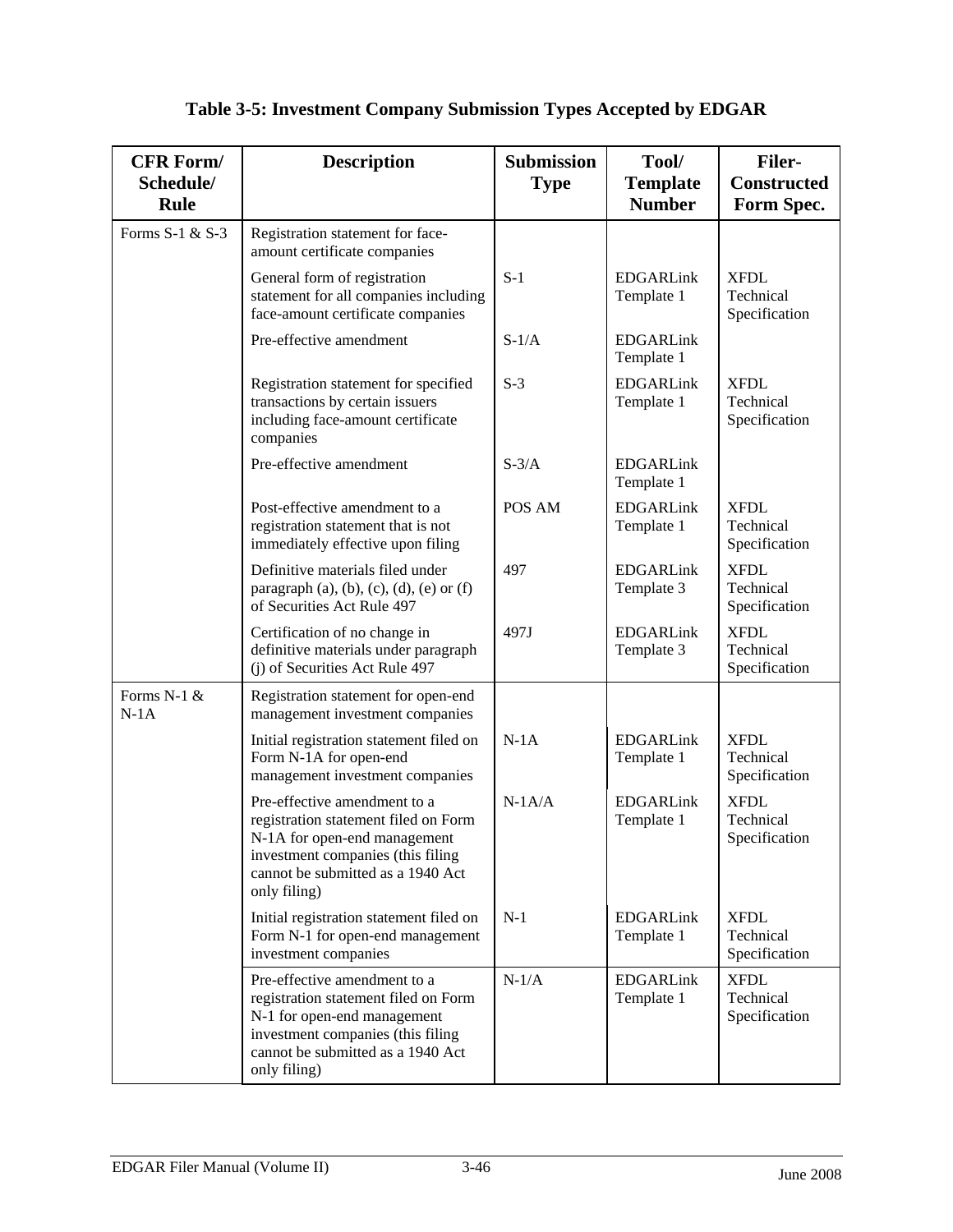| <b>CFR Form/</b><br>Schedule/<br>Rule | <b>Description</b>                                                                                                                                                                                                                                                                        | <b>Submission</b><br><b>Type</b> | Tool/<br><b>Template</b><br><b>Number</b> | <b>Filer-</b><br><b>Constructed</b><br>Form Spec. |
|---------------------------------------|-------------------------------------------------------------------------------------------------------------------------------------------------------------------------------------------------------------------------------------------------------------------------------------------|----------------------------------|-------------------------------------------|---------------------------------------------------|
|                                       | Post-effective amendment filed<br>pursuant to Securities Act Rule<br>$485(a)$ (this filing cannot be<br>submitted as a 1940 Act only filing)                                                                                                                                              | 485APOS                          | <b>EDGARLink</b><br>Template 3            | <b>XFDL</b><br>Technical<br>Specification         |
|                                       | Post-effective amendment filed<br>pursuant to Securities Act Rule<br>$485(b)$ (this filing cannot be<br>submitted as a 1940 Act only filing)                                                                                                                                              | 485BPOS                          | <b>EDGARLink</b><br>Template 3            | <b>XFDL</b><br>Technical<br>Specification         |
|                                       | Post-effective amendment (for filings<br>made under the 1940 Act only)                                                                                                                                                                                                                    | POS AMI                          | <b>EDGARLink</b><br>Template 3            | <b>XFDL</b><br>Technical<br>Specification         |
|                                       | Post-effective amendment filed<br>pursuant to Securities Act Rule<br>$485(b)(1)(iii)$ to designate a new<br>effective date for a post-effective<br>amendment previously filed pursuant<br>to Securities Act Rule 485(a) (this<br>filing cannot be submitted as a 1940<br>Act only filing) | 485BXT                           | <b>EDGARLink</b><br>Template 3            | <b>XFDL</b><br>Technical<br>Specification         |
|                                       | Definitive materials filed under<br>paragraph $(a)$ , $(b)$ , $(c)$ , $(d)$ , $(e)$ or $(f)$<br>of Securities Act Rule 497                                                                                                                                                                | 497                              | <b>EDGARLink</b><br>Template 3            | <b>XFDL</b><br>Technical<br>Specification         |
|                                       | Certification of no change in<br>definitive materials under paragraph<br>(j) of Securities Act Rule 497                                                                                                                                                                                   | 497J                             | <b>EDGARLink</b><br>Template 3            | <b>XFDL</b><br>Technical<br>Specification         |
| Rule 498                              | Profiles for certain open-end<br>management investment companies<br>filed pursuant to Securities Act Rule<br>497(k)(1)(i)                                                                                                                                                                 | 497K1                            | <b>EDGARLink</b><br>Template 3            | <b>XFDL</b><br>Technical<br>Specification         |
|                                       | Profiles for certain open-end<br>management investment companies<br>filed pursuant to Securities Act Rule<br>497(k)(1)(ii)                                                                                                                                                                | 497K2                            | <b>EDGARLink</b><br>Template 3            | <b>XFDL</b><br>Technical<br>Specification         |
|                                       | Profiles for certain open-end<br>management investment companies<br>filed pursuant to Securities Act Rule<br>497(k)(1)(iii)(A)                                                                                                                                                            | 497K3A                           | <b>EDGARLink</b><br>Template 3            | <b>XFDL</b><br>Technical<br>Specification         |
|                                       | Profiles for certain open-end<br>management investment companies<br>filed pursuant to Securities Act Rule<br>497(k)(1)(iii)(B)                                                                                                                                                            | 497K3B                           | <b>EDGARLink</b><br>Template 3            | <b>XFDL</b><br>Technical<br>Specification         |
| Form N-2                              | Initial filing of a registration<br>statement on Form N-2 for closed-<br>end investment companies                                                                                                                                                                                         | $N-2$                            | <b>EDGARLink</b><br>Template 1            | <b>XFDL</b><br>Technical<br>Specification         |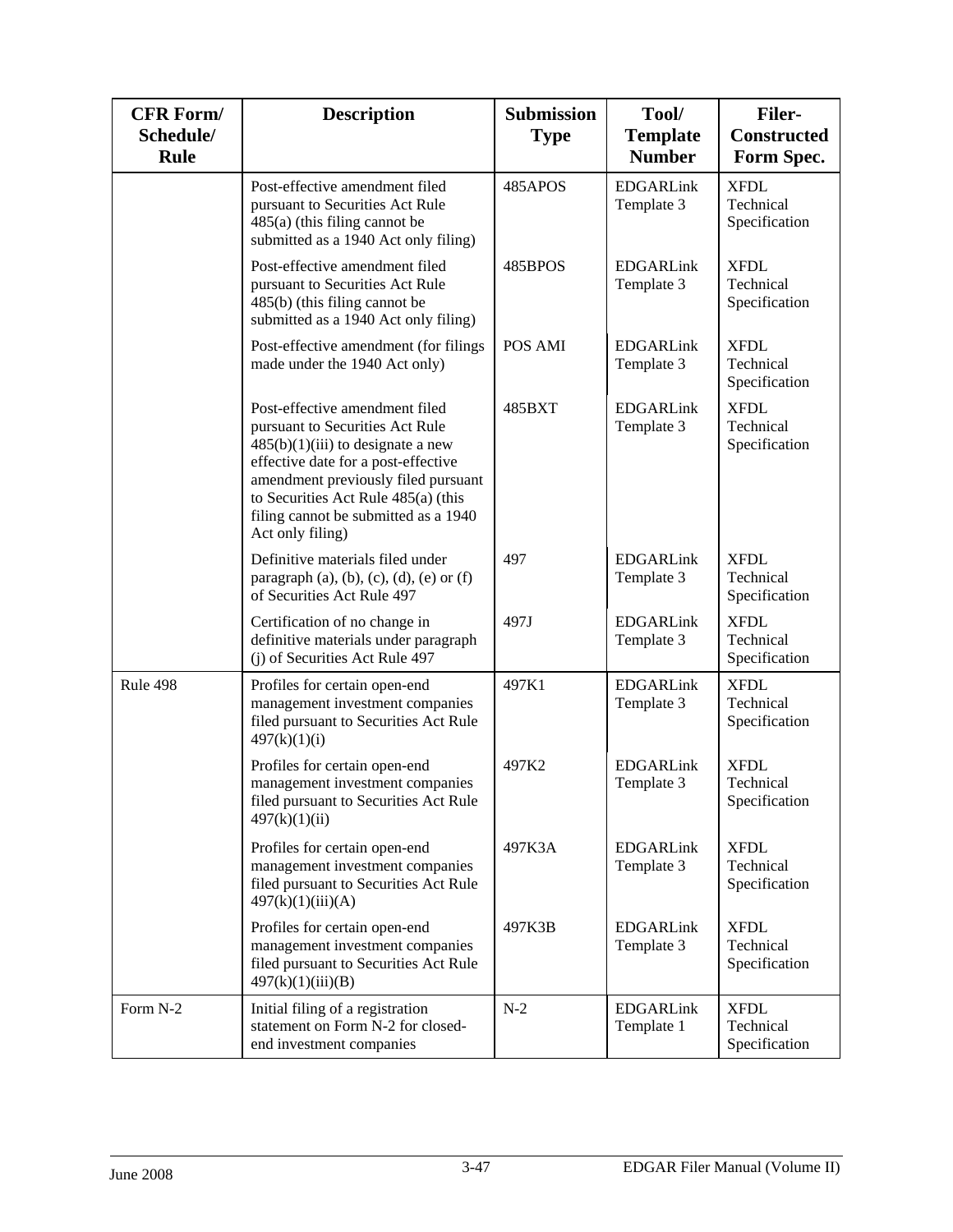| <b>CFR Form/</b><br>Schedule/<br>Rule | <b>Description</b>                                                                                                                                                                                                                                    | <b>Submission</b><br><b>Type</b> | Tool/<br><b>Template</b><br><b>Number</b> | <b>Filer-</b><br><b>Constructed</b><br>Form Spec. |
|---------------------------------------|-------------------------------------------------------------------------------------------------------------------------------------------------------------------------------------------------------------------------------------------------------|----------------------------------|-------------------------------------------|---------------------------------------------------|
|                                       | Pre-effective amendment to a<br>registration statement on Form N-2<br>for closed-end investment companies<br>(this filing cannot be submitted as a<br>1940 Act only filing)                                                                           | $N-2/A$                          | <b>EDGARLink</b><br>Template 1            | <b>XFDL</b><br>Technical<br>Specification         |
|                                       | Post-effective amendment (for filings<br>made under the 1940 Act only)                                                                                                                                                                                | POS AMI                          | <b>EDGARLink</b><br>Template 3            | <b>XFDL</b><br>Technical<br>Specification         |
|                                       | Post-effective amendment filed under<br>the 1933 Act only or under both the<br>1933 and 1940 Acts pursuant to<br>Section 8(c) of the 1933 Act by<br>closed-end investment companies<br>(this filing cannot be submitted as a<br>1940 Act only filing) | POS 8C                           | <b>EDGARLink</b><br>Template 3            | <b>XFDL</b><br>Technical<br>Specification         |
|                                       | Initial filing of a registration<br>statement on Form N-2 for closed-<br>end investment companies filed<br>pursuant to Securities Act Rule<br>486(a)                                                                                                  | $N-2$                            | <b>EDGARLink</b><br>Template 1            | <b>XFDL</b><br>Technical<br>Specification         |
|                                       | Post-effective amendment to filing<br>filed pursuant to Securities Act Rule<br>486(a)                                                                                                                                                                 | 486APOS                          | <b>EDGARLink</b><br>Template 3            | <b>XFDL</b><br>Technical<br>Specification         |
|                                       | Initial filing of a registration<br>statement on Form N-2 for closed-<br>end investment companies filed<br>pursuant to Securities Act Rule<br>486(b)                                                                                                  | $N-2$                            | <b>EDGARLink</b><br>Template 1            | <b>XFDL</b><br>Technical<br>Specification         |
|                                       | Post-effective amendment to filing<br>filed pursuant to Securities Act Rule<br>486(b)                                                                                                                                                                 | 486BPOS                          | <b>EDGARLink</b><br>Template 3            | <b>XFDL</b><br>Technical<br>Specification         |
|                                       | Definitive materials filed under<br>paragraph $(a)$ , $(b)$ , $(c)$ , $(d)$ , $(e)$ or $(f)$<br>of Securities Act Rule 497                                                                                                                            | 497                              | <b>EDGARLink</b><br>Template 3            | <b>XFDL</b><br>Technical<br>Specification         |
|                                       | Certification of no change in<br>definitive materials                                                                                                                                                                                                 | 497J                             | <b>EDGARLink</b><br>Template 3            | <b>XFDL</b><br>Technical<br>Specification         |
|                                       | A new registration statement on<br>Form N-2 filed under Securities Act<br>Rule 462(b) by closed-end<br>investment companies of up to an<br>additional 20% of securities for an<br>offering that was registered on Form<br>$N-2$                       | N-2MEF                           | <b>EDGARLink</b><br>Template 1            | <b>XFDL</b><br>Technical<br>Specification         |
|                                       | Post-effective amendment to<br>Securities Act Rule 462(b)<br>registration statement                                                                                                                                                                   | POS <sub>462</sub> B             | <b>EDGARLink</b><br>Template 3            | <b>XFDL</b><br>Technical<br>Specification         |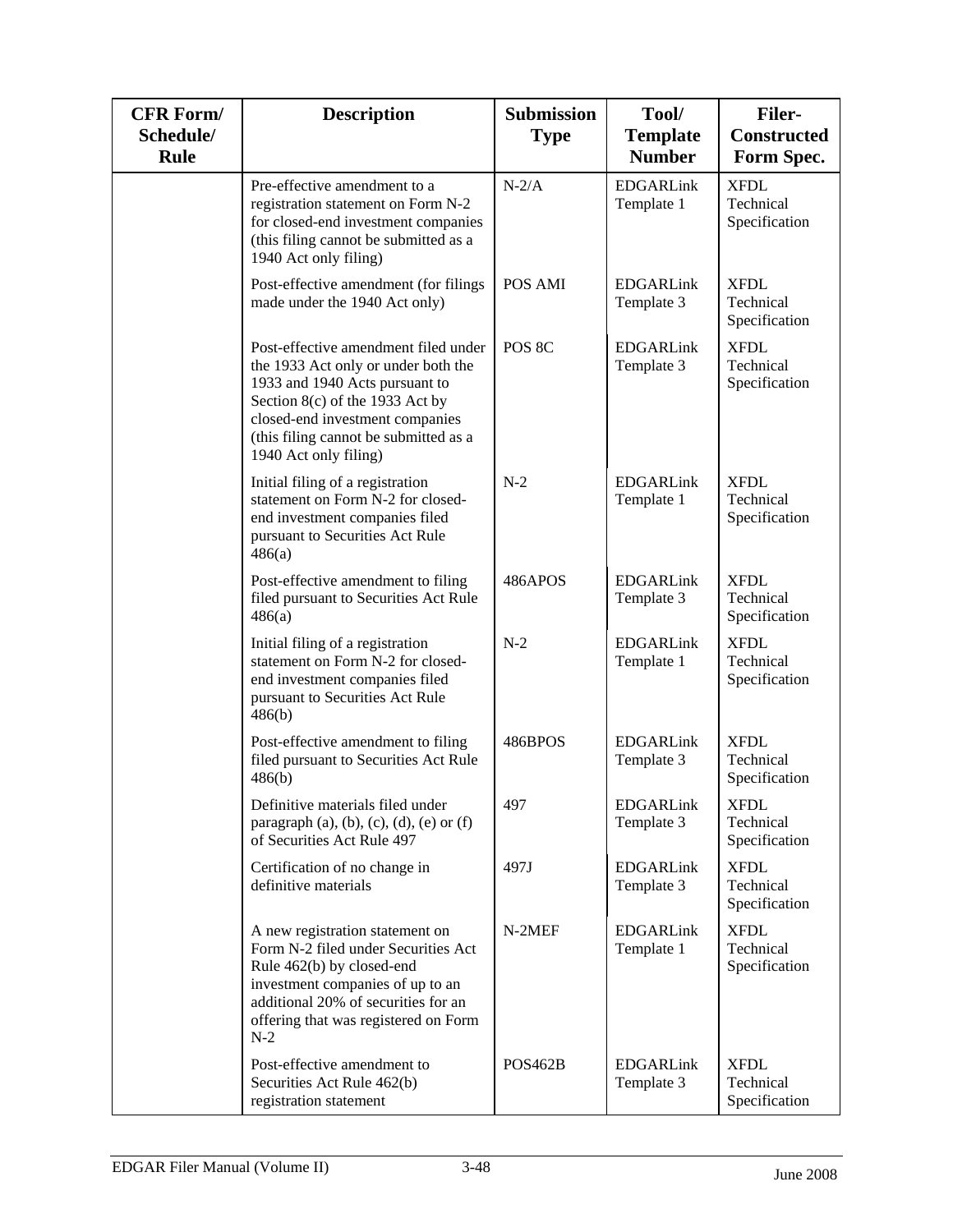| <b>CFR Form/</b><br>Schedule/<br>Rule | <b>Description</b>                                                                                                                                                                                                                                                                        | <b>Submission</b><br><b>Type</b> | Tool/<br><b>Template</b><br><b>Number</b> | <b>Filer-</b><br><b>Constructed</b><br>Form Spec. |
|---------------------------------------|-------------------------------------------------------------------------------------------------------------------------------------------------------------------------------------------------------------------------------------------------------------------------------------------|----------------------------------|-------------------------------------------|---------------------------------------------------|
|                                       | Post-effective amendment to a<br>registration statement filed under<br>Securities Act Rule 462(c)                                                                                                                                                                                         | POS462C                          | <b>EDGARLink</b><br>Template 3            | <b>XFDL</b><br>Technical<br>Specification         |
|                                       | Post-effective amendment filed<br>solely to add exhibits to a registration<br>statement                                                                                                                                                                                                   | POS EX                           | <b>EDGARLink</b><br>Template 3            | <b>XFDL</b><br>Technical<br>Specification         |
|                                       | Definitive materials filed under<br>paragraph $(a)$ , $(b)$ , $(c)$ , $(d)$ , $(e)$ or $(f)$<br>of Securities Act Rule 497                                                                                                                                                                | 497                              | <b>EDGARLink</b><br>Template 3            | <b>XFDL</b><br>Technical<br>Specification         |
|                                       | Filings made pursuant to Rule<br>497(h)(2)                                                                                                                                                                                                                                                | 497H2                            | <b>EDGARLink</b><br>Template 3            | <b>XFDL</b><br>Technical<br>Specification         |
| Form N-3                              | Initial registration statement on Form<br>N-3 for separate accounts<br>(management investment companies)                                                                                                                                                                                  | $N-3$                            | <b>EDGARLink</b><br>Template 1            | <b>XFDL</b><br>Technical<br>Specification         |
|                                       | Pre-effective amendment to a<br>registration statement on Form N-3<br>for separate accounts (management<br>investment companies)(this filing<br>cannot be submitted as a 1940 Act<br>only filing)                                                                                         | $N-3/A$                          | <b>EDGARLink</b><br>Template 1            | <b>XFDL</b><br>Technical<br>Specification         |
|                                       | Post-effective amendment filed<br>pursuant to Securities Act Rule<br>$485(a)$ (this filing cannot be<br>submitted as a 1940 Act only filing)                                                                                                                                              | 485APOS                          | <b>EDGARLink</b><br>Template 3            | <b>XFDL</b><br>Technical<br>Specification         |
|                                       | Post-effective amendment filed<br>pursuant to Securities Act Rule<br>485(b) (this filing cannot be<br>submitted as a 1940 Act only filing)                                                                                                                                                | 485BPOS                          | <b>EDGARLink</b><br>Template 3            | <b>XFDL</b><br>Technical<br>Specification         |
|                                       | Post-effective amendment (for filings<br>made under the 1940 Act only)                                                                                                                                                                                                                    | POS AMI                          | <b>EDGARLink</b><br>Template 3            | <b>XFDL</b><br>Technical<br>Specification         |
|                                       | Post-effective amendment filed<br>pursuant to Securities Act Rule<br>$485(b)(1)(iii)$ to designate a new<br>effective date for a post-effective<br>amendment previously filed pursuant<br>to Securities Act Rule 485(a) (this<br>filing cannot be submitted as a 1940<br>Act only filing) | 485BXT                           | <b>EDGARLink</b><br>Template 3            | <b>XFDL</b><br>Technical<br>Specification         |
|                                       | Definitive materials filed under<br>paragraph $(a)$ , $(b)$ , $(c)$ , $(d)$ , $(e)$ or $(f)$<br>of Securities Act Rule 497                                                                                                                                                                | 497                              | <b>EDGARLink</b><br>Template 3            | <b>XFDL</b><br>Technical<br>Specification         |
|                                       | Certification of no change in<br>definitive materials under paragraph<br>(j) of Securities Act Rule 497                                                                                                                                                                                   | 497J                             | <b>EDGARLink</b><br>Template 3            | <b>XFDL</b><br>Technical<br>Specification         |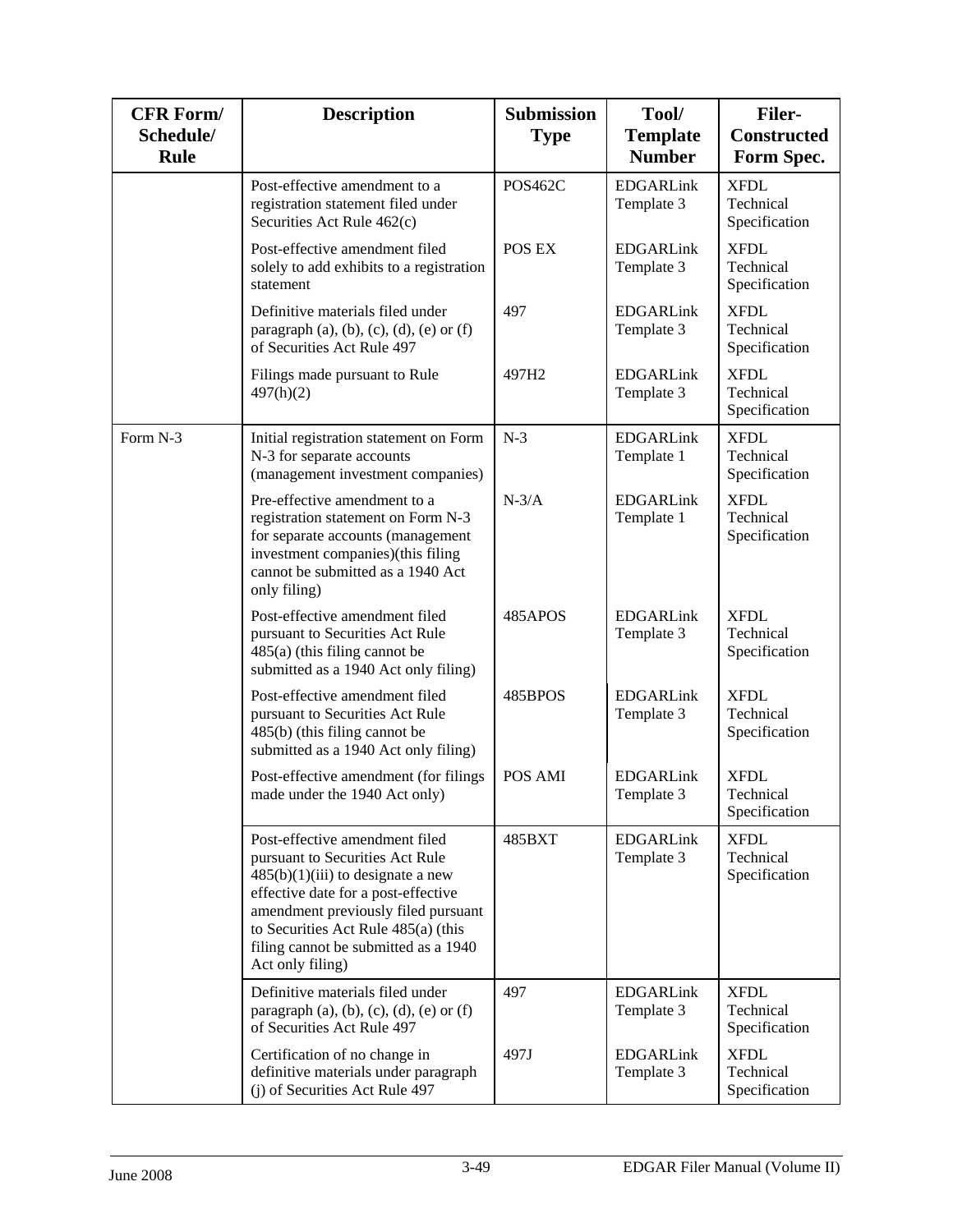| <b>CFR Form/</b><br>Schedule/<br><b>Rule</b> | <b>Description</b>                                                                                                                                                                                                                                                                        | <b>Submission</b><br><b>Type</b> | Tool/<br><b>Template</b><br><b>Number</b> | <b>Filer-</b><br><b>Constructed</b><br>Form Spec. |
|----------------------------------------------|-------------------------------------------------------------------------------------------------------------------------------------------------------------------------------------------------------------------------------------------------------------------------------------------|----------------------------------|-------------------------------------------|---------------------------------------------------|
| Form N-4                                     | Initial registration statement on Form<br>N-4 for separate accounts (unit<br>investment trusts)                                                                                                                                                                                           | $N-4$                            | <b>EDGARLink</b><br>Template 1            | <b>XFDL</b><br>Technical<br>Specification         |
|                                              | Pre-effective amendment to a<br>registration statement on Form N-4<br>for separate accounts (unit<br>investment trusts)(this filing cannot<br>be submitted as a 1940 Act only<br>filing)                                                                                                  | $N-4/A$                          | <b>EDGARLink</b><br>Template 1            | <b>XFDL</b><br>Technical<br>Specification         |
|                                              | Pre-effective pricing amendment<br>filed pursuant to Securities Act Rule<br>487                                                                                                                                                                                                           | 487                              | <b>EDGARLink</b><br>Template 1            | <b>XFDL</b><br>Technical<br>Specification         |
|                                              | Post-effective amendment filed<br>pursuant to Securities Act Rule<br>$485(a)$ (this filing cannot be<br>submitted as a 1940 Act only filing)                                                                                                                                              | 485APOS                          | <b>EDGARLink</b><br>Template 3            | <b>XFDL</b><br>Technical<br>Specification         |
|                                              | Post-effective amendment filed<br>pursuant to Securities Act Rule<br>485(b) (this filing cannot be<br>submitted as a 1940 Act only filing)                                                                                                                                                | 485BPOS                          | <b>EDGARLink</b><br>Template 3            | <b>XFDL</b><br>Technical<br>Specification         |
|                                              | Post-effective amendment filed<br>pursuant to Securities Act Rule<br>$485(b)(1)(iii)$ to designate a new<br>effective date for a post-effective<br>amendment previously filed pursuant<br>to Securities Act Rule 485(a) (this<br>filing cannot be submitted as a 1940<br>Act only filing) | 485BXT                           | <b>EDGARLink</b><br>Template 3            | <b>XFDL</b><br>Technical<br>Specification         |
|                                              | Post-effective amendment (for filings<br>made under the 1940 Act only)                                                                                                                                                                                                                    | POS AMI                          | <b>EDGARLink</b><br>Template 3            | <b>XFDL</b><br>Technical<br>Specification         |
|                                              | Definitive materials filed under<br>paragraph $(a)$ , $(b)$ , $(c)$ , $(d)$ , $(e)$ or $(f)$<br>of Securities Act Rule 497                                                                                                                                                                | 497                              | <b>EDGARLink</b><br>Template 3            | <b>XFDL</b><br>Technical<br>Specification         |
|                                              | Certification of no change in<br>definitive materials under paragraph<br>(j) of Securities Act Rule 497                                                                                                                                                                                   | 497J                             | <b>EDGARLink</b><br>Template 3            | XFDL<br>Technical<br>Specification                |
| Form N-6                                     | Registration statement for separate<br>accounts (unit investment trusts)                                                                                                                                                                                                                  | $N-6$                            | <b>EDGARLink</b><br>Template 1            | <b>XFDL</b><br>Technical<br>Specification         |
|                                              | Pre-effective amendment to a<br>registration statement filed on Form<br>N-6 for separate accounts (unit<br>investment trusts)                                                                                                                                                             | $N-6/A$                          | <b>EDGARLink</b><br>Template 1            | <b>XFDL</b><br>Technical<br>Specification         |
|                                              | Pre-effective pricing amendment<br>filed pursuant to Securities Act Rule<br>487                                                                                                                                                                                                           | 487                              | <b>EDGARLink</b><br>Template 1            | <b>XFDL</b><br>Technical<br>Specification         |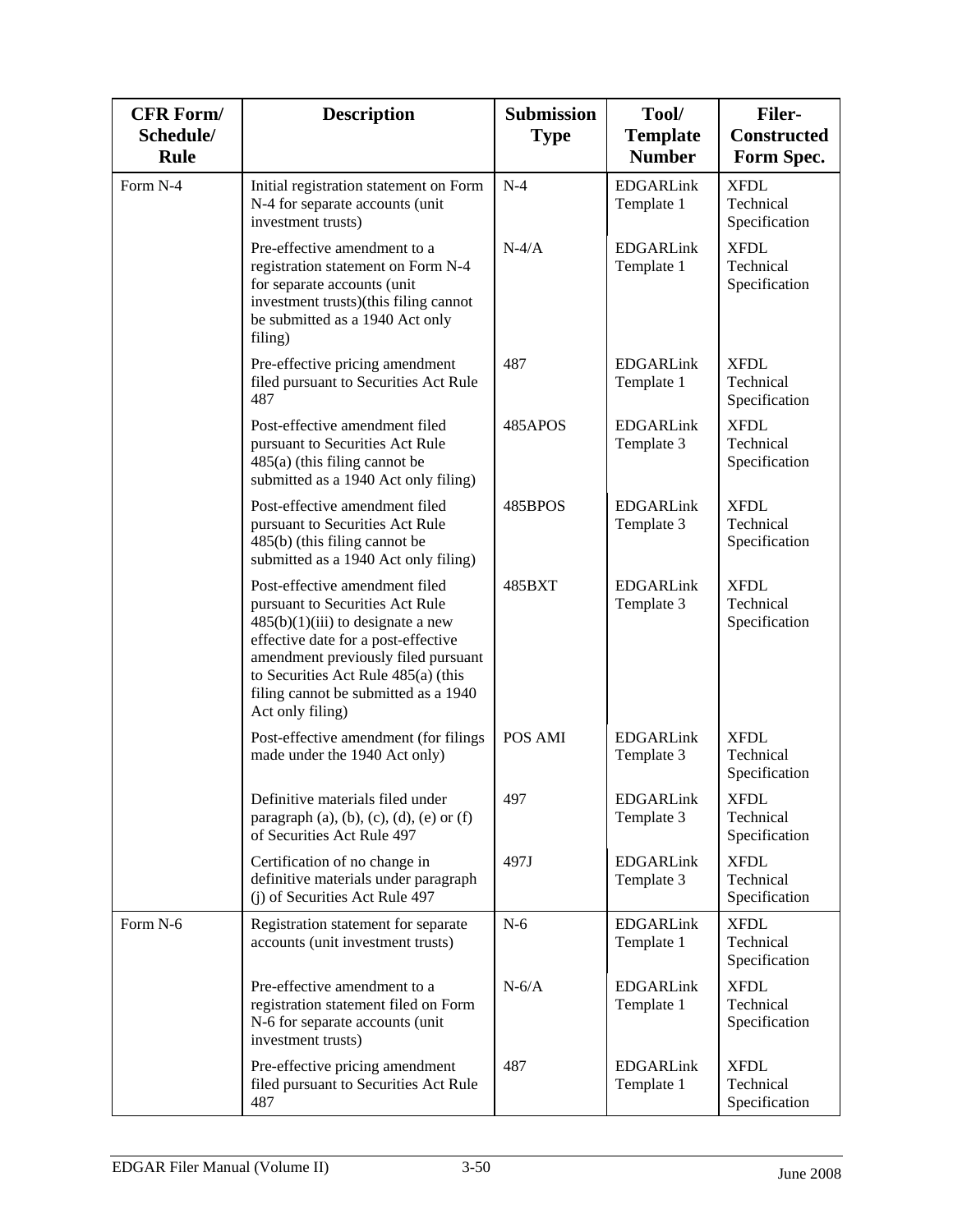| <b>CFR Form/</b><br>Schedule/<br><b>Rule</b> | <b>Description</b>                                                                                                                                                                                                                                                                        | <b>Submission</b><br><b>Type</b> | Tool/<br><b>Template</b><br><b>Number</b> | <b>Filer-</b><br><b>Constructed</b><br>Form Spec. |
|----------------------------------------------|-------------------------------------------------------------------------------------------------------------------------------------------------------------------------------------------------------------------------------------------------------------------------------------------|----------------------------------|-------------------------------------------|---------------------------------------------------|
|                                              | Post-effective amendment filed<br>pursuant to Securities Act Rule<br>$485(a)$ (this filing cannot be<br>submitted as a 1940 Act only filing)                                                                                                                                              | 485APOS                          | <b>EDGARLink</b><br>Template 3            | <b>XFDL</b><br>Technical<br>Specification         |
|                                              | Post-effective amendment filed<br>pursuant to Securities Act Rule<br>$485(b)$ (this filing cannot be<br>submitted as a 1940 Act only filing)                                                                                                                                              | 485BPOS                          | <b>EDGARLink</b><br>Template 3            | <b>XFDL</b><br>Technical<br>Specification         |
|                                              | Post-effective amendment filed<br>pursuant to Securities Act Rule<br>$485(b)(1)(iii)$ to designate a new<br>effective date for a post-effective<br>amendment previously filed pursuant<br>to Securities Act Rule 485(a) (this<br>filing cannot be submitted as a 1940<br>Act only filing) | 485BXT                           | <b>EDGARLink</b><br>Template 3            | <b>XFDL</b><br>Technical<br>Specification         |
|                                              | Post-effective amendment (for filings<br>made under the 1940 Act only)                                                                                                                                                                                                                    | POS AMI                          | <b>EDGARLink</b><br>Template 3            | <b>XFDL</b><br>Technical<br>Specification         |
|                                              | Definitive materials filed under<br>paragraph $(a)$ , $(b)$ , $(c)$ , $(d)$ , $(e)$ or $(f)$<br>of Securities Act Rule 497                                                                                                                                                                | 497                              | <b>EDGARLink</b><br>Template 3            | <b>XFDL</b><br>Technical<br>Specification         |
|                                              | Certification of no change in<br>definitive materials under paragraph<br>(i) of Securities Act Rule 497                                                                                                                                                                                   | 497J                             | <b>EDGARLink</b><br>Template 3            | <b>XFDL</b><br>Technical<br>Specification         |
| Form S-6                                     | Initial registration statement filed on<br>Form S-6 for unit investment trusts                                                                                                                                                                                                            | $S-6$                            | <b>EDGARLink</b><br>Template 1            | <b>XFDL</b><br>Technical<br>Specification         |
|                                              | Pre-effective amendment                                                                                                                                                                                                                                                                   | $S-6/A$                          | <b>EDGARLink</b><br>Template 1            | <b>XFDL</b><br>Technical<br>Specification         |
|                                              | Pre-effective pricing amendment<br>filed pursuant to Securities Act Rule<br>487                                                                                                                                                                                                           | 487                              | <b>EDGARLink</b><br>Template 1            | <b>XFDL</b><br>Technical<br>Specification         |
|                                              | Initial undertaking to file reports                                                                                                                                                                                                                                                       | <b>UNDER</b>                     | <b>EDGARLink</b><br>Template 3            | <b>XFDL</b><br>Technical<br>Specification         |
|                                              | Amendment                                                                                                                                                                                                                                                                                 | <b>UNDER/A</b>                   | <b>EDGARLink</b><br>Template 3            | <b>XFDL</b><br>Technical<br>Specification         |
|                                              | Post-effective amendment filed<br>pursuant to Securities Act Rule<br>$485(a)$ (this filing cannot be<br>submitted as a 1940 Act only filing)                                                                                                                                              | 485APOS                          | <b>EDGARLink</b><br>Template 3            | <b>XFDL</b><br>Technical<br>Specification         |
|                                              | Post-effective amendment filed<br>pursuant to Securities Act Rule                                                                                                                                                                                                                         | 485BPOS                          | <b>EDGARLink</b><br>Template 3            | <b>XFDL</b><br>Technical                          |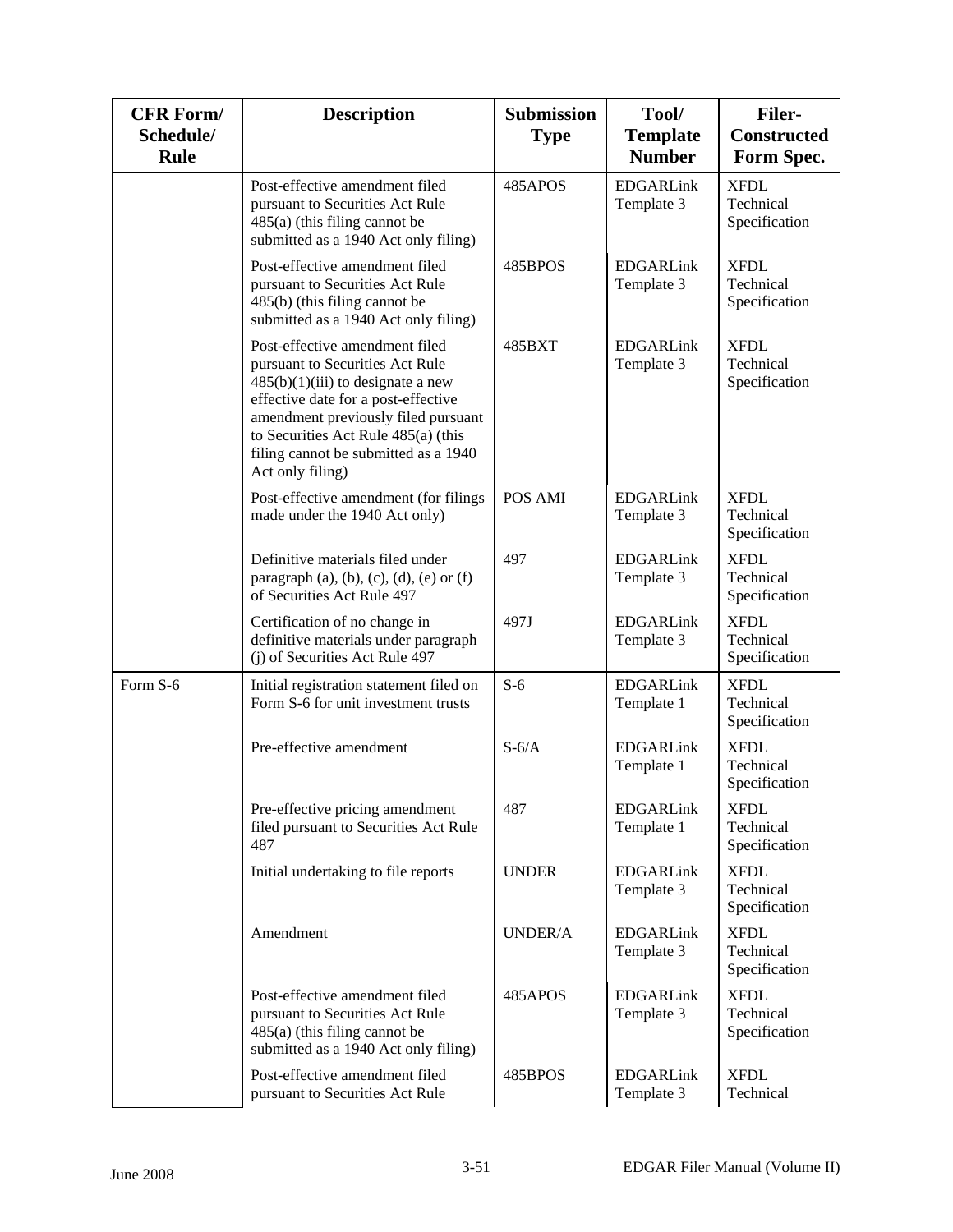| <b>CFR Form/</b><br>Schedule/<br>Rule | <b>Description</b>                                                                                                                                                                                                                                                                        | <b>Submission</b><br><b>Type</b> | Tool/<br><b>Template</b><br><b>Number</b> | <b>Filer-</b><br><b>Constructed</b><br>Form Spec. |
|---------------------------------------|-------------------------------------------------------------------------------------------------------------------------------------------------------------------------------------------------------------------------------------------------------------------------------------------|----------------------------------|-------------------------------------------|---------------------------------------------------|
|                                       | $485(b)$ (this filing cannot be<br>submitted as a 1940 Act only filing)                                                                                                                                                                                                                   |                                  |                                           | Specification                                     |
|                                       | Post-effective amendment filed<br>pursuant to Securities Act Rule<br>$485(b)(1)(iii)$ to designate a new<br>effective date for a post-effective<br>amendment previously filed pursuant<br>to Securities Act Rule 485(a) (this<br>filing cannot be submitted as a 1940<br>Act only filing) | 485BXT                           | <b>EDGARLink</b><br>Template 3            | <b>XFDL</b><br>Technical<br>Specification         |
|                                       | Definitive materials filed under<br>paragraph $(a)$ , $(b)$ , $(c)$ , $(d)$ , $(e)$ or $(f)$<br>of Securities Act Rule 497                                                                                                                                                                | 497                              | <b>EDGARLink</b><br>Template 3            | <b>XFDL</b><br>Technical<br>Specification         |
|                                       | Certification of no change in<br>definitive materials under paragraph<br>(j) of Securities Act Rule 497                                                                                                                                                                                   | 497J                             | <b>EDGARLink</b><br>Template 3            | <b>XFDL</b><br>Technical<br>Specification         |
| Form N-5                              | Registration statement for small<br>business investment companies                                                                                                                                                                                                                         | $N-5$                            | <b>EDGARLink</b><br>Template 1            | <b>XFDL</b><br>Technical<br>Specification         |
|                                       | Pre-effective amendment to a<br>registration statement on Form N-5<br>for small business investment<br>companies (this filing cannot be<br>submitted as a 1940 Act only filing)                                                                                                           | $N-5/A$                          | <b>EDGARLink</b><br>Template 1            |                                                   |
|                                       | Post-effective amendment (for filings<br>made under the 1940 Act only)                                                                                                                                                                                                                    | POS AMI                          | <b>EDGARLink</b><br>Template 3            | <b>XFDL</b><br>Technical<br>Specification         |
|                                       | Post-effective amendment filed under<br>the 1933 Act only or under both the<br>1933 and 1940 Acts pursuant to<br>Section 8(c) of the 1933 Act by<br>closed-end investment companies<br>(this filing cannot be submitted as a<br>1940 Act only filing)                                     | POS 8C                           | <b>EDGARLink</b><br>Template 3            | <b>XFDL</b><br>Technical<br>Specification         |
|                                       | Definitive materials filed under<br>paragraph (a), (b), (c), (d), (e) or (f)<br>of Securities Act Rule 497                                                                                                                                                                                | 497                              | <b>EDGARLink</b><br>Template 3            | <b>XFDL</b><br>Technical<br>Specification         |
|                                       | Certification of no change in<br>definitive materials under paragraph<br>(j) of Securities Act Rule 497                                                                                                                                                                                   | 497J                             | <b>EDGARLink</b><br>Template 3            | <b>XFDL</b><br>Technical<br>Specification         |
| Form N-14                             | Initial registration statement filed on<br>Form N-14 for open-end investment<br>company, including those filed with<br>automatic effectiveness under Rule<br>488 (business combinations)                                                                                                  | $N-14$                           | <b>EDGARLink</b><br>Template 1            | <b>XFDL</b><br>Technical<br>Specification         |
|                                       | Pre-effective amendment                                                                                                                                                                                                                                                                   | $N-14/A$                         | <b>EDGARLink</b><br>Template 1            |                                                   |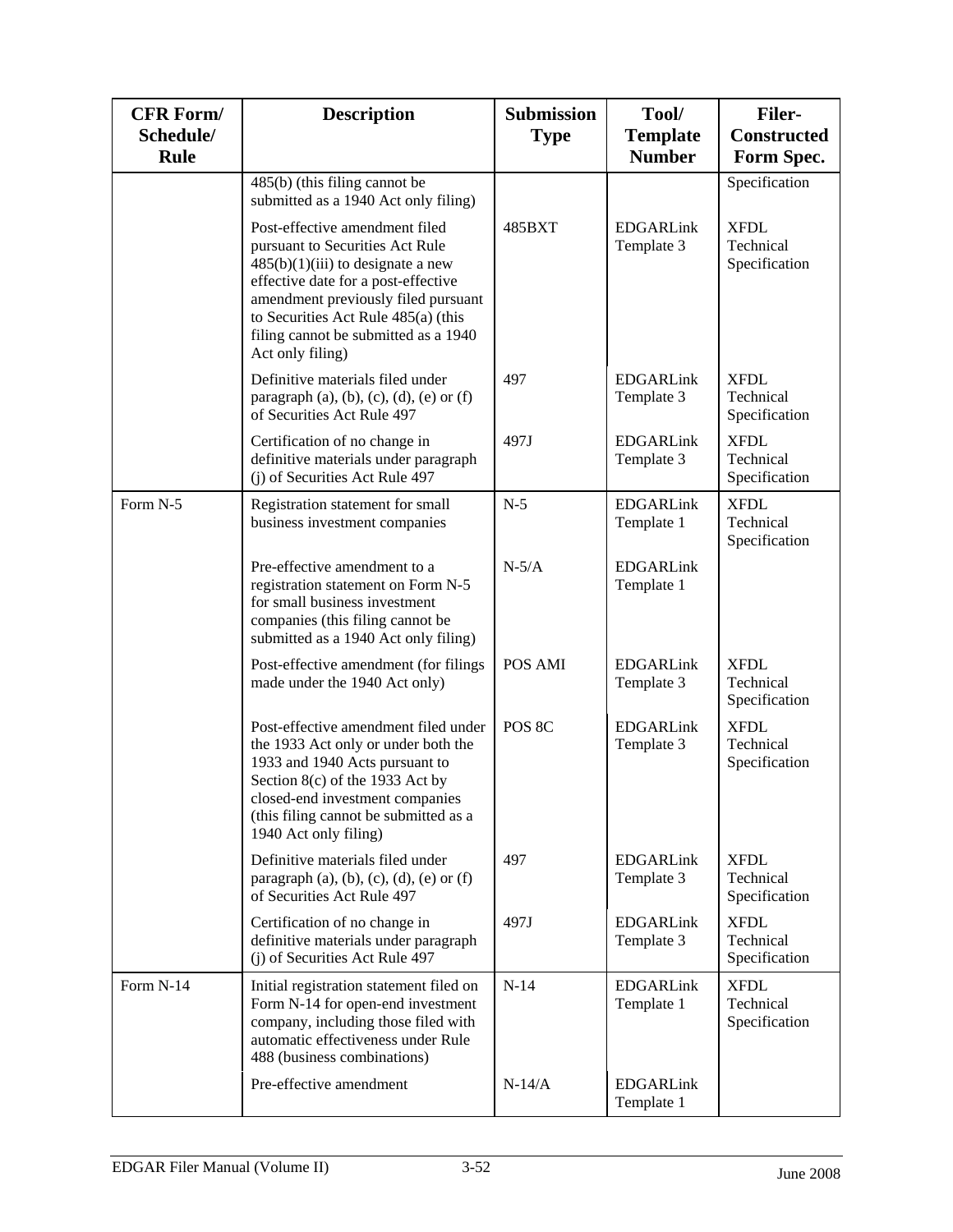| <b>CFR Form/</b><br>Schedule/<br>Rule | <b>Description</b>                                                                                                                                                                                                                                    | <b>Submission</b><br><b>Type</b> | Tool/<br><b>Template</b><br><b>Number</b> | <b>Filer-</b><br><b>Constructed</b><br>Form Spec. |
|---------------------------------------|-------------------------------------------------------------------------------------------------------------------------------------------------------------------------------------------------------------------------------------------------------|----------------------------------|-------------------------------------------|---------------------------------------------------|
|                                       | Post-effective amendment filed<br>pursuant to Securities Act Rule<br>$485(a)$ (this filing cannot be<br>submitted as a 1940 Act only filing)                                                                                                          | 485APOS                          | <b>EDGARLink</b><br>Template 3            | <b>XFDL</b><br>Technical<br>Specification         |
|                                       | Post-effective amendment filed<br>pursuant to Securities Act Rule<br>485(b) (this filing cannot be<br>submitted as a 1940 Act only filing)                                                                                                            | 485BPOS                          | <b>EDGARLink</b><br>Template 3            | <b>XFDL</b><br>Technical<br>Specification         |
|                                       | Initial registration statement filed on<br>Form N-14 by closed-end investment<br>company (business combinations)                                                                                                                                      | N-14 8C                          | <b>EDGARLink</b><br>Template 1            | <b>XFDL</b><br>Technical<br>Specification         |
|                                       | Pre-effective amendment                                                                                                                                                                                                                               | $N-14$ $8C/A$                    | <b>EDGARLink</b><br>Template 1            |                                                   |
|                                       | Post-effective amendment filed under<br>the 1933 Act only or under both the<br>1933 and 1940 Acts pursuant to<br>Section 8(c) of the 1933 Act by<br>closed-end investment companies<br>(this filing cannot be submitted as a<br>1940 Act only filing) | POS 8C                           | <b>EDGARLink</b><br>Template 3            | <b>XFDL</b><br>Technical<br>Specification         |
|                                       | Definitive materials filed under<br>paragraph $(a)$ , $(b)$ , $(c)$ , $(d)$ , $(e)$ or $(f)$<br>of Securities Act Rule 497                                                                                                                            | 497                              | <b>EDGARLink</b><br>Template 3            | <b>XFDL</b><br>Technical<br>Specification         |
|                                       | Certification of no change in<br>definitive materials under paragraph<br>(j) of Securities Act Rule 497                                                                                                                                               | 497J                             | <b>EDGARLink</b><br>Template 3            | <b>XFDL</b><br>Technical<br>Specification         |
|                                       | A new registration statement filed on<br>Form N-14 by closed end investment<br>companies filed under Securities Act<br>Rule 462(b) of up to an additional<br>20% of securities for an offering that<br>was registered on Form N-14                    | $N-14MEF$                        | <b>EDGARLink</b><br>Template 1            | <b>XFDL</b><br>Technical<br>Specification         |
|                                       | Post-effective amendment to<br>Securities Act Rule 462(b)<br>registration statement                                                                                                                                                                   | <b>POS462B</b>                   | <b>EDGARLink</b><br>Template 3            | <b>XFDL</b><br>Technical<br>Specification         |
|                                       | Post-effective amendment to<br>Securities Act Rule 462(c)<br>registration statement                                                                                                                                                                   | <b>POS462C</b>                   | <b>EDGARLink</b><br>Template 3            |                                                   |
|                                       | Definitive materials filed under<br>paragraph $(a)$ , $(b)$ , $(c)$ , $(d)$ , $(e)$ or $(f)$<br>of Securities Act Rule 497                                                                                                                            | 497                              | <b>EDGARLink</b><br>Template 3            | <b>XFDL</b><br>Technical<br>Specification         |
|                                       | MISCELLANEOUS FILINGS UNDER THE SECURITIES ACT                                                                                                                                                                                                        |                                  |                                           |                                                   |
| Rule 425                              | Filing under Securities Act Rule 425<br>of certain prospectuses and<br>communications in connection with<br>business combination transactions                                                                                                         | 425                              | <b>EDGARLink</b><br>Template 2            | <b>XFDL</b><br>Technical<br>Specification         |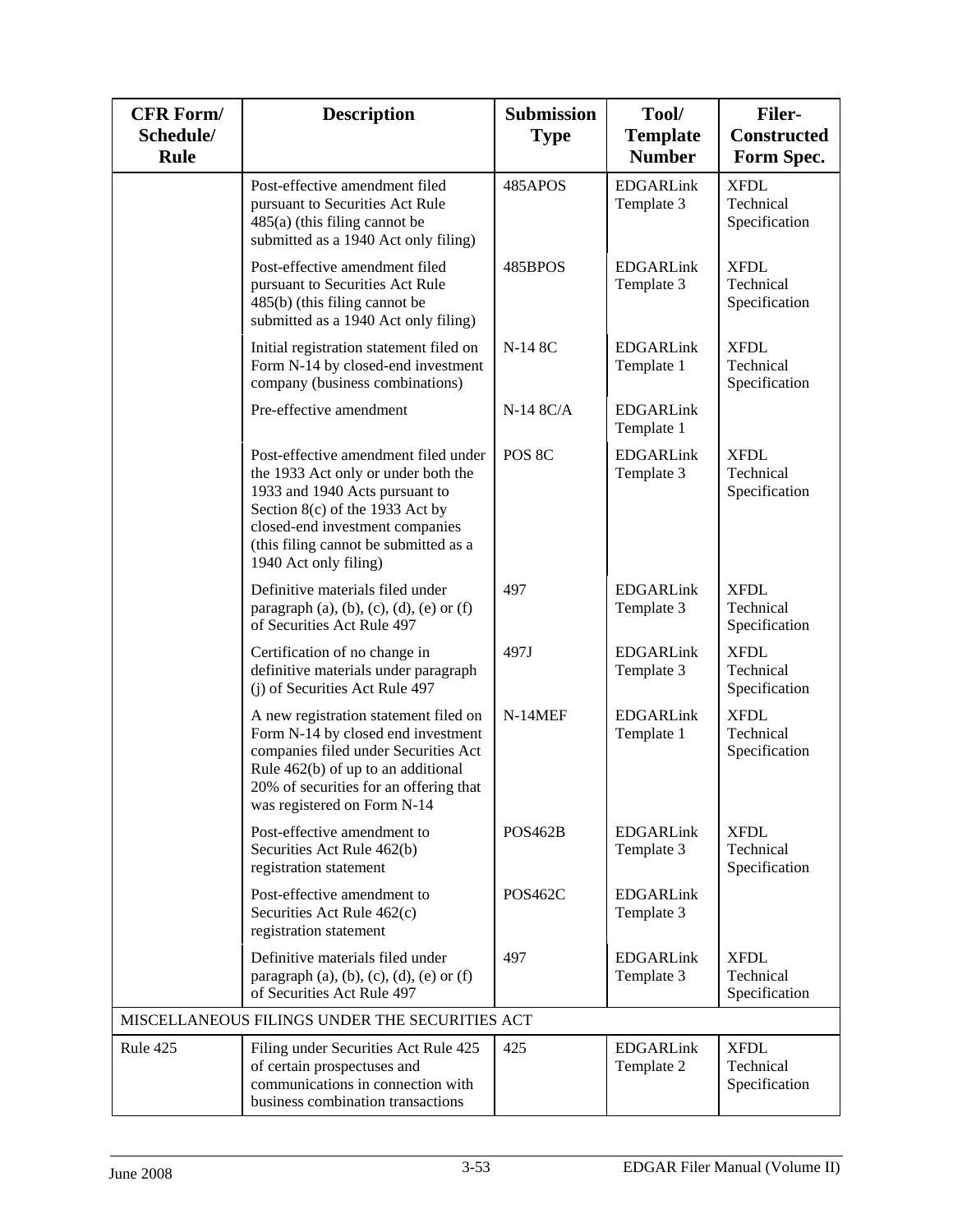| <b>CFR Form/</b><br>Schedule/<br>Rule | <b>Description</b>                                                                                                                                                                                                                                | <b>Submission</b><br><b>Type</b> | Tool/<br><b>Template</b><br><b>Number</b> | <b>Filer-</b><br><b>Constructed</b><br>Form Spec. |  |  |
|---------------------------------------|---------------------------------------------------------------------------------------------------------------------------------------------------------------------------------------------------------------------------------------------------|----------------------------------|-------------------------------------------|---------------------------------------------------|--|--|
|                                       | Note: Form 425 can be filed as part<br>of Form 8-K. For filers subject to 8-<br>K filing requirements, we<br>recommend the use of the 8-K<br>combined form type as the easiest<br>method for fulfilling your filing<br>requirement for both forms |                                  |                                           |                                                   |  |  |
| Rule 473                              | Separately filed delaying amendment<br>under Securities Act Rule 473 to<br>delay effectiveness of a 1933 Act<br>registration statement                                                                                                            | <b>DEL AM</b>                    | <b>EDGARLink</b><br>Template 3            | <b>XFDL</b><br>Technical<br>Specification         |  |  |
| Rule 477                              | <b>Registration Withdrawal Request</b>                                                                                                                                                                                                            | RW                               | <b>EDGARLink</b><br>Template 3            | <b>XFDL</b><br>Technical<br>Specification         |  |  |
|                                       | Withdrawal of a request for<br>withdrawal of a registration<br>statement                                                                                                                                                                          | <b>RW WD</b>                     | <b>EDGARLink</b><br>Template 1            | <b>XFDL</b><br>Technical<br>Specification         |  |  |
|                                       | Withdrawal of amendment to a<br>registration statement filed under the<br>Securities Act                                                                                                                                                          | <b>AW</b>                        | <b>EDGARLink</b><br>Template 3            | <b>XFDL</b><br>Technical<br>Specification         |  |  |
|                                       | Withdrawal of a request for<br>withdrawal of an amendment to a<br>registration statement                                                                                                                                                          | AW WD                            | <b>EDGARLink</b><br>Template 1            | <b>XFDL</b><br>Technical<br>Specification         |  |  |
| Rule 482                              | Filing by certain investment<br>companies of Securities Act Rule<br>482 advertising in accordance with<br>Securities Act Rule 497 and the Note<br>to Rule $482(c)$                                                                                | 497AD                            | <b>EDGARLink</b><br>Template 3            | <b>XFDL</b><br>Technical<br>Specification         |  |  |
| 24F-2                                 | REGISTRATION OF SECURITIES BY CERTAIN INVESTMENT COMPANIES PURSUANT TO RULE                                                                                                                                                                       |                                  |                                           |                                                   |  |  |
| Rule 24F-2                            | Rule 24f-2 notice filed on Form 24F-<br>2                                                                                                                                                                                                         | 24F-2NT                          | <b>EDGARLink</b><br>Template 1            | <b>XFDL</b><br>Technical<br>Specification         |  |  |
|                                       | Amendment                                                                                                                                                                                                                                         | 24F-2NT/A                        | <b>EDGARLink</b><br>Template 1            | <b>XFDL</b><br>Technical<br>Specification         |  |  |
|                                       | OTHER COMPANY ACT REGISTRATION STATEMENTS                                                                                                                                                                                                         |                                  |                                           |                                                   |  |  |
| Form N-8A                             | Initial notification of registration<br>under section 8(a) filed on Form N-<br><b>8A</b>                                                                                                                                                          | $N-8A$                           | <b>EDGARLink</b><br>Template 2            | <b>XFDL</b><br>Technical<br>Specification         |  |  |
|                                       | Amendment                                                                                                                                                                                                                                         | $N-8A/A$                         | <b>EDGARLink</b><br>Template 2            |                                                   |  |  |
| Form N-8B-2                           | Initial registration statement for unit<br>investment trusts filed on Form N-<br>$8B-2$                                                                                                                                                           | $N-8B-2$                         | <b>EDGARLink</b><br>Template 2            | <b>XFDL</b><br>Technical<br>Specification         |  |  |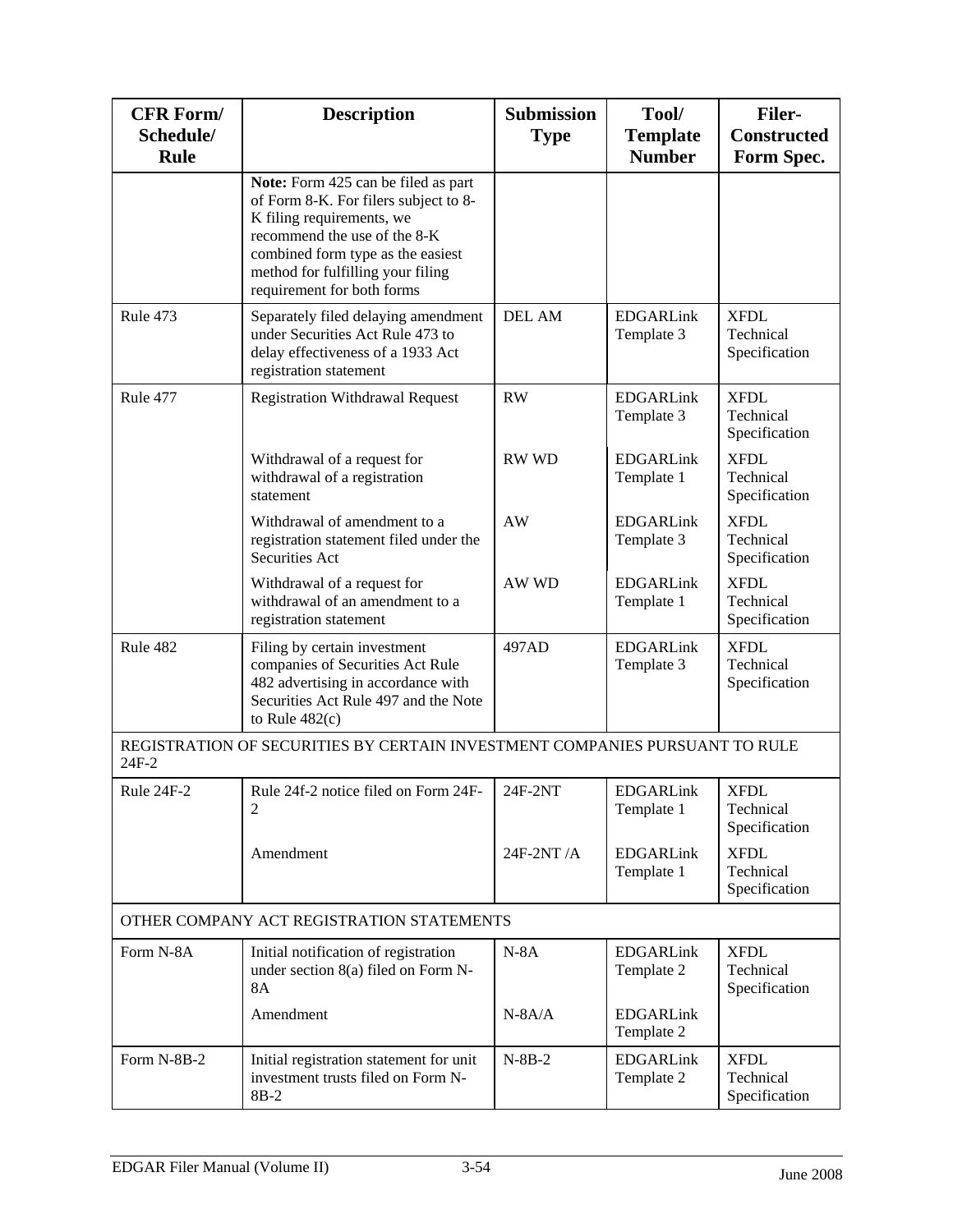| <b>CFR Form/</b><br>Schedule/<br><b>Rule</b> | <b>Description</b>                                                                                                                                                                                                                     | <b>Submission</b><br><b>Type</b> | Tool/<br><b>Template</b><br><b>Number</b> | <b>Filer-</b><br><b>Constructed</b><br>Form Spec. |
|----------------------------------------------|----------------------------------------------------------------------------------------------------------------------------------------------------------------------------------------------------------------------------------------|----------------------------------|-------------------------------------------|---------------------------------------------------|
|                                              | Amendment                                                                                                                                                                                                                              | $N-8B-2/A$                       | <b>EDGARLink</b><br>Template 2            |                                                   |
| Form N-8B-3                                  | Initial registration statement for<br>periodic payment plans filed on Form<br>$N-8B-3$                                                                                                                                                 | $N-8B-3$                         | <b>EDGARLink</b><br>Template 2            | <b>XFDL</b><br>Technical<br>Specification         |
|                                              | Amendment                                                                                                                                                                                                                              | $N-8B-3/A$                       | <b>EDGARLink</b><br>Template 2            |                                                   |
| Form N-8B-4                                  | Initial registration statement for face-<br>amount certificate companies filed on<br>Form N-8B-4                                                                                                                                       | $N-8B-4$                         | <b>EDGARLink</b><br>Template 2            | <b>XFDL</b><br>Technical<br>Specification         |
|                                              | Amendment                                                                                                                                                                                                                              | $N-8B-4/A$                       | <b>EDGARLink</b><br>Template 2            |                                                   |
|                                              | SUBMISSION TYPES FOR BUSINESS DEVELOPMENT COMPANIES                                                                                                                                                                                    |                                  |                                           |                                                   |
| Form N-6F                                    | Notice of intent by business<br>development companies to elect to be<br>subject to Sections 55 through 65 of<br>the 1940 Act filed on Form N-6F                                                                                        | $N-6F$                           | <b>EDGARLink</b><br>Template 2            | <b>XFDL</b><br>Technical<br>Specification         |
|                                              | Amendment                                                                                                                                                                                                                              | $N-6F/A$                         | <b>EDGARLink</b><br>Template 2            |                                                   |
| Form N-54A                                   | Notification of election by business<br>development companies filed on<br>Form N-54A                                                                                                                                                   | $N-54A$                          | <b>EDGARLink</b><br>Template 2            | <b>XFDL</b><br>Technical<br>Specification         |
|                                              | Amendment                                                                                                                                                                                                                              | $N-54A/A$                        | <b>EDGARLink</b><br>Template 2            |                                                   |
| Form N-54C                                   | Notification of withdrawal by<br>business development companies<br>filed on Form N-54C                                                                                                                                                 | $N-54C$                          | <b>EDGARLink</b><br>Template 2            | <b>XFDL</b><br>Technical<br>Specification         |
|                                              | Amendment                                                                                                                                                                                                                              | $N-54C/A$                        | <b>EDGARLink</b><br>Template 2            |                                                   |
|                                              | OTHER INVESTMENT COMPANY SUBMISSION TYPES                                                                                                                                                                                              |                                  |                                           |                                                   |
| Rule $8b-25(a)$                              | Filing by investment company of<br>application under Investment<br>Company Act Rule 8b-25(a)<br>requesting extension of time for<br>filing certain information, document<br>or report                                                  | 40-8B25                          | <b>EDGARLink</b><br>Template 2            | <b>XFDL</b><br>Technical<br>Specification         |
| Form 17F-1                                   | Initial certificate of accounting of<br>securities and similar investments in<br>the custody of management<br>investment companies filed pursuant<br>to Rule 17f-1 of the Investment<br>Company Act of 1940 filed on Form<br>$N-17F-1$ | 40-17F1                          | <b>EDGARLink</b><br>Template 2            | <b>XFDL</b><br>Technical<br>Specification         |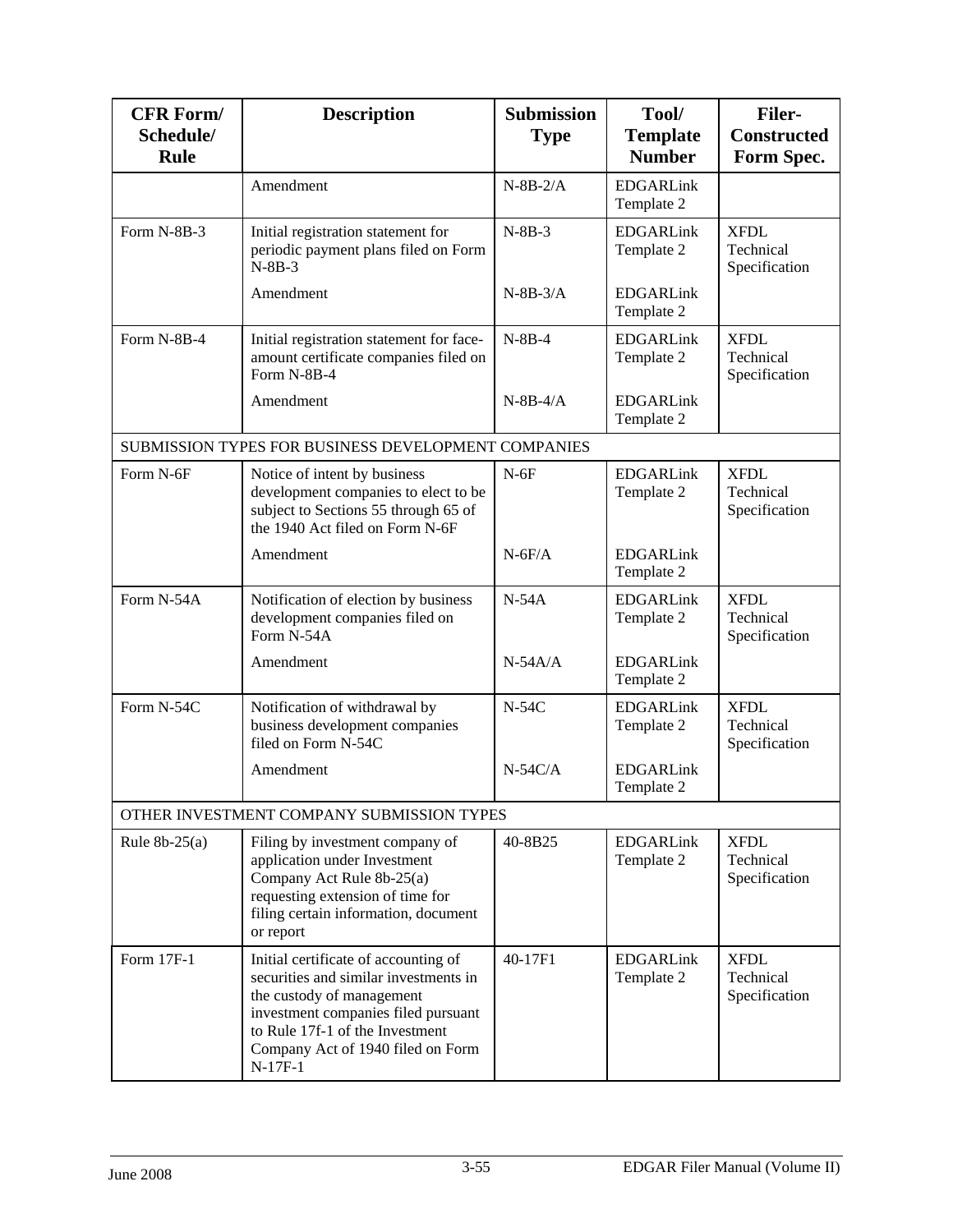| <b>CFR Form/</b><br>Schedule/<br>Rule | <b>Description</b>                                                                                                                                                                                                                     | <b>Submission</b><br><b>Type</b> | Tool/<br><b>Template</b><br><b>Number</b> | <b>Filer-</b><br><b>Constructed</b><br>Form Spec. |
|---------------------------------------|----------------------------------------------------------------------------------------------------------------------------------------------------------------------------------------------------------------------------------------|----------------------------------|-------------------------------------------|---------------------------------------------------|
|                                       | Amendment                                                                                                                                                                                                                              | 40-17F1/A                        | <b>EDGARLink</b><br>Template 2            |                                                   |
| Form 17F-2                            | Initial certificate of accounting of<br>securities and similar investments in<br>the custody of management<br>investment companies filed pursuant<br>to Rule 17f-2 of the Investment<br>Company Act of 1940 filed on Form<br>$N-17F-2$ | 40-17F2                          | <b>EDGARLink</b><br>Template 2            | <b>XFDL</b><br>Technical<br>Specification         |
|                                       | Amendment                                                                                                                                                                                                                              | 40-17F2/A                        | <b>EDGARLink</b><br>Template 2            |                                                   |
| Rule $17g-1(g)(1)$                    | Fidelity bond filed pursuant to Rule<br>$17g-1(g)(1)$ of the Investment<br>Company Act of 1940                                                                                                                                         | 40-17G                           | <b>EDGARLink</b><br>Template 2            | <b>XFDL</b><br>Technical<br>Specification         |
|                                       | Amendment                                                                                                                                                                                                                              | $40-17$ G/A                      | <b>EDGARLink</b><br>Template 2            |                                                   |
| Rule $17g-1(g)(2)$<br>or $(3)$        | Filings of claim or settlement<br>pursuant to rule $17g-1(g)(1)(2)$ or (3)<br>of the Investment Company Act of<br>1940                                                                                                                 | 40-17GCS                         | <b>EDGARLink</b><br>Template 2            | <b>XFDL</b><br>Technical<br>Specification         |
|                                       | Amendment                                                                                                                                                                                                                              | 40-17GCS/A                       | <b>EDGARLink</b><br>Template 2            |                                                   |
| Rule 24b-2                            | Filing of sales literature pursuant to<br>Rule 24b-2 under the Investment<br>Company Act of 1940                                                                                                                                       | 40-24B2                          | <b>EDGARLink</b><br>Template 2            | <b>XFDL</b><br>Technical<br>Specification         |
|                                       | Amendment                                                                                                                                                                                                                              | $40-24B2/A$                      | <b>EDGARLink</b><br>Template 2            |                                                   |
| ICA Section 33                        | Copies of all stockholder derivative<br>actions filed with a court against an<br>investment company or an affiliate<br>thereof pursuant to Section 33 of the<br>Investment Company Act of 1940                                         | 40-33                            | <b>EDGARLink</b><br>Template 2            | <b>XFDL</b><br>Technical<br>Specification         |
|                                       | Amendment<br>Note: May be filed electronically on<br>a voluntary basis.                                                                                                                                                                | $40 - 33/A$                      | <b>EDGARLink</b><br>Template 2            |                                                   |
| Form N-18F-1                          | Initial notification of election<br>pursuant to Rule 18f-1 filed on Form<br>$N-18F-1$                                                                                                                                                  | N-18F1                           | <b>EDGARLink</b><br>Template 2            | <b>XFDL</b><br>Technical<br>Specification         |
|                                       | Amendment                                                                                                                                                                                                                              | $N-18F1/A$                       | <b>EDGARLink</b><br>Template 2            | <b>XFDL</b><br>Technical<br>Specification         |
| Rule $23c-2(b)$                       | Notice by closed-end investment<br>companies of intention to call or<br>redeem their own securities under                                                                                                                              | $N-23C-2$                        | <b>EDGARLink</b><br>Template 2            | <b>XFDL</b><br>Technical<br>Specification         |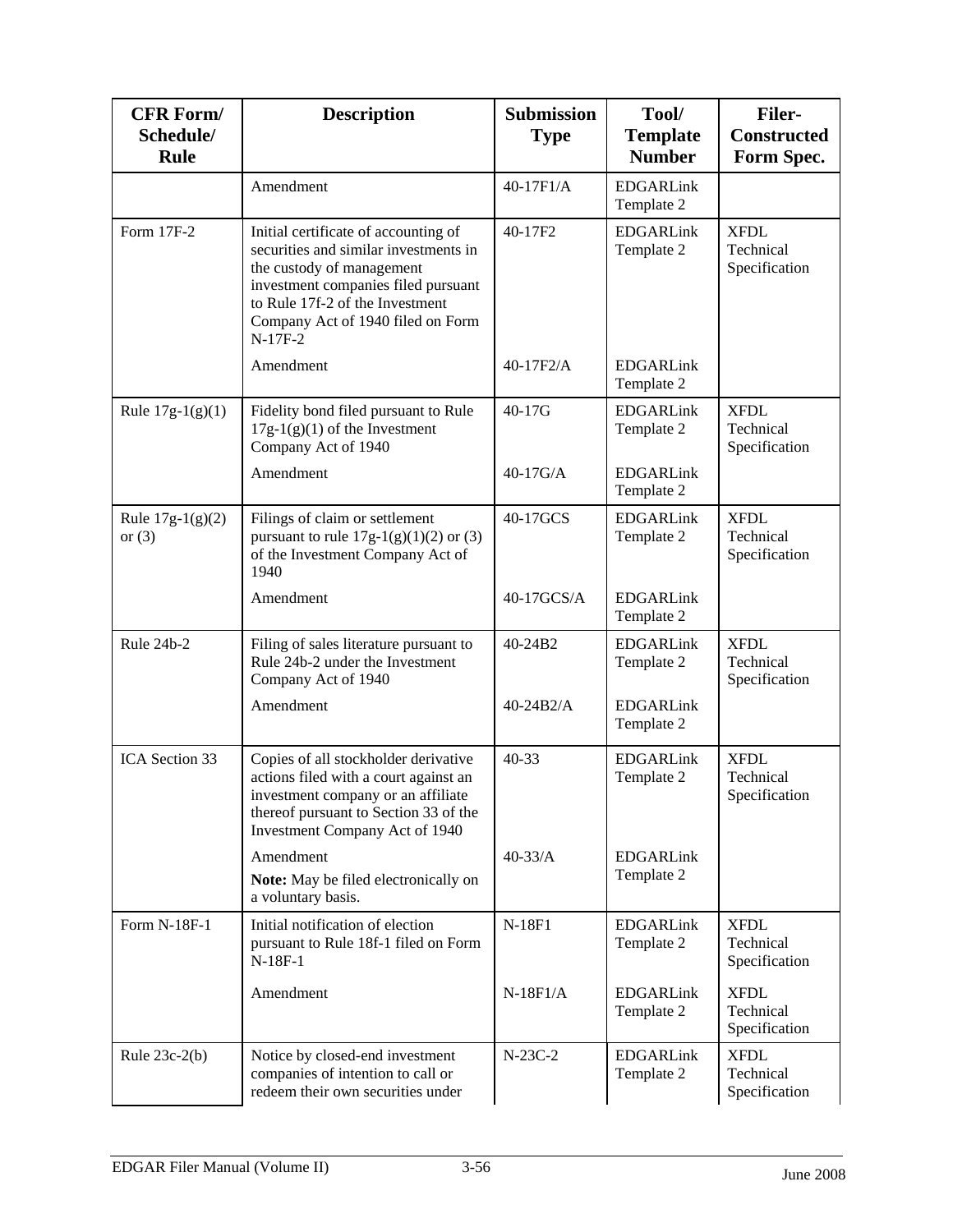| <b>CFR Form/</b><br>Schedule/<br><b>Rule</b> | <b>Description</b>                                                                   | <b>Submission</b><br><b>Type</b> | Tool/<br><b>Template</b><br><b>Number</b> | <b>Filer-</b><br><b>Constructed</b><br>Form Spec. |
|----------------------------------------------|--------------------------------------------------------------------------------------|----------------------------------|-------------------------------------------|---------------------------------------------------|
|                                              | Investment Company Act Rule 23c-2                                                    |                                  |                                           |                                                   |
|                                              | Amendment                                                                            | $N-23C-2/A$                      | <b>EDGARLink</b><br>Template 2            | <b>XFDL</b><br>Technical<br>Specification         |
| Form N-23C-3                                 | Notification of periodic repurchase<br>offer Filed pursuant to Rule 23c-3(b)<br>only | $N-23C3A$                        | <b>EDGARLink</b><br>Template 2            | <b>XFDL</b><br>Technical<br>Specification         |
|                                              | Amendment                                                                            | $N-23C3A/A$                      | <b>EDGARLink</b><br>Template 2            |                                                   |
|                                              | Filing pursuant to Rule 23c-3(c) only<br>on Form N-23C-3                             | $N-23C3B$                        | <b>EDGARLink</b><br>Template 2            | <b>XFDL</b><br>Technical<br>Specification         |
|                                              | Amendment                                                                            | $N-23C3B/A$                      | <b>EDGARLink</b><br>Template 2            |                                                   |
|                                              | Filing pursuant to Rule 23c-3(b) and<br>$(c)$ on Form N-23C-3                        | N-23C3C                          | <b>EDGARLink</b><br>Template 2            | <b>XFDL</b><br>Technical<br>Specification         |
|                                              | Amendment                                                                            | $N-23C3C/A$                      | <b>EDGARLink</b><br>Template 2            |                                                   |
| Form N-27D-1                                 | Accounting for segregated trust<br>accounts on Form N-27D-1                          | $N-27D-1$                        | <b>EDGARLink</b><br>Template 2            | <b>XFDL</b><br>Technical<br>Specification         |
|                                              | Amendment                                                                            | $N-27D-1/A$                      | <b>EDGARLink</b><br>Template 2            |                                                   |
|                                              | PERIODIC REPORTS FOR REGISTERED INVESTMENT COMPANIES                                 |                                  |                                           |                                                   |
| Form N-SAR                                   | Semi-annual report for management<br>companies filed on Form N-SAR                   | NSAR-A                           | <b>EDGARLink</b><br>Template 3            | <b>XFDL</b><br>Technical<br>Specification         |
|                                              | Amendment                                                                            | NSAR-A/A                         |                                           |                                                   |
|                                              | Transitional semi-annual report filed<br>on Form N-SAR                               | NSAR-AT                          | <b>EDGARLink</b><br>Template 3            | <b>XFDL</b><br>Technical<br>Specification         |
|                                              | Amendment                                                                            | NSAR-AT/A                        |                                           |                                                   |
|                                              | Annual report for management<br>companies filed on Form N-SAR                        | <b>NSAR-B</b>                    | <b>EDGARLink</b><br>Template 3            | <b>XFDL</b><br>Technical<br>Specification         |
|                                              | Amendment                                                                            | NSAR-B/A                         | <b>EDGARLink</b><br>Template 3            |                                                   |
|                                              | Transitional annual report filed on<br>Form N-SAR                                    | NSAR-BT                          | <b>EDGARLink</b><br>Template 3            | <b>XFDL</b><br>Technical<br>Specification         |
|                                              | Amendment                                                                            | NSAR-BT/A                        | <b>EDGARLink</b><br>Template 3            |                                                   |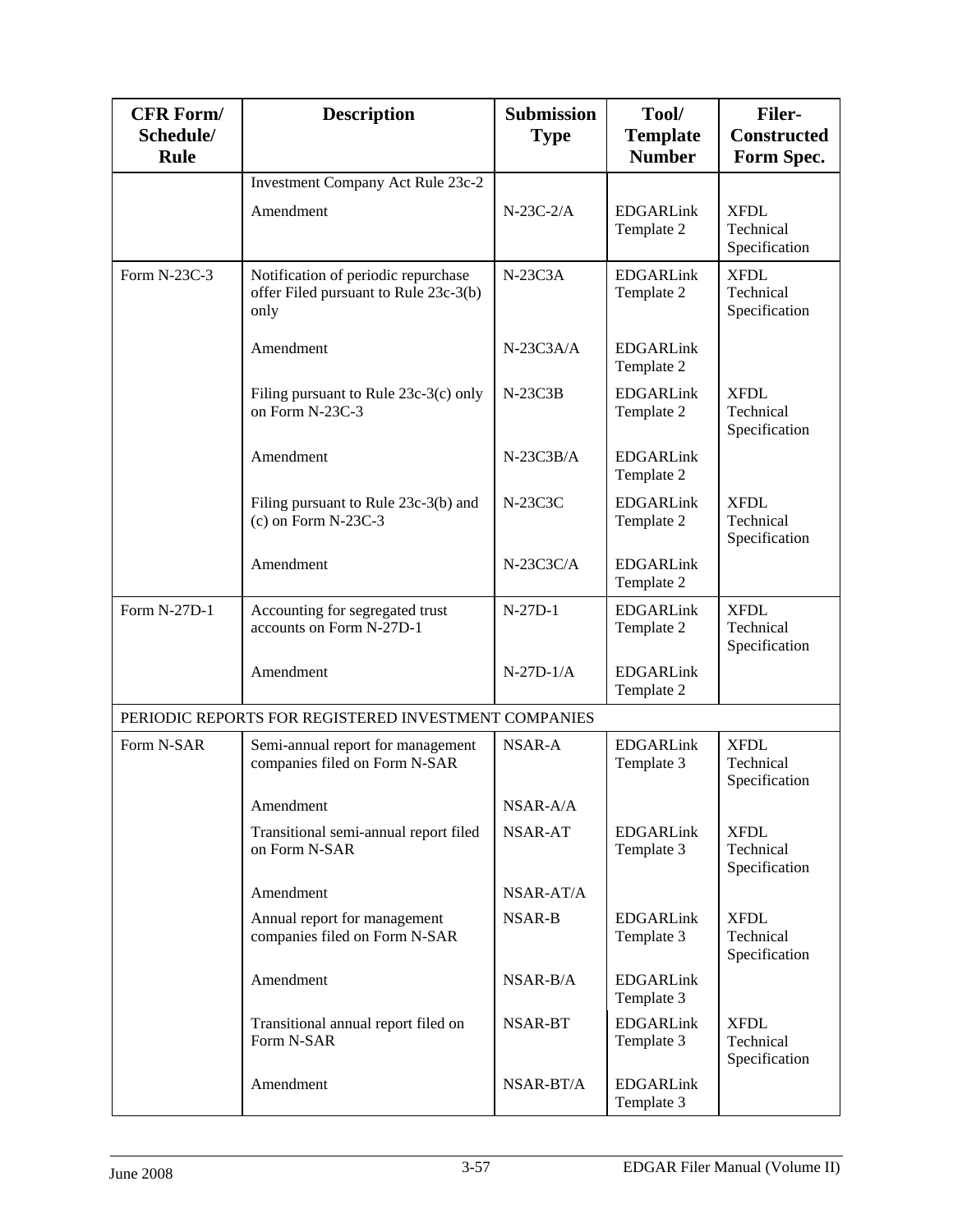| <b>CFR Form/</b><br>Schedule/<br>Rule | <b>Description</b>                                                                                                                                                                        | <b>Submission</b><br><b>Type</b> | Tool/<br><b>Template</b><br><b>Number</b> | <b>Filer-</b><br><b>Constructed</b><br>Form Spec. |
|---------------------------------------|-------------------------------------------------------------------------------------------------------------------------------------------------------------------------------------------|----------------------------------|-------------------------------------------|---------------------------------------------------|
|                                       | Annual report for unit investment<br>trusts filed on Form N-SAR                                                                                                                           | <b>NSAR-U</b>                    | <b>EDGARLink</b><br>Template 3            | <b>XFDL</b><br>Technical<br>Specification         |
|                                       | Amendment                                                                                                                                                                                 | NSAR-U/A                         | <b>EDGARLink</b><br>Template 3            |                                                   |
| Form N-CSR                            | Certified annual shareholder report of<br>registered management investment<br>companies filed on Form N-CSR                                                                               | N-CSR                            | <b>EDGARLink</b><br>Template 3            | <b>XFDL</b><br>Technical<br>Specification         |
|                                       | Amendment                                                                                                                                                                                 | N-CSR/A                          | <b>EDGARLink</b><br>Template 3            |                                                   |
|                                       | Certified semi-annual shareholder<br>report of registered management<br>investment companies filed on Form<br><b>NCSR</b>                                                                 | N-CSRS                           | <b>EDGARLink</b><br>Template 3            | <b>XFDL</b><br>Technical<br>Specification         |
|                                       | Amendment                                                                                                                                                                                 | N-CSRS/A                         | <b>EDGARLink</b><br>Template 3            |                                                   |
| Form N-PX                             | Annual Report of Proxy Voting<br>Record of Registered Management<br>Investment Companies filed on Form<br>$N-PX$                                                                          | $N-PX$                           | <b>EDGARLink</b><br>Template 3            | <b>XFDL</b><br>Technical<br>Specification         |
|                                       | Amendment                                                                                                                                                                                 | $N-PX/A$                         | <b>EDGARLink</b><br>Template 3            |                                                   |
| Form N-Q                              | Quarterly Schedule of Portfolio<br>Holdings of Registered Management<br>Investment Company filed on Form<br>$N-Q$                                                                         | $N-Q$                            | <b>EDGARLink</b><br>Template 3            | <b>XFDL</b><br>Technical<br>Specification         |
|                                       | Amendment                                                                                                                                                                                 | $N-Q/A$                          | <b>EDGARLink</b><br>Template 3            |                                                   |
| Rule 12b-25                           | Notice under Exchange Act Rule<br>12b-25 of inability to timely file<br>Form NSAR                                                                                                         | NT-NSAR                          | <b>EDGARLink</b><br>Template 3            | <b>XFDL</b><br>Technical<br>Specification         |
|                                       | Amendment                                                                                                                                                                                 | NT-NSAR/A                        | <b>EDGARLink</b><br>Template 3            |                                                   |
|                                       | Notice under Exchange Act Rule<br>12b25 of inability to timely file Form<br>NCSR (annual or semi-annual report)                                                                           | NT-NCSR                          | <b>EDGARLink</b><br>Template 3            | <b>XFDL</b><br>Technical<br>Specification         |
|                                       | Amendment                                                                                                                                                                                 | NT-NCSR/A                        | <b>EDGARLink</b><br>Template 3            |                                                   |
| Rule 30b2-1                           | Initial annual and semi-annual<br>reports mailed to investment<br>company shareholders pursuant to<br>Rule 30e-1 (other than those required<br>to be submitted as part of Form N-<br>CSR) | $N-30D$                          | <b>EDGARLink</b><br>Template 3            | <b>XFDL</b><br>Technical<br>Specification         |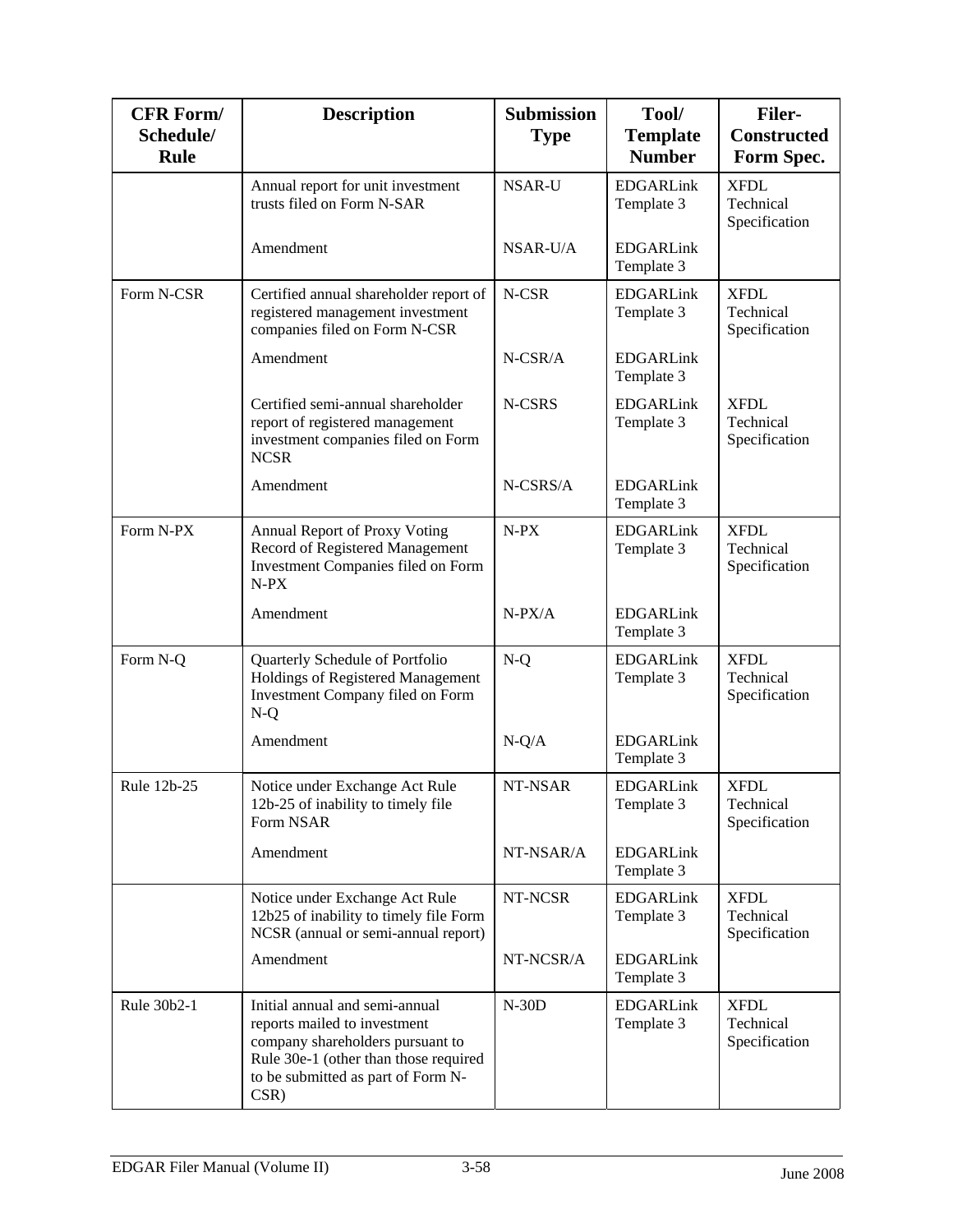| <b>CFR Form/</b><br>Schedule/<br>Rule | <b>Description</b>                                                                                                                                                                   | <b>Submission</b><br><b>Type</b> | Tool/<br><b>Template</b><br><b>Number</b> | <b>Filer-</b><br><b>Constructed</b><br>Form Spec. |
|---------------------------------------|--------------------------------------------------------------------------------------------------------------------------------------------------------------------------------------|----------------------------------|-------------------------------------------|---------------------------------------------------|
|                                       | Amendment                                                                                                                                                                            | $N-30D/A$                        | <b>EDGARLink</b><br>Template 3            |                                                   |
|                                       | Periodic and interim reports mailed<br>to investment company shareholders<br>(other than annual and semi-annual<br>reports mailed to shareholders<br>pursuant to Rule 30e-1)         | $N-30B-2$                        | <b>EDGARLink</b><br>Template 3            | <b>XFDL</b><br>Technical<br>Specification         |
| <b>REGULATION E FILINGS</b>           |                                                                                                                                                                                      |                                  |                                           |                                                   |
| <b>Regulation E</b>                   | Notification under Regulation E by<br>small business investment companies<br>and business development companies<br>filed on Form 1-E.<br>(not for use unless requirement<br>adopted) | $1-E$                            | <b>EDGARLink</b><br>Template 3            | <b>XFDL</b><br>Technical<br>Specification         |
|                                       | Amendment to a notification under<br>Regulation E by small business<br>investment companies and business<br>development companies filed on<br>Form 1-E                               | $1-E/A$                          | <b>EDGARLink</b><br>Template 3            | <b>XFDL</b><br>Technical<br>Specification         |
|                                       | (not for use unless requirement<br>adopted)                                                                                                                                          |                                  |                                           |                                                   |
|                                       | Sales material filed pursuant to Rule<br>607 under Regulation E<br>(not for use unless requirement                                                                                   | $1-EAD$                          | <b>EDGARLink</b><br>Template 3            | <b>XFDL</b><br>Technical<br>Specification         |
|                                       | adopted)<br>Amendment to sales material filed<br>pursuant to Rule 607 under<br><b>Regulation E</b><br>(not for use unless requirement<br>adopted)                                    | $1-E AD/A$                       | <b>EDGARLink</b><br>Template 3            | <b>XFDL</b><br>Technical<br>Specification         |
|                                       | Report of sales of securities pursuant<br>to Rule 609 under Regulation E filed<br>on Form 2-E<br>(not for use unless requirement<br>adopted)                                         | $2-E$                            | <b>EDGARLink</b><br>Template 3            | <b>XFDL</b><br>Technical<br>Specification         |
|                                       | Amendment of a report of sales of<br>securities pursuant to Rule 609 under<br>Regulation E filed on Form 2-E<br>(not for use unless requirement<br>adopted)                          | $2-E/A$                          | <b>EDGARLink</b><br>Template 3            | <b>XFDL</b><br>Technical<br>Specification         |
|                                       | APPLICATION FOR AN ORDER UNDER THE INVESTMENT COMPANY ACT                                                                                                                            |                                  |                                           |                                                   |
| Rule 0-2                              | Application under the Investment<br>Company Act submitted pursuant to<br>Investment Company Act Rule 0-2<br>reviewed by the Office of Insurance                                      | $40$ -OIP                        | <b>EDGARLink</b><br>Template 3            | <b>XFDL</b><br>Technical<br>Specification         |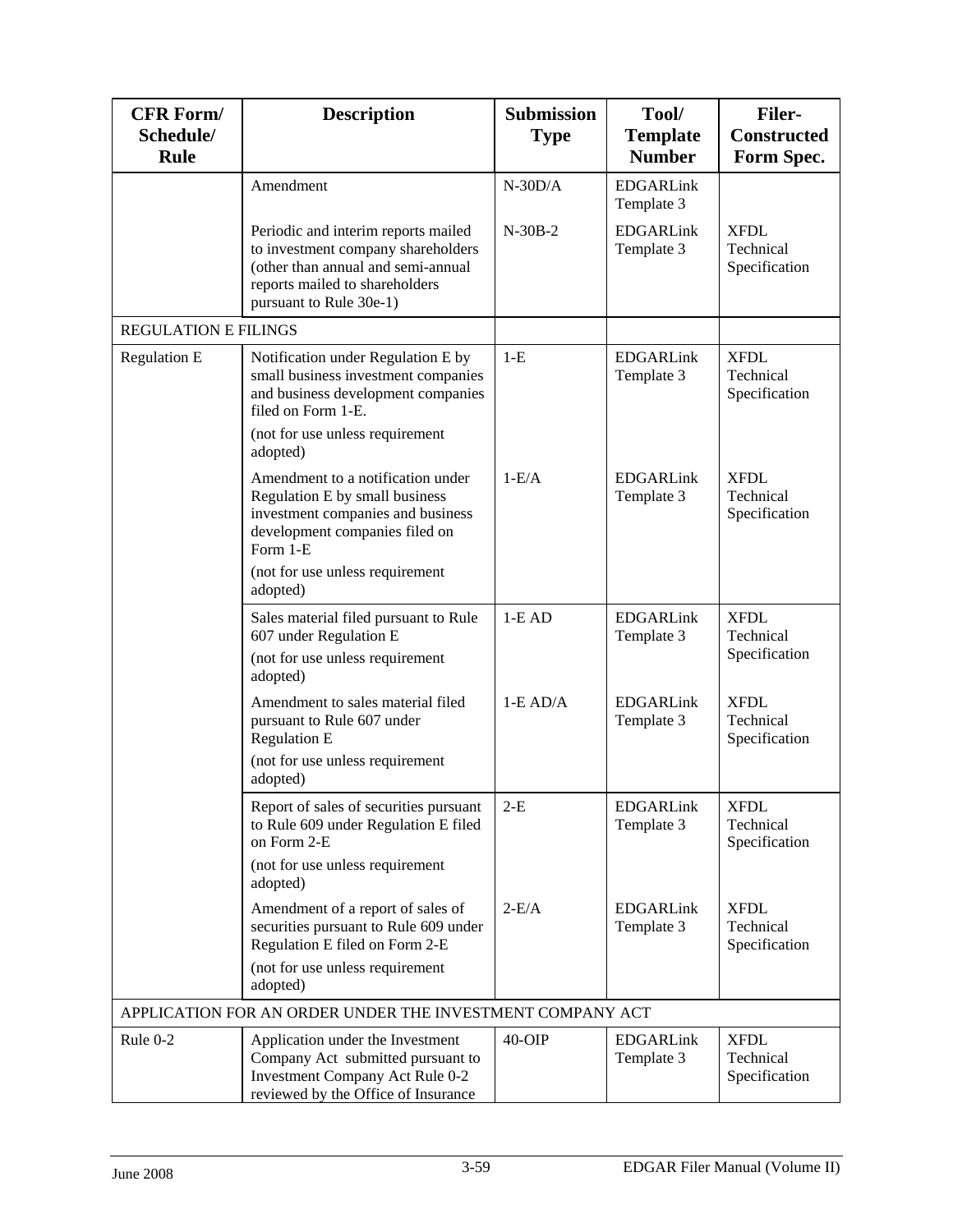| <b>CFR Form/</b><br>Schedule/<br><b>Rule</b> | <b>Description</b>                                                                                                                                                                                             | <b>Submission</b><br><b>Type</b> | Tool/<br><b>Template</b><br><b>Number</b> | <b>Filer-</b><br><b>Constructed</b><br>Form Spec. |
|----------------------------------------------|----------------------------------------------------------------------------------------------------------------------------------------------------------------------------------------------------------------|----------------------------------|-------------------------------------------|---------------------------------------------------|
|                                              | Products<br>(not for use unless requirement<br>adopted)                                                                                                                                                        |                                  |                                           |                                                   |
|                                              | Amendment to an application under<br>the Investment Company Act<br>submitted pursuant to Investment<br>Company Act Rule 0-2 reviewed by<br>the Office of Insurance Products                                    | $40$ -OIP/A                      | <b>EDGARLink</b><br>Template 3            | <b>XFDL</b><br>Technical<br>Specification         |
|                                              | (not for use unless requirement<br>adopted)                                                                                                                                                                    |                                  |                                           |                                                   |
|                                              | Application under the Investment<br>Company Act by an employees'<br>securities company submitted<br>pursuant to Investment Company Act<br>Rule 0-2                                                             | $40 - 6B$                        | <b>EDGARLink</b><br>Template 3            | <b>XFDL</b><br>Technical<br>Specification         |
|                                              | (not for use unless requirement<br>adopted)                                                                                                                                                                    |                                  |                                           |                                                   |
|                                              | Amendment to an application under<br>the Investment Company Act by an<br>employees' securities<br>company submitted pursuant to<br>Investment Company Act Rule 0-2                                             | $40-6B/A$                        | <b>EDGARLink</b><br>Template 3            | <b>XFDL</b><br>Technical<br>Specification         |
|                                              | (not for use unless requirement<br>adopted)                                                                                                                                                                    |                                  |                                           |                                                   |
|                                              | Application under the Investment<br>Company Act submitted pursuant to<br>Investment Company Act Rule 0-2<br>other than those reviewed by Office<br>of Insurance Products<br>(not for use unless requirement    | $40-APP$                         | <b>EDGARLink</b><br>Template 3            | <b>XFDL</b><br>Technical<br>Specification         |
|                                              | adopted)<br>Amendment to an application under<br>the Investment Company Act<br>submitted pursuant to Investment<br>Company Act Rule 0-2 other than<br>those reviewed by Office of<br><b>Insurance Products</b> | $40$ -APP/A                      | <b>EDGARLink</b><br>Template 3            | <b>XFDL</b><br>Technical<br>Specification         |
|                                              | (not for use unless requirement<br>adopted)                                                                                                                                                                    |                                  |                                           |                                                   |
|                                              | APPLICATION FOR DEREGISTRATION OF INVESTMENT COMPANIES                                                                                                                                                         |                                  |                                           |                                                   |
| Form N-8F                                    | Application for deregistration made<br>on Form N-8F                                                                                                                                                            | $N-8F$                           | <b>EDGARLink</b><br>Template 2            |                                                   |
|                                              | Amendment                                                                                                                                                                                                      | $N-8F/A$                         | <b>EDGARLink</b><br>Template 2            |                                                   |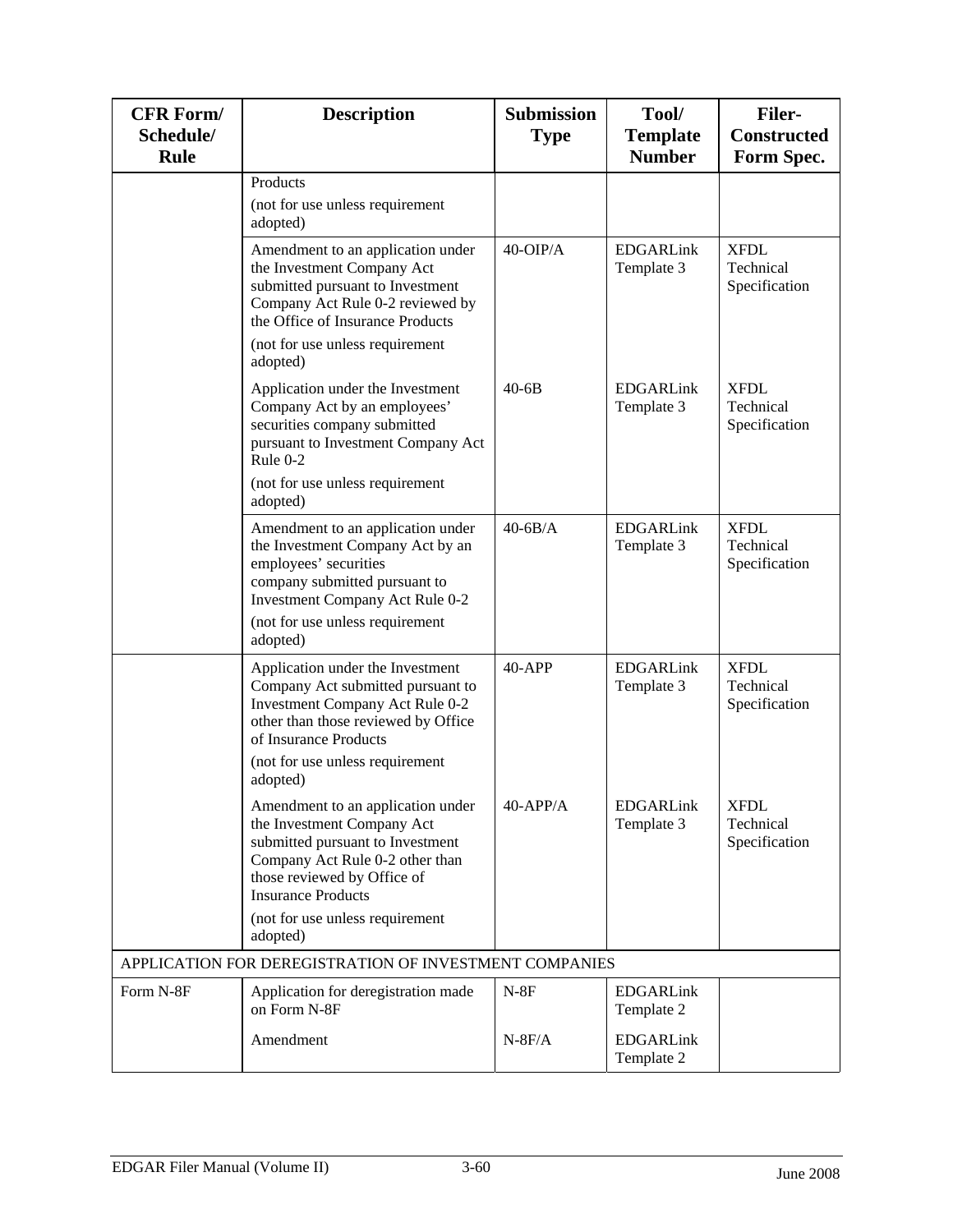| <b>CFR Form/</b><br>Schedule/<br>Rule | <b>Description</b>                                                                         | <b>Submission</b><br><b>Type</b> | Tool/<br><b>Template</b><br><b>Number</b> | <b>Filer-</b><br><b>Constructed</b><br>Form Spec. |
|---------------------------------------|--------------------------------------------------------------------------------------------|----------------------------------|-------------------------------------------|---------------------------------------------------|
| Rule $0-2$                            | Initial application for deregistration<br>pursuant to Investment Company Act<br>Rule $0-2$ | $40 - 8F - 2$                    | <b>EDGARLink</b><br>Template 2            | XFDL<br>Technical<br>Specification                |
|                                       | Amendment                                                                                  | $40-8F-2/A$                      | <b>EDGARLink</b><br>Template 2            |                                                   |